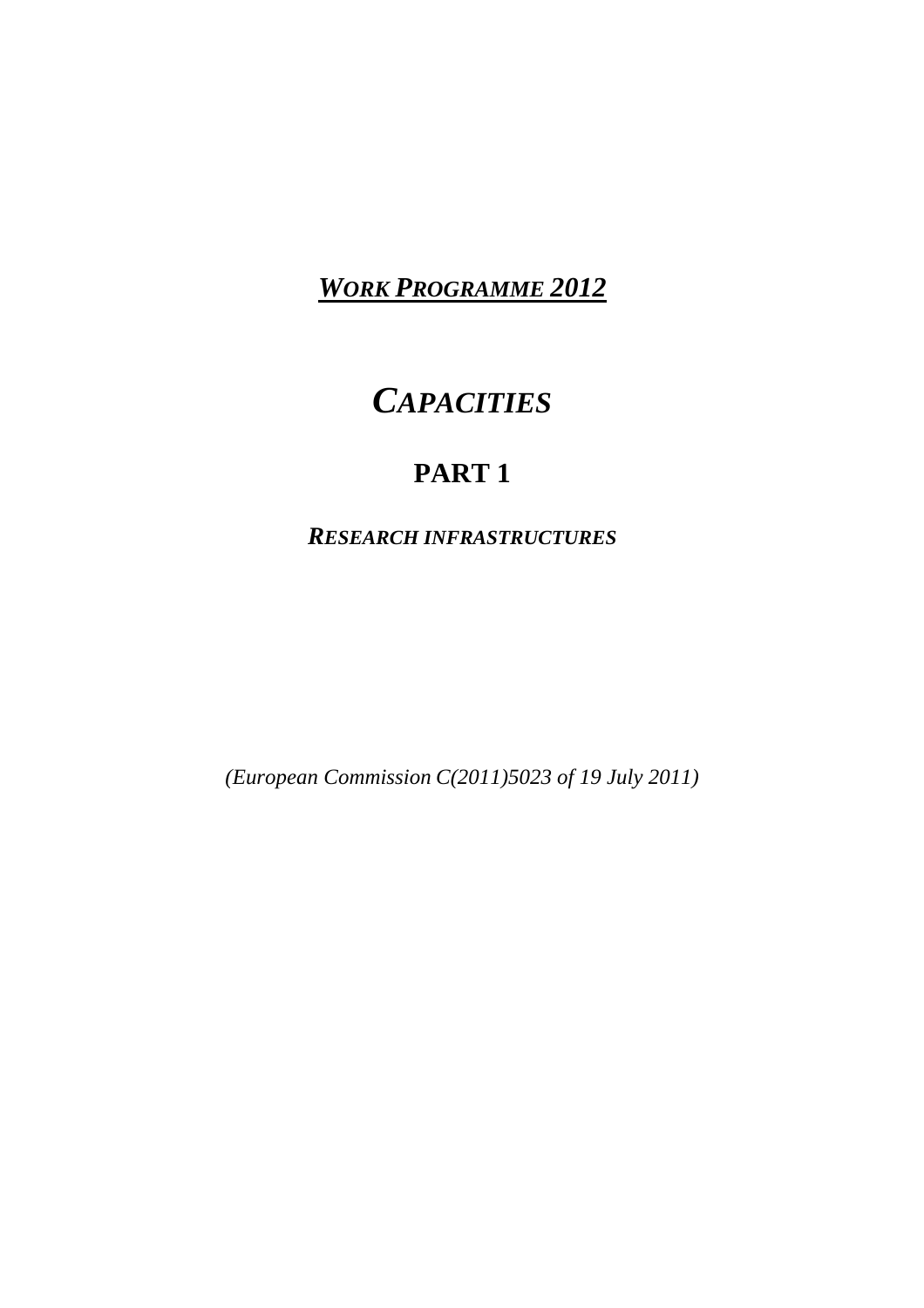| L.                                                                                  |
|-------------------------------------------------------------------------------------|
|                                                                                     |
|                                                                                     |
|                                                                                     |
| II.                                                                                 |
| 1.1                                                                                 |
|                                                                                     |
|                                                                                     |
| 1.2                                                                                 |
|                                                                                     |
| 1.2.2 Construction of new infrastructures (or major upgrades) - preparatory phase15 |
| 1.2.3 Construction of new infrastructures - implementation phase  17                |
| Support to policy development and programme implementation19<br>1.3                 |
|                                                                                     |
|                                                                                     |
| IV. OTHER ACTIONS (NOT IMPLEMENTED THROUGH CALLS FOR                                |
| V.                                                                                  |
|                                                                                     |
|                                                                                     |
| 1.                                                                                  |
| 2.<br><b>Evaluation criteria for Integrating Activities and ICT based e-</b>        |
| Evaluation criteria for Construction – preparatory and implementation<br>3.         |
| <b>Specific Requirements for the implementation of Pre-Commercial</b><br>4.         |
| 5.                                                                                  |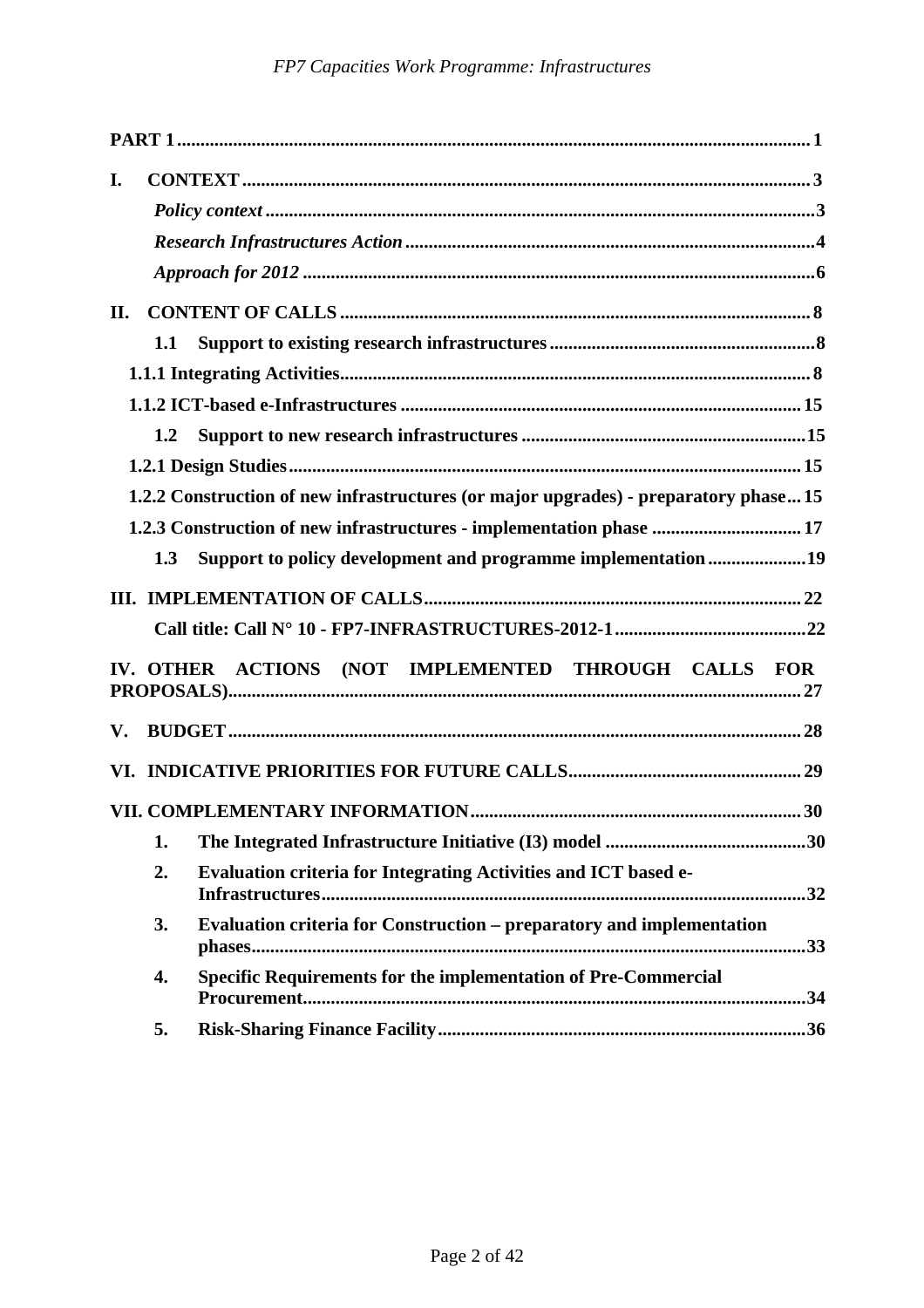**The overall objective of the Research Infrastructures part of the 'Capacities' specific programme is to optimise the use and development of the best research infrastructures existing in Europe, and to help to create in all fields of science and technology new research infrastructures of pan-European interest needed by the European scientific community to remain at the forefront of the advancement of research, and able to help industry to strengthen its base of knowledge and its technological know how.** 

# <span id="page-2-0"></span>**I. CONTEXT**

# <span id="page-2-1"></span>*Policy context*

 $\overline{a}$ 

The *Innovation Union* initiative<sup>1</sup> underlines that research and innovation are key drivers of competitiveness, jobs, sustainable growth and social progress. It highlights the increasing relevance of world-class research infrastructures to enable ground-breaking research and innovation and stresses the need of pooling resources across Europe to build and operate research infrastructures in view of their cost and complexity. It commits Member States together with the Commission to complete or launch by 2015 the construction of 60% of the priority European research infrastructures currently identified by ESFRI and to increase the potential for innovation of research infrastructures. The *Digital Agenda for Europe*<sup>2</sup>, another flagship initiative of Europe 2020, highlights the role and need for reinforcement of the e-Infrastructures as well as targeted development of innovation clusters for building Europe's innovative advantage.

The work programme 2012 has been designed to support the implementation of the Innovation Union initiative and in particular to bring together research and innovation to address major challenges. It constitutes a significant change to the approach in earlier work programmes and can contribute to the innovation objectives in two ways:

1. By supporting the development of a consistent world-class eco-system of research infrastructures that will enable researchers to generate knowledge which can lead to new and more innovative products, processes and services, and can help addressing societal challenges. The focus on innovation is reflected in the description of the objectives and scope of the specific topics, as well as in the expected impact statements. The innovation dimension of the proposals will be evaluated under the evaluation criterion 'Impact'.

2. By increasing the potential for innovation of research infrastructures, in particular by reinforcing links with companies that drive innovation. Funded projects will include activities to reinforce the partnership with industry e.g. transfer of knowledge and other dissemination activities, activities to foster the use of research infrastructures by industrial researchers, involvement of industrial associations in consortia or in advisory bodies.

Information on the Risk-Sharing Finance Facility (RSFF), an innovative financial instrument under FP7, is available on line<sup>3</sup> (see also section VII.5). The Commission will respond to further needs of potential beneficiaries for information on the RSFF (by, e.g., awarenessraising activities in conjunction with the European Investment Bank, participation to thematic events).

<sup>&</sup>lt;sup>1</sup> Communication from the EC to the European Parliament, Council, European Economic and Social Committee and the Committee of the Regions, Europe 2020 Flagship Initiative Innovation Union COM(2010) 546 final

 $2^2$  Communication from the EC to the European Parliament, Council, European Economic and Social Committee and the Committee of the Regions, A Digital Agenda for Europe COM(2010) 245 final

<sup>&</sup>lt;sup>3</sup> http://www.eib.org/products/loans/special/rsf<u>f/?lang=en</u>; http://ec.europa.eu/invest-in-research/funding/funding02\_en.htm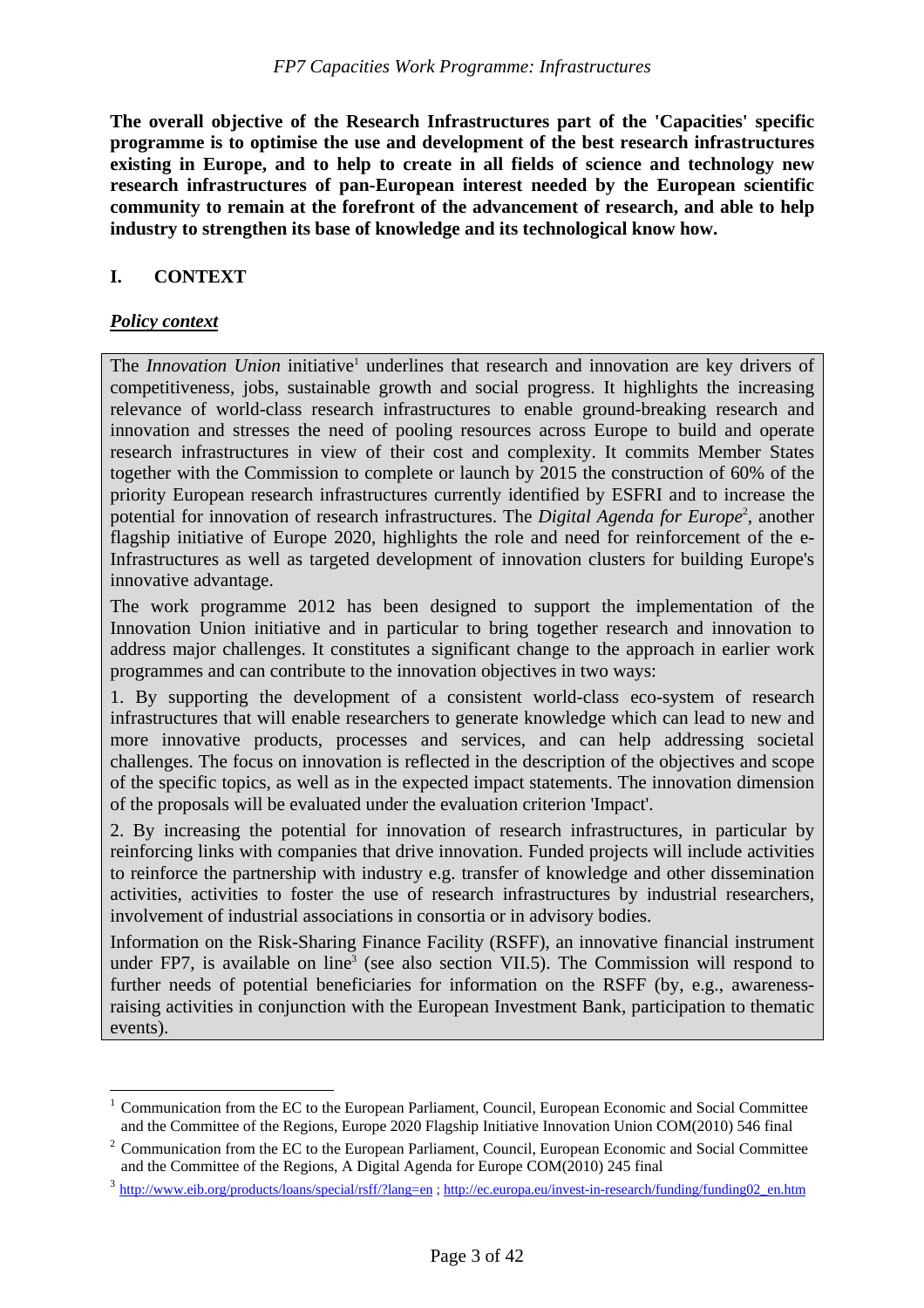# <span id="page-3-0"></span>*Research Infrastructures Action*

Research infrastructures play an increasing role in the advancement of knowledge and technology and their exploitation. For example, radiation sources, data banks in genomics and data banks in social science, observatories for environmental sciences, systems of imaging or clean rooms for the study and development of new materials or nano-electronics, are at the core of research and innovation processes. By offering high quality research services to users from different countries, including from the peripheral and outermost regions, by attracting young people to science and by networking facilities, research infrastructures help structuring the scientific community and play a key role in the construction of an efficient research and innovation environment. Because of their ability to assemble a 'critical mass' of people, knowledge and investment, they contribute to national, regional and European economic development. They are therefore at the core of the knowledge triangle of research, education and innovation.

The development of a European approach with regard to research infrastructures, including ICT - based e-infrastructures, and the carrying out of activities in this area at a European level, can make a significant contribution to boosting European research potential, increasing the efficiency and effectiveness of research, as well as to reinforcing European research communities. Indeed, since such infrastructures are expensive and need a broad range of expertise to be developed, they should be built, used and exploited on a European or even a global scale.

While Member States remain central in the development and financing of most infrastructures, the EU can and should via FP7 play a catalysing and leveraging role by helping to ensure wider and more efficient access to and use of the infrastructures existing in the different Member States. The EU actions should also stimulate the coordinated development, deployment and networking of these infrastructures, and foster the emergence of new research infrastructures of pan-European interest within a medium to long term  $vision<sup>4</sup>$ .

Within the scope of this EU action, the term 'research infrastructures' refers to facilities, resources, systems and related services that are used by research communities to conduct toplevel research in their respective fields. This definition covers: major scientific equipment or set of instruments; knowledge based-resources such as collections, archives or structured scientific information; ICT-based e-Infrastructures (networks, computing resources, software and data repositories) for research and education; any other entity of a unique nature essential to achieve or enable excellence in research. Research infrastructures may be 'single-sited' or 'distributed' (a network of resources).

This EU action will only address research infrastructures with a clear European dimension and added value in terms of performance and access. These infrastructures must contribute significantly to the development of European research and innovation capacities. The activities to be supported are identified under three main lines of actions as described below.

#### *1 - Support to existing research infrastructures*

 $\overline{a}$ 

The objective is to optimise the use and development of existing research infrastructures in all fields of science and technology, including e-Infrastructures, and to facilitate the access of research teams from all over the EU to these infrastructures. This line of action

<sup>4</sup> Moreover, the EU also supports the development and construction of research infrastructures via Cohesion Policy.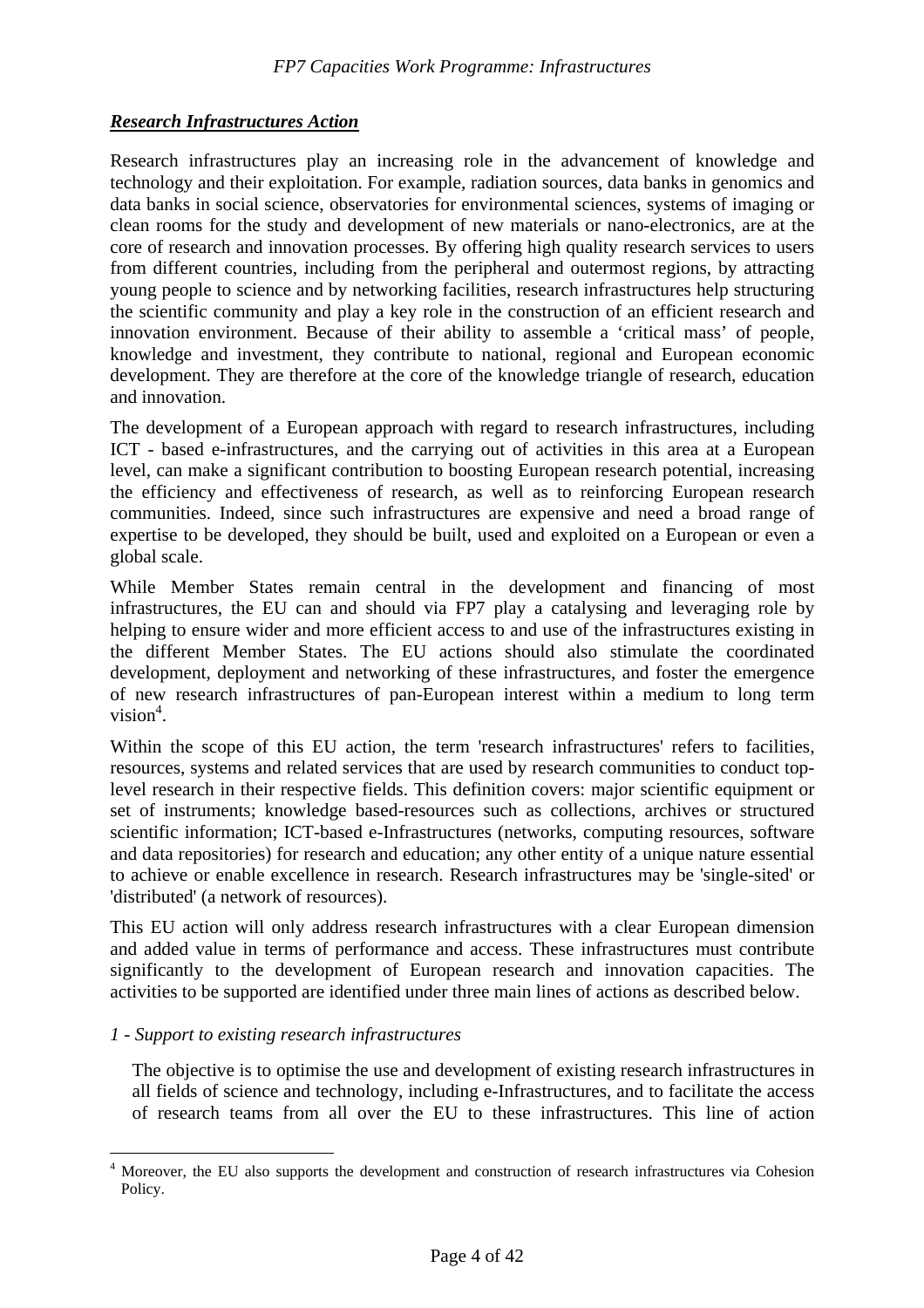represents the majority of the efforts (more than 60% of the operational funds) to be carried out under this part of the Specific Programme. Support will be provided for:

- *Integrating Activities:* to bring together and integrate, on a European scale, key research infrastructures in a given field, in order to promote their coordinated use and development. Integrating Activities provide researchers with a harmonised and optimised access to the best research infrastructures of a given field, independent of where the research infrastructures are located and by whom they are operated. In particular, they provide users with harmonised and enhanced interfaces, improved processing methods and optimised procedures. Integrating activities create the basis for a more rapid advancement of science in Europe, enabling the development of new advanced technologies and the associated growth of the European technology market as well as the creation of a new generation of researchers ("*generation TA*"), ready to exploit in the best way all the essential tools needed for their research. Lastly, by integrating major scientific equipment (telescopes, synchrotrons, research vessels, etc.) or set of instruments (sensors, microscopes, radars, etc.), as well as knowledge basedresources (collections, archives, structured scientific information, data infrastructures, etc.), integrating activities harmonise and organise the continuous flux of data collected or produced by these facilities and resources.
- *e-Infrastructures*: Relentless progress in ICT makes it now possible to deploy integrated ICT environments that radically transform the process of scientific and engineering research. In *eScience*, computer simulation and knowledge extraction from unprecedented amounts of data help to address scientific and global challenges of enormous complexity and scale. These ICT-based environments, commonly called e-Infrastructures, empower researchers by offering them access to facilities and resources regardless of their location. They foster the emergence of new working methods, based on the shared use of resources across different disciplines and technology domains enabling sustainable collaboration and partnerships between researchers in 'virtual research communities' in all e-Science fields, thereby creating a single European space for "online" research. e-Infrastructures are often also used beyond research, for example in education or public services. They include today high-capacity and high-performance communication networks (GÉANT), cloud and grid-empowered resource sharing infrastructures and supercomputing facilities (PRACE), combined with scientific application software, data repositories and services. The further development and adoption of e-Infrastructures requires structured interaction between computational scientists and ICT engineers and a broad range of scientific disciplines as well as catering for the specific needs of scientific and industrial user communities.

# *2 - Support to new research infrastructures (or major upgrades of existing ones)*

The aim is to help to create in all fields of science and technology new research infrastructures of pan-European interest needed by the European scientific community in order to remain at the forefront of the advancement of research, and be able to help industry to strengthen its base of knowledge and its technological know-how. This action would also examine the opportunities to exploit the potential for scientific excellence of the convergence and outermost regions through new infrastructures. This line of action represents about one third of the total financial resources available for this part of the Specific Programme.

Support will be provided for: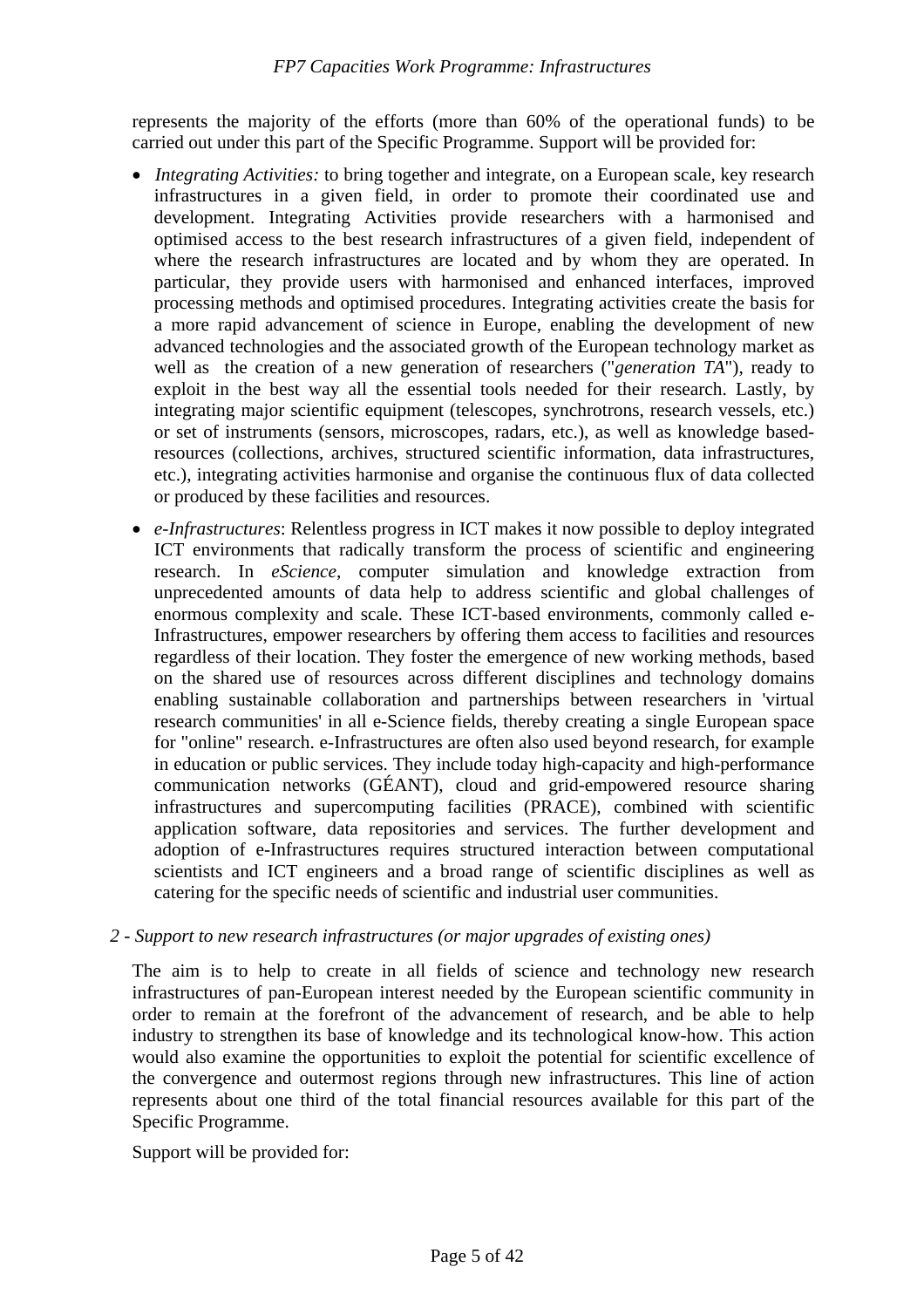- *Design Studies:* to contribute to conceptual design studies for new research infrastructures, that demonstrate a clear European dimension and interest.
- *Construction of new infrastructures (or major upgrades of existing ones):* to provide a catalytic and leveraging support for the construction of critical new facilities building primarily upon the work conducted by the European Strategy Forum on Research Infrastructures  $(ESFRI)^5$ . This activity will follow a two stage-approach:
	- – *Stage 1 support to the preparatory phase*: This first phase will involve, in particular, the finalisation of the legal organisation, of the management and multiannual financial planning. Some technical work could also be considered*.*
	- – *Stage 2 support to the implementation phase*: this phase involves the actual construction or deployment, building on the technical, legal, administrative and financial agreement achieved during the preparatory phase between all stakeholders.

Only projects which have sufficiently progressed in the preparatory phase could proceed to Stage 2. FP7 EU financial support for the implementation phase will be limited to cases where there is a critical need and clear European added value for such a support.

*3 - Support to policy development and programme implementation* 

The aim is to enhance the effectiveness and coherence of national and EU research policies and the international cooperation in the field of research infrastructures.

# <span id="page-5-0"></span>*Approach for 2012*

The work programme for 2012 will build on the strategic approach for existing and new research infrastructures undertaken in previous years, taking into account the new orientations set out by the *Europe 2020* strategy and its two flagship initiatives: *Innovation Union* and *Digital Agenda*. The foreseen actions will help overcome the fragmentation of efforts and will contribute to the development of technological capacity, scientific performance and **innovative advantage** in Europe. They will contribute thereby to the development of a more efficient and attractive European Research Area.

• Innovation dimension

The 2012 work programme will specifically contribute to three *Innovation Union* commitments and to one of the key actions of the *Digital Agenda*.

The Commitment n. 4: "*Opening of Member State operated research infrastructures to the full European user community*" will be directly addressed by the Call N° 10 for *Integrating Activities* paying particular attention to the transnational and on-line access of researchers to the best research facilities in Europe. This will enable researchers to make decisive contributions to the grand societal challenges, for example, energy supply, climate change and health and population ageing. Examples of relevant topics are: *Carbon Capture and Storage facilities for energy research*, *Atmospheric simulation chambers*, *Facilities for translational research in medicine*, *Research infrastructures for the study of poverty, working life and living conditions.*

<sup>5</sup> http://cordis.europa.eu/esfri/home.html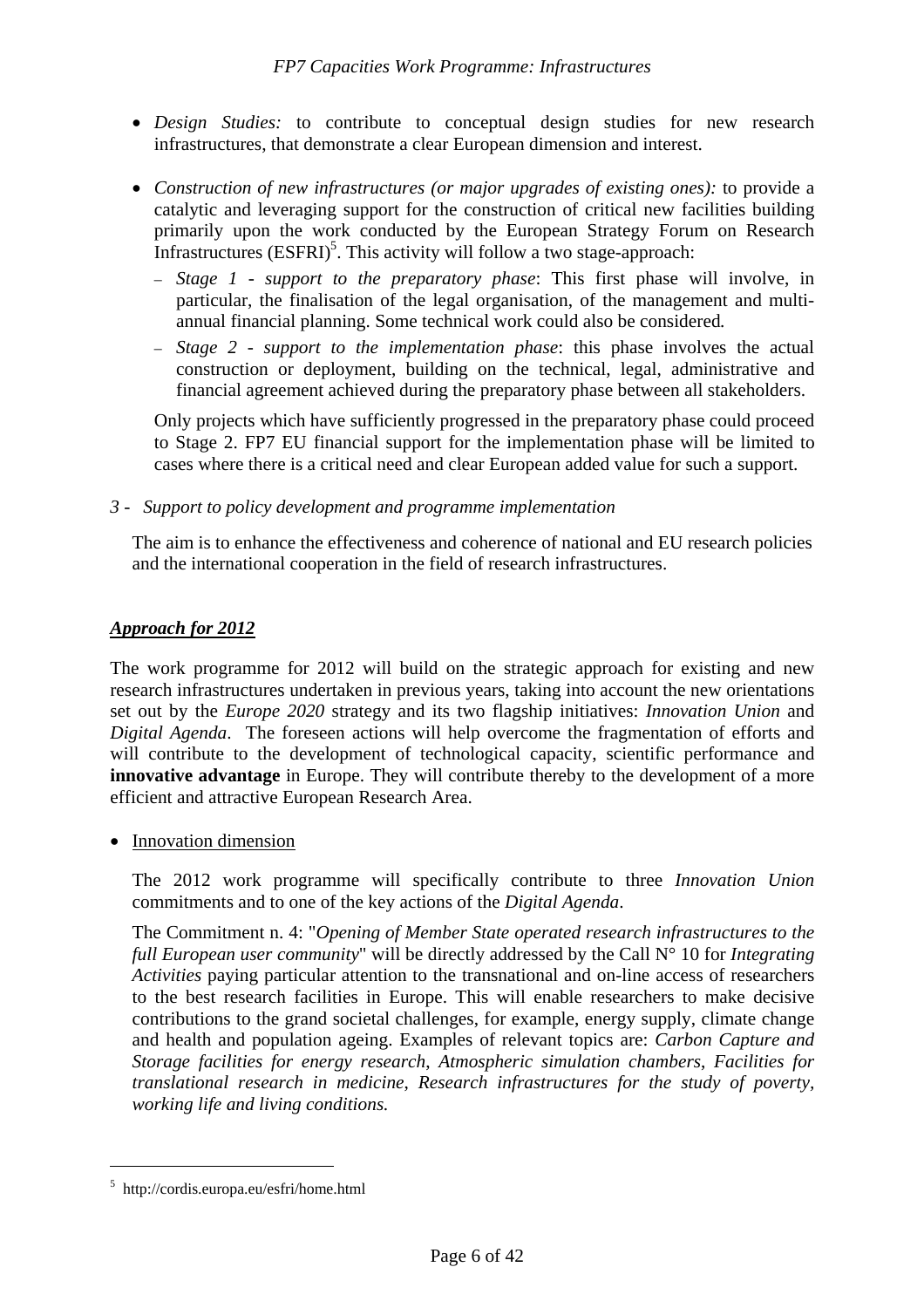The Commitment n. 5: "*to complete or launch the construction of 60% of the ESFRI projects by 2015*" will be directly addressed by the Call N° 10 for the *Construction-Preparatory Phase* for 6 projects in the specific fields of energy, biological and medical sciences that appear in the 2010 update of ESFRI Roadmap and for the third *Construction - Implementation Phase* of PRACE.

The Commitment n. 32: "*to step up European Union cooperation on the roll-out of the global research infrastructures*" will be directly addressed by Call N° 10 supporting cooperation with the USA to address global scientific challenges through interoperable research infrastructures across the Atlantic.

The following aspects of the *Digital Agenda* will be directly addressed:

- "Leveraging more private investment (Key Action 9) through the strategic use of precommercial procurement": the third *Construction - Implementation Phase* of PRACE
- "Ensure sufficient financial support to joint ICT research infrastructures and innovation clusters": the third *Construction - Implementation Phase* of PRACE
- "Develop further e-Infrastructures and establish an EU strategy for cloud computing notably for government and science": *Coordination and support actions* for policy development in e-Infrastructures, such as feasibility studies for e-Infrastructures that would be deployed in 2014-20; strategies for extremely large scientific databases and European exa-scale computing efforts and communities; and promotion of trust building and standards in open data e-Infrastructures including grids and clouds.

The innovation dimension will be stressed for all activities to increase the potential for innovation of the involved research infrastructures. The innovation dimension of the proposals will be evaluated under the evaluation criterion "Impact".

 $\triangleright$  Dissemination actions

In line with the political context set out by Innovation Union a specific work package on innovation will be requested, whenever appropriate, in all Integrating Activities and Preparatory Phase projects. This work package would cover activities to reinforce the partnership with industry, e.g. transfer of knowledge and other dissemination activities, activities to foster the use of research infrastructures by industrial researchers, involvement of industrial associations in consortia or in advisory bodies.

Open Access Pilot in FP7: Beneficiaries funded partially or entirely by the Capacities Programme under the e-Infrastructures activities are required to deposit peer-reviewed articles resulting from projects to an institutional or subject-based repository, and to make their best efforts to ensure open access to these articles within six months.

 $\triangleright$  International Cooperation

Call  $N<sup>o</sup>$  10 will support cooperation with the USA to address global scientific challenges through interoperable research infrastructures across the Atlantic. The emphasis will be on scientific data management issues. This will be implemented through a non-binding partnership with the National Science Foundation, USA, where each side will provide funds for their own projects based on their respective granting guidelines, policies and procedures, and the investigators will work on areas of mutual interest.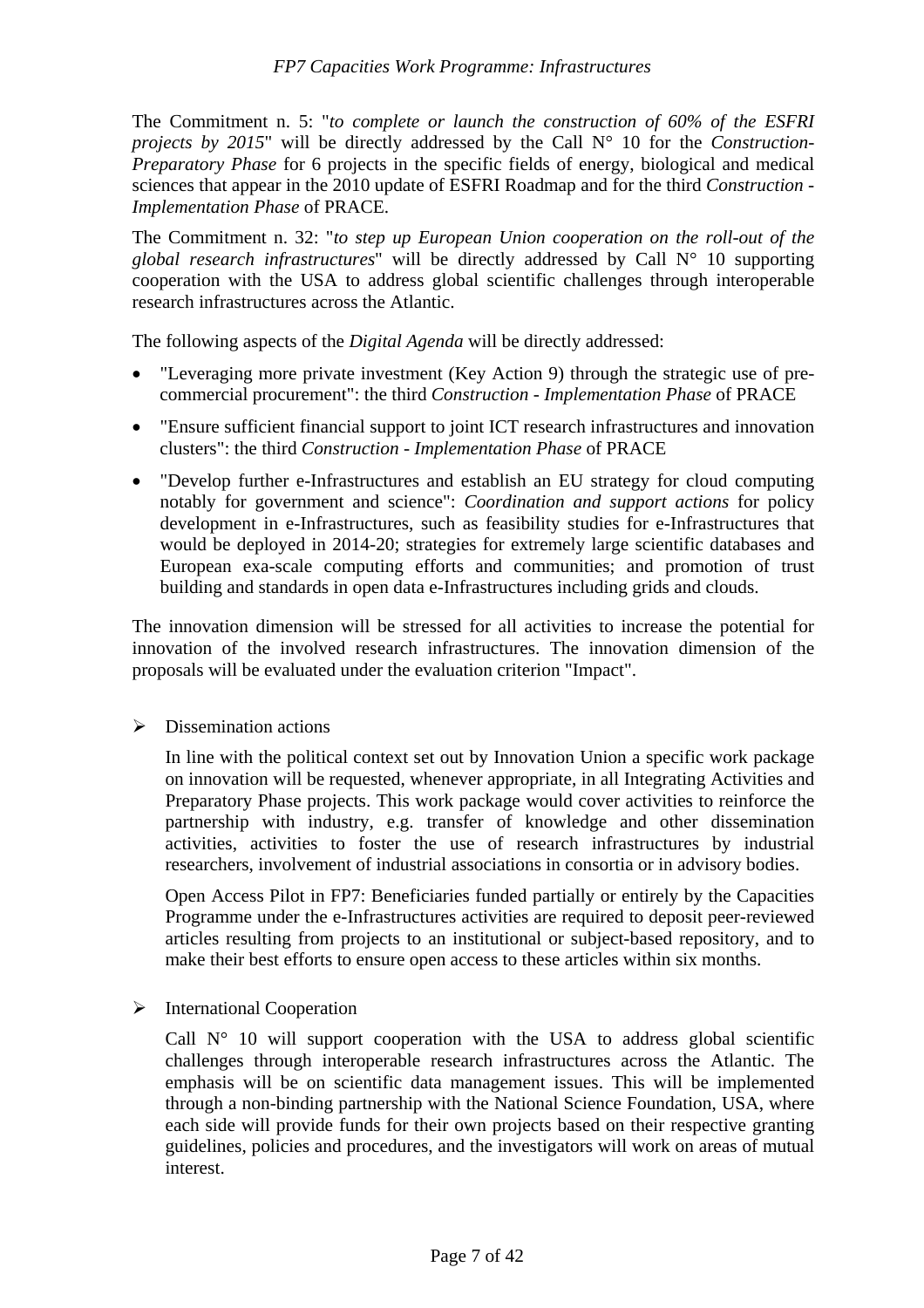This work programme will also support a major *International conference on research infrastructures under the Danish Presidency* addressing the international cooperation dimension of research infrastructures and its future developments. The event, jointly organised with the European Commission, will be supported through a grant to named beneficiaries.

# <span id="page-7-0"></span>**II. CONTENT OF CALLS**

This section describes all the topics for which proposals will be called in this work programme. This concerns only the content of the calls. For all practical modalities related to these calls, please refer to section III 'Implementation of calls'. For actions not implemented through calls for proposals, please refer to section IV 'Other actions'.

# <span id="page-7-1"></span>**1.1 Support to existing research infrastructures**

# <span id="page-7-2"></span>**1.1.1 Integrating Activities**

 $\overline{a}$ 

The aim of *Integrating Activities* is to bring together and integrate, on a European scale, key research infrastructures, in order to promote their coordinated use and development. This will ensure that European researchers have a wider and more efficient access to the high performing research infrastructures they require to conduct their research, irrespective of the location of the infrastructures. The main characteristic of an Integrating Activity will be its capacity to mobilise a comprehensive consortium of several research infrastructures<sup>6</sup> in a given field and other stakeholders (e.g. public authorities, technological partners, research institutions), from different Member States, Associated Countries and other third countries when appropriate. An Integrating Activity shall combine, in a closely co-ordinated manner, following the Integrated Infrastructures Initiatives (I3) model:

- (i) *Networking activities,* to foster a culture of co-operation between research infrastructures and scientific communities and help developing a more efficient and attractive European Research Area;
- (ii) *Trans-national access and/or service activities,* to support scientific communities in their access to the identified research infrastructures;
- (iii) *Joint research activities*, to improve, in quality and/or quantity, the services provided by the infrastructures.

All three categories of activities are mandatory as synergistic effects are expected from these different components. Further details about the I3 model are provided in section VII.

Consortia are encouraged, whenever appropriate, to give due attention to international related initiatives, foster the use and deployment of standards, carry out research on impacts of the involved research infrastructures (direct and indirect, on social, environmental and economic levels) as well as of the project itself and build on e-Infrastructure standards and services, when available. Consortia are also encouraged to organise, whenever appropriate, the efficient curation, preservation and provision of access to the data collected or produced under the project. In line with the political context set out by *Innovation Union* a specific work package on innovation is requested in all *Integrating Activities* projects to increase the potential for innovation, including social innovation, of the related infrastructures. This work package

<sup>&</sup>lt;sup>6</sup> Exceptionally, the consortium may include only one research infrastructure providing access, if this facility is of a truly unique nature. Other participants (e.g. technological partners, research institutions) must be included for the implementation of the other two mandatory categories of activities (networking and joint research).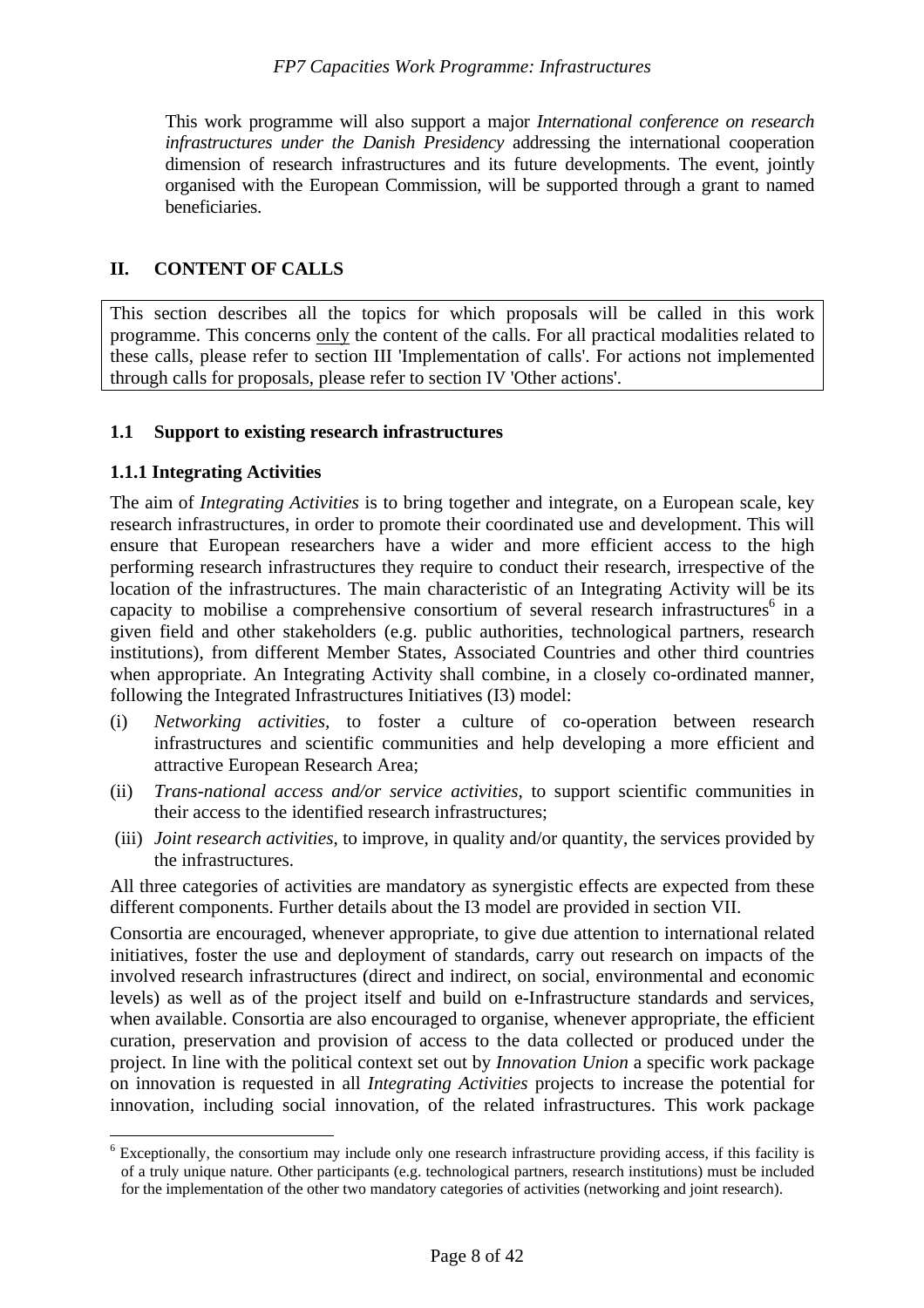would cover activities to reinforce the partnership with industry, e.g. transfer of knowledge and other dissemination activities, activities to foster the use of research infrastructures by industrial researchers, involvement of industrial associations in consortia or in advisory bodies. The activities for innovation will be evaluated under the evaluation criterion "Impact".

*Implementation and management*: The following recommendations are not to be applied as formal eligibility criteria. The recommended duration for an *Integrating Activities* project is 4 years. It is recommended that at least one third of the EU contribution is allocated to the transnational access/service activities. In general, each topic corresponds to a given class of research infrastructures and consortia are encouraged to be as comprehensive as possible on a European scale. Therefore competing proposals are not expected under the same topic. In the context of developing synergies and complementarities between FP7 and cohesion policy, projects applicants are encouraged to check the operational programme for Structural Funds applicable in their regions and to contact the related managing authorities for complementary or alternative support (see: http://ec.europa.eu/regional\_policy/atlas2007/index\_en.htm).

Note that specific eligibility criteria apply to this part, see section III.

*Expected impact***:** Integrating Activities are expected to have a structuring impact on the ERA and on the way research infrastructures operate, evolve and interact with similar facilities and with their users. Operators of infrastructures will develop synergies and complementary capabilities in such a way as to offer an improved access to researchers and to develop their innovation potential. Likewise, a more co-ordinated approach between infrastructure operators, users and public authorities will enable to optimise the development, use and sustainable operation of the identified research infrastructures. In addition, a closer interaction between a large number of researchers active in and around a number of infrastructures will facilitate cross-disciplinary fertilisations and a wider sharing of knowledge and technologies across fields and between academia and industry. Integrating Activities should also contribute to increase the potential for innovation of the related research infrastructures, in particular by reinforcing the partnership with industry, through e.g. transfer of knowledge and other dissemination activities, activities to foster the use of research infrastructures by industrial researchers, involvement of industrial associations in consortia or in advisory bodies. The focus on innovation should be reflected in the description of the objectives of the proposed actions.

**Topics opened in Call FP7-INFRASTRUCTURES-2012-1** (call N° 10):

# *Social Sciences and Humanities*

o **INFRA-2012-1.1.1. Research infrastructures for the study of poverty, working life and living conditions.** *Improved employability and social cohesion are among the main objectives of the EU2020 strategy. The aim of this integrating activity is to bring together research infrastructures serving European and international research in the fields of poverty, working life, including safety and health at work, and living conditions. By doing so, this activity will contribute to understanding how vulnerable groups face economic changes and cope with it. This integrating activity will provide inventories of national or EU data sources covering this topic and of national or EU programs to fight poverty (including through social innovation). It will compile historical data, produce metadata and provide training to researchers interested in using these data sets. It should also provide instruments for the analysis of the effects of employers' behaviour and the evaluation of labour market and social policies targeted to these vulnerable groups as well as offer training to researchers interested in the use of these instruments.*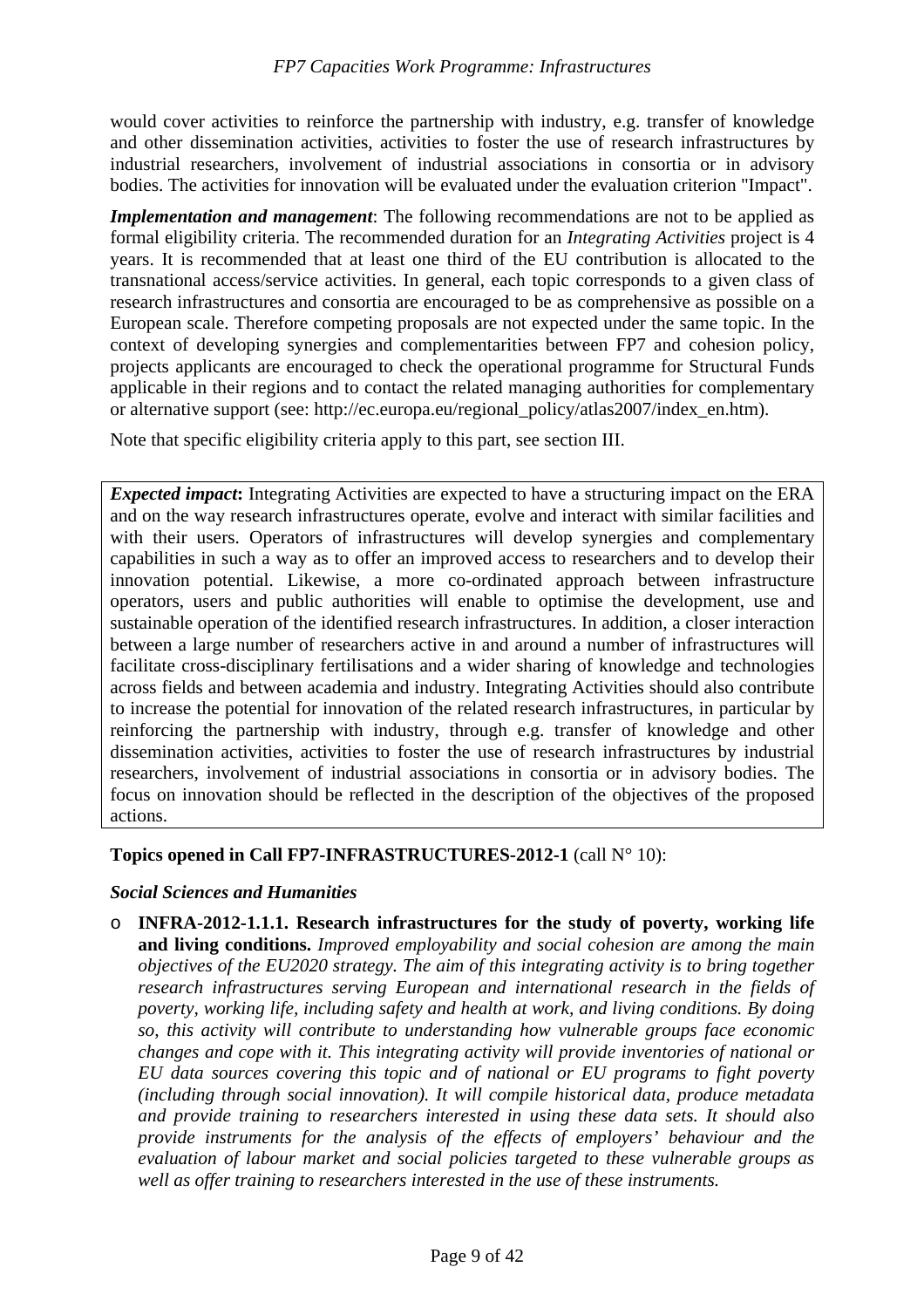- o **INFRA-2012-1.1.2. Research infrastructures for the assessment of science, technology and innovation policy.** *European Science, Technology and Innovation policy is a growing research field in the EU and beyond. Existing infrastructures appear to be fragmented and uncoordinated. There is need for improved European data infrastructure for European and international comparative research and for representative studies that have a large scope and are not restricted in few country cases. The aim of this integrating activity is to bring together organizations and institutions with different expertise and data in the field of science, technology and innovation (including social innovation). By doing so, it will work as a catalyst for improving the data quality. It will explore the possibilities to follow up in time the behaviour of actors in the innovation system and to link data from difference data sources at the industry level, at the regional level or at the individual level and it will support the opening up of the skills and data to the wider community in this field.*
- o **INFRA-2012-1.1.3. Research infrastructures for archaeological datasets and related technologies.** *Archaeological research frequently poses questions which cross over modern political boundaries which were irrelevant for most of the archaeological past. Archaeological data are often the primary record of excavated sites, and are increasingly born digital, comprise a rich variety of data types, and are vulnerable to loss. This activity will focus upon integrating datasets and facilitating cooperation pertaining to all fields of archaeology (from prehistory to contemporary society) and including the archaeology of Europe, as well as European archaeology abroad. The action should promote closer collaboration between researchers, policy makers, and other stakeholders by providing a framework for dialogue on key archaeological, conservation and heritage issues. The activity may promote the development and dissemination of good practice for digital data preservation, interoperability (including metadata and data standards). The activity may also include the development of integrating technologies, including but not limited to Geographical Information Systems, data mining, and Linked Data applications. It will promote open access to archaeological data (both above and below ground) for researchers, professionals, and the general public.*

# *Life Sciences*

- o **INFRA-2012-1.1.4. Mouse archives and centres for phenotyping mouse models.** *A project under this topic should aim at integrating key European mouse archives and phenotyping centres. The project must facilitate the access of researchers to mouse lines and data (including from phenotyping). The project must facilitate the archiving and phenotyping of mouse lines generated by research teams outside the consortium and of interest for the scientific community. The project must also facilitate the generation and phenotyping of lines derived from ES cells and of interest for the scientific community. Research activities will focus on novel technologies for phenotyping and archiving. It is expected that a project under this topic will build on the ESFRI Infrastructure for Phenotyping and Archiving of Model Mammalian Genomes ("Infrafrontier"). The project should integrate Infrafrontier with new European participants with a long term perspective and should develop the necessary collaborations outside Europe, towards a global sharing of available resources.*
- o **INFRA-2012-1.1.5. Facilities for translational research in medicine.** *A project under this topic should aim at integrating and facilitating access to the key European research infrastructures dedicated to translating basic discoveries into clinical practice. The project will develop common technical procedures within each of the different services offered and common quality assurance and quality control procedures across facilities. It*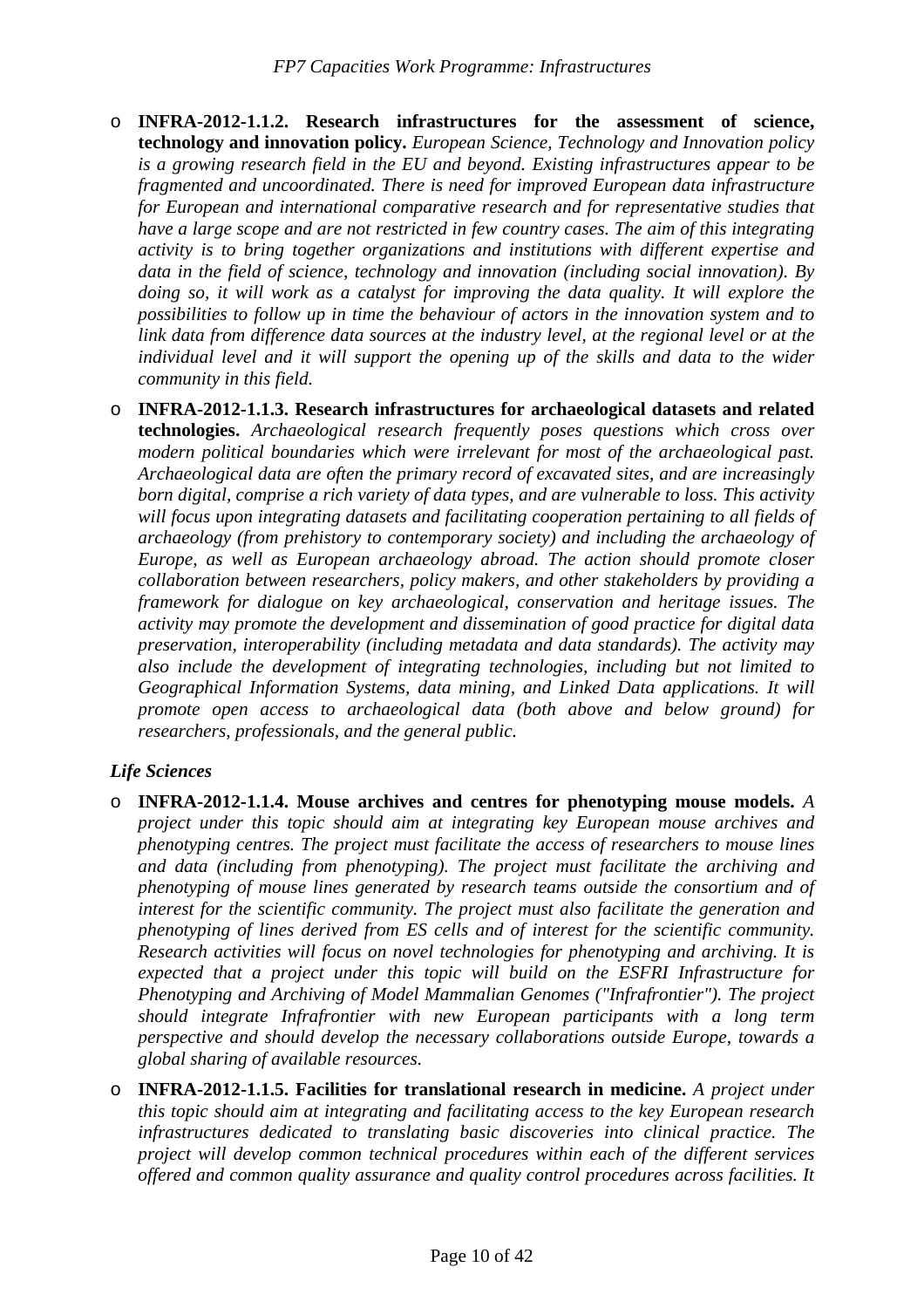*is expected that such a project will build on the ESFRI European Advanced Translational Research Infrastructure in Medicine ("EATRIS").*

- o **INFRA-2012-1.1.6. Biological Resources Centres for micro-organisms.** *A project under this topic must provide and facilitate access to the key micro-organism resources in Europe. Collections concerned will range from virus archives, bacterial collections (including cyanobacteria), to fungi collections. The project must facilitate the access of researchers to strains as well as the access to expertise and tools for the genotyping and phenotyping of strains. It should also include activities addressing culture methods for difficult strains. It is expected that a project under this topic will build on the ESFRI Microbial Resource Research Infrastructure ("MIRRI"). The project should develop the necessary collaborations outside Europe, towards a global sharing of available resources.*
- o **INFRA-2012-1.1.7. Experimental facilities for animal disease infectiology.** *A project under this topic must provide and facilitate access to the key experimental facilities under BSL3 conditions in Europe for animal and zoonotic infectious diseases. It will also include key collections of samples necessary for research on animal and zoonotic infectious diseases. The project should aim to integrate these facilities and resources with a long term perspective. It should also develop the necessary collaborations outside Europe, towards a global sharing of available resources.*
- o **INFRA-2012-1.1.8. Stem cell banks.** *A project under this topic should aim at integrating, updating and standardising existing and new stem cell banks and registries to create at the European level a stem cell resource that will catalyse research in this field. This European stem cell bank should distribute upon request banked stem cell lines to any potential users. The project will establish a comprehensive and searchable database for stem cells of all types including adult, embryonic and iPS lines. The project will develop standardised operating procedures and high quality control standards for the freezing, storage and distribution of stem cell lines. Such a project should also contribute to the characterisation and phenotyping of these lines. Links will also be developed with the ESFRI Biobanking and Biomolecular Resources Research Infrastructure ("BBMRI").*
- o **INFRA-2012-1.1.9. Large-scale prospective cohort studies.** *A project under this topic should aim at better coordinating the largest European prospective studies, i.e. comprising or aiming at hundreds of thousands of subjects, recording lifestyle and environmental information, recording medical history over several decades, and storing bio-specimens. The project must provide and facilitate access of researchers to these resources and related data, in an integrated manner. The project will be organised in coordination with and in support to the ESFRI Biobanking and Biomolecular Resources Research Infrastructure ("BBMRI").*
- o **INFRA-2012-1.1.10. Plant Genetic Resources Centres.** *A project under this topic should aim at integrating and facilitating access to the key European research infrastructures for holding genetic resources from crops and wild plants. It would cover native seed banks, gene and DNA banks and germplasm collections as well as related data resources. It will facilitate access to expertise and tools for the genotyping of accessions, and will devise methods to maximise the utility of the collections for the identification of useful mutations in genes relevant to breeding. The project will also develop activities for the identification and rescue of endangered resources. It should develop the necessary collaborations inside Europe with the plant phenotyping infrastructures and outside Europe, towards a global sharing of available resources.*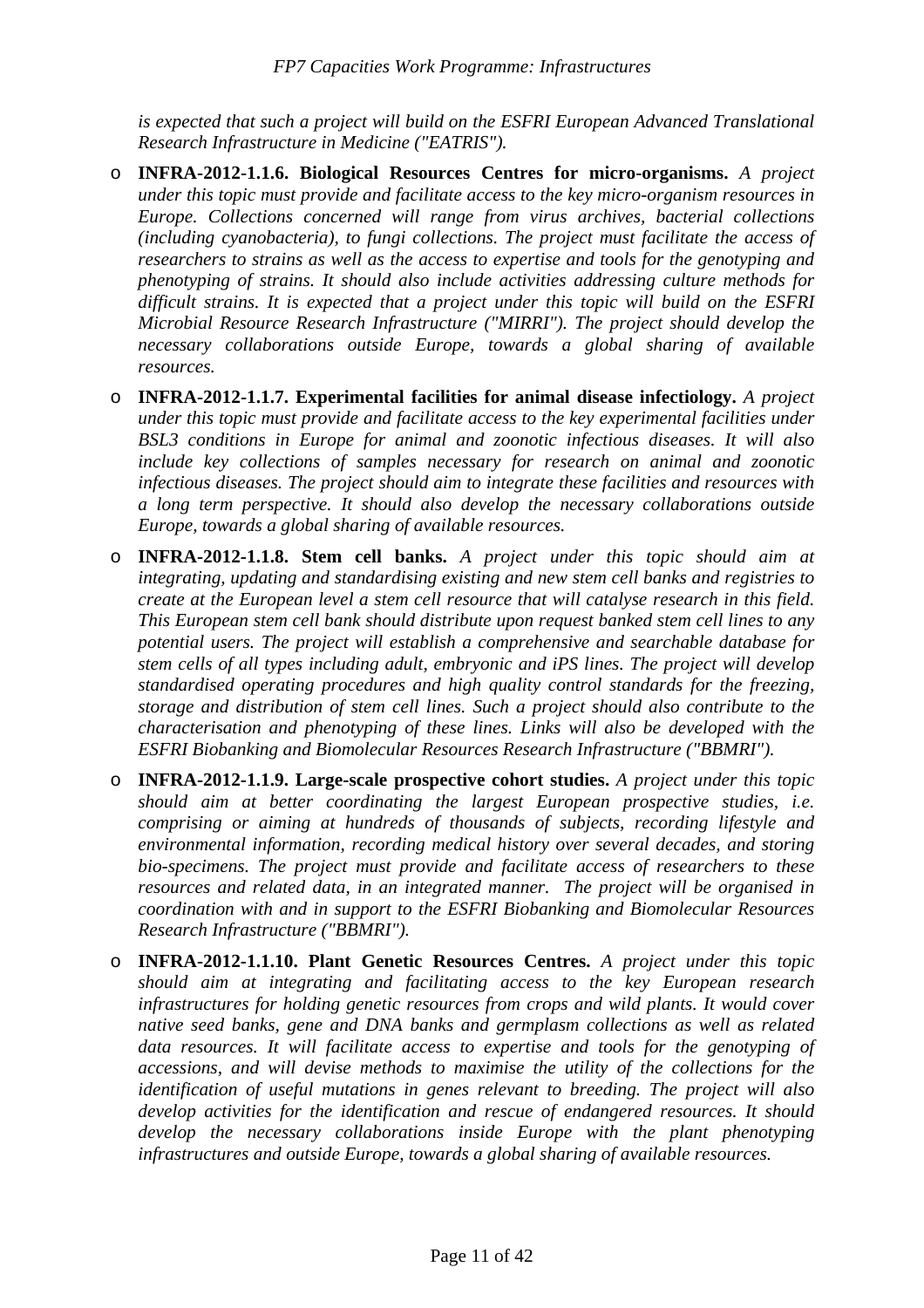# *Environmental Sciences and Earth Sciences*

- o **INFRA-2012-1.1.11. Fixed point open ocean observatories.** *A project under this topic should integrate and improve access to the key infrastructures in Europe which make sustained time series observations in the open seas and ocean at fixed critical locations. These infrastructures should support fully multidisciplinary research on the entire oceanic environment, from sea floor to the air-sea interface, including carbon fluxes. The project should build on the investments and expertise developed by EuroSITES, ESONET and CARBOOCEAN projects and could consider expanding geographic coverage. It should also link to planned ESFRI infrastructures, such as EMSO and ICOS, as well as to other relevant initiatives. Data management should be addressed by ensuring compliance with SeaDataNet standards and contribution to the GMES initiative. Links with international initiatives including compliance with GEOSS principles and requirements (data sharing, compatibility) should also be reinforced. Particular attention should be paid to the involvement of European SMEs for the application of innovative technologies for in situ measurements and scientific services (this will be assessed under "Impact" criterion).*
- o **INFRA-2012-1.1.12. Research Vessels.** *A project under this topic should aim at integrating and improving access, on basis of scientific excellence, to the key European research vessels and associated heavy equipment, in particular those that are sailing on all world oceans, including polar regions, but not commonly available at the national level. Building on EUROFLEETS, it would optimise availability to all European researchers through integrated calls and would optimise shiptime allocation. The project would contribute moving from the strategic co-ordination vision being developed in EUROFLEETS to its effective implementation by 'pioneering groups' exploring and experimenting new integrating tools such as virtual joint fleet or shared scientific evaluation. Interoperability and standardisation of research vessels and associated equipment, remote access, and ship based training of users and technical staff at the European level should be addressed. Opportunities for international cooperation should be explored, including for polar research vessels. When relevant, the involvement of European SMEs for the development of innovative technologies should be considered (this will be assessed under "Impact" criterion).*
- o **INFRA-2012-1.1.13. Research Aircrafts.** *A project under this topic should integrate key research aircrafts and improve their availability to European researchers from larger multidisciplinary scientific communities. Building on the former integrating initiatives, the development of a strategic integrating structure should be considered. The project should also improve research services for users of instrumented research aircrafts and relating research infrastructures, e.g. in the field of remote sensing. Fields covered would be atmospheric, meteorological research and remote sensing. When relevant, the involvement of European SMEs for the development of innovative technologies should be considered (this will be assessed under "Impact" criterion).*
- o **INFRA-2012-1.1.14. Atmospheric simulation chambers.** *A project under this topic should further integrate key instrumented environmental chambers and improve access to them for atmospheric research, including model development, while expanding to larger scientific communities and interdisciplinary research fields. By developing their complementary nature, the different research infrastructures should answer broad scientific needs such as studies of the impact of atmospheric processes e.g. on regional photochemistry, global change, as well as cultural heritage and human health effects. Building on the former integrating initiatives, the development of a strategic integrating structure should also be considered.*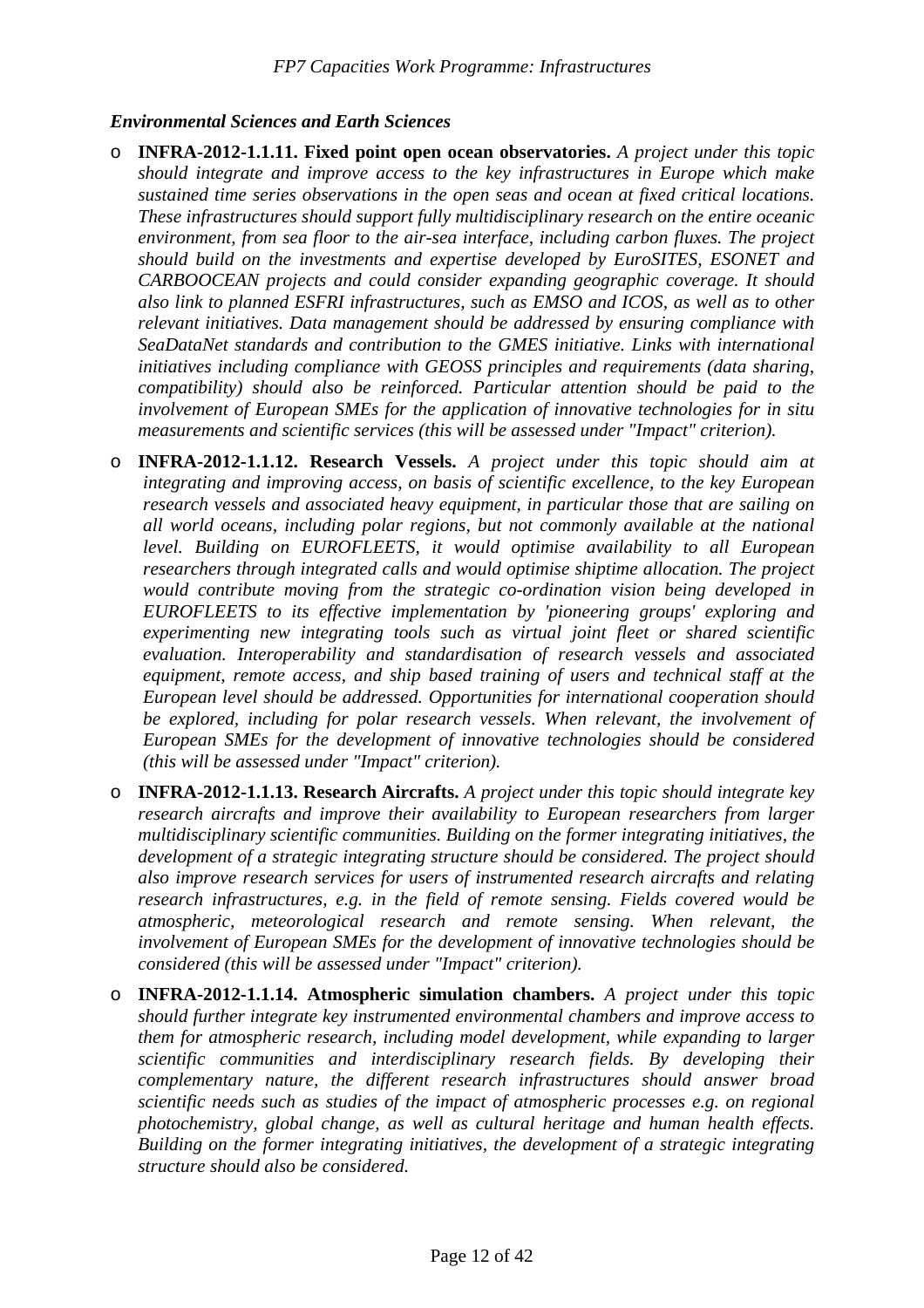- o **INFRA-2012-1.1.15. Research Infrastructures for Climate Earth System modelling.** *A project under this topic should further integrate the research infrastructures used by the climate modelling community in Europe and promote the development of a common distributed modelling research infrastructure. It should improve access to the research infrastructures for climate research and modelling (e.g. scientific repositories, climate models, etc.), while, when relevant, expanding to larger scientific communities and interdisciplinary research fields. It should optimise and harmonise the use of these infrastructures by developing appropriate software, data environments and models and strive to achieve global interoperability (model and data interoperability). Building on former IS-ENES project, the development of a strategic integrating structure should be considered, aiming at sustainability of the infrastructures and of their future development.*
- o **INFRA-2012-1.1.16. Natural History Collections.** *A project under this topic should integrate and improve access to key European Natural History collections and to their related instrumentation facilities. Building on the former SYNTHESYS integrating activities, the development of a strategic integrating structure should be considered. The project should further develop and integrate common tools, transfer results to other valuable collections in Europe to improve accessibility to collections throughout Europe to a wide range of environmental scientists (from physical to biological) and develop innovative research services to answer the needs of a broader scientific community of users from climate change to human health and food security. Links will also be further developed with the ESFRI Research Infrastructures Network for Research in Biodiversity ("Life Watch").*

# *Energy, Engineering, Material Sciences, Analytical Facilities*

- o **INFRA-2012-1.1.17. Research Infrastructures for Solar Energy: Concentrating solar power.** *A project under this topic should bring together the key European research infrastructures in solar concentrating systems (solar concentrators and relating research infrastructures) for carrying out energy- and materials research and research in other fields using the extreme temperature conditions in solar concentrators.*
- o **INFRA-2012-1.1.18. Carbon Capture and Storage (CCS) facilities for energy research.** *A project under this topic should aim at integrating the key research infrastructures in Europe for all aspects of Carbon Capture, Sequestration and Storage as well as of CCS facilities from large point sources such as fossil power plants and storage. Environmental and safety aspects of CCS should be addressed. The project is expected to be complementary to existing activities in the field.*
- o **INFRA-2012-1.1.19. Research Infrastructures for Distributed energy resources smart electricity grids.** *A project under this topic should bring together key research infrastructures for research in the field of distributed energy resources and Smart Energy Networks.*
- o **INFRA-2012-1.1.20. Infrastructures for studying turbulence phenomena and applications.** *There is a need for detailed understanding of turbulence phenomena. A project under this topic should aim at bringing together key facilities addressing the turbulence phenomena in various areas of science and technology. A combination of modelling and experimental in situ testing is needed.*
- o **INFRA-2012-1.1.21. Research infrastructures for integration of processing, analysis and characterisation of nano-scale materials and structures.** *A project under this topic will aim at integrating nano-science laboratories (foundries, nano-fabrication) with colocated large scale facilities for fine analysis (nano-characterisation laboratories,*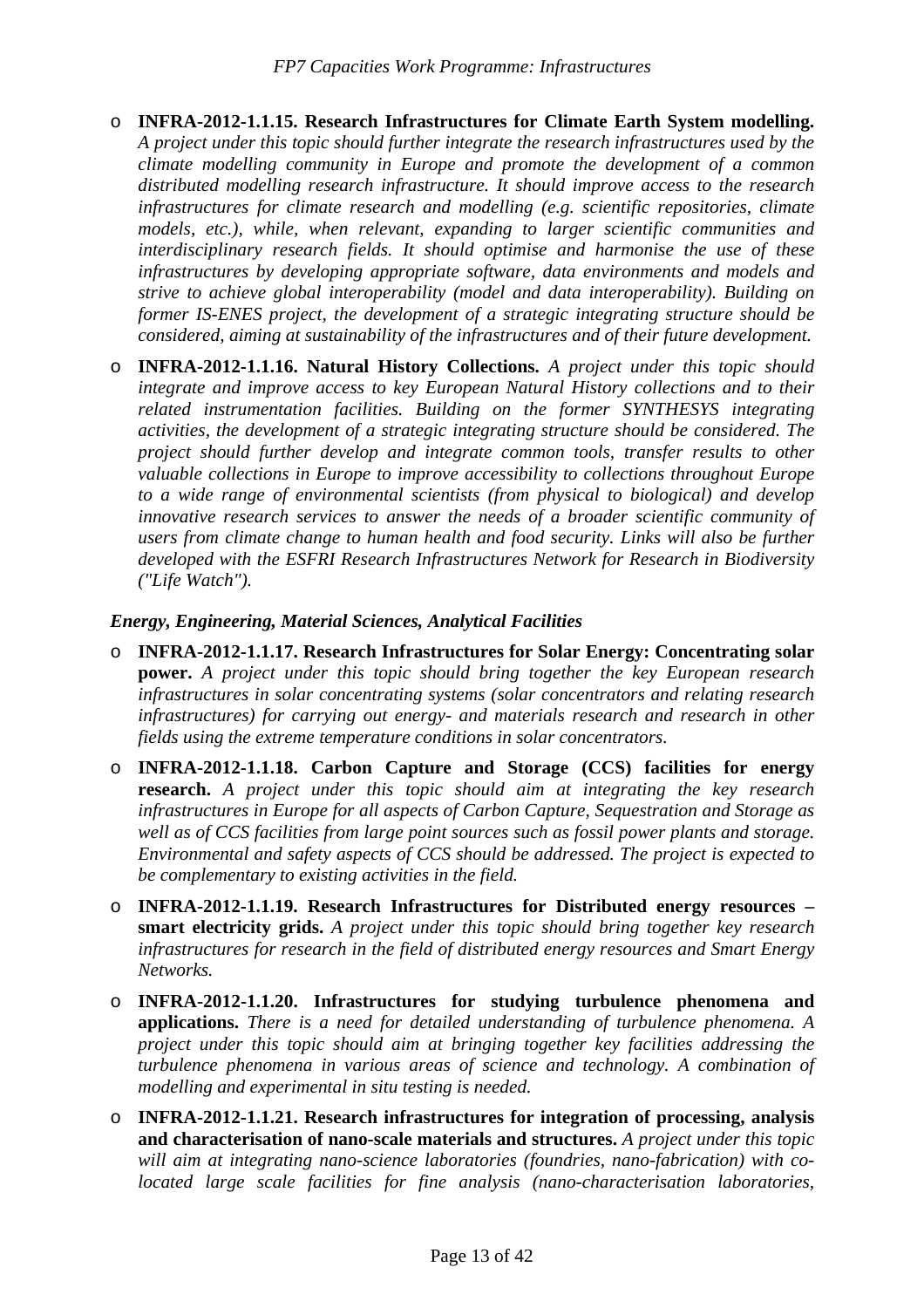*synchrotron radiation sources, neutron sources, free electron laser sources and advanced modelling simulation facilities). The project will build on the NFFA FP7 project achievements.*

- o **INFRA-2012-1.1.22. Imaging, Diffraction and Spectroscopy using Electrons.** *A project under this topic should integrate key facilities and state-of-the-art technologies in the field of electron-based analytical approaches.*
- o **INFRA-2012-1.1.23. Synchrotron radiation sources and Free Electron Lasers***. A project under this topic must bring together the key research facilities of pan-European interest based on Synchrotron and Free Electron Laser light sources. These facilities should effectively integrate and sustain their joint development and usage, with a long term perspective. The project shall in particular simplify the access modalities, to offer a single entry point for European users, and to facilitate access for a wide range of research communities.*

# *Physics and Astronomy*

- o **INFRA-2012-1.1.24. Accelerator physics.** *A project under this topic should facilitate access to state of the art facilities to develop new techniques for improving the performance of existing and future accelerators. It should include accelerators for nuclear and particle physics and accelerator-based photon sources. It should complement the activities addressed in the Test Infrastructure and Accelerator Research Area (TIARA) project.*
- o **INFRA-2012-1.1.25. Research Infrastructures for optical/IR astronomy.** *A project under this topic must provide and facilitate access to the key research infrastructures in Europe for optical and infrared astronomy. It should aim to integrate these facilities and resources with a long term perspective. A project under this topic should also stimulate new scientific activities aimed at taking full advantage of new experimental possibilities which will be offered by the future European Extremely Large Telescope ("E-ELT").*
- o **INFRA-2012-1.1.26. Research Infrastructures for High-Resolution Solar Physics.** *A project under this topic should aim at integrating key research infrastructures in the field of high resolution solar physics. It should contribute to the realisation of the future large European ground- and space-based solar telescopes and to a Solar Virtual Observatory. It should foster cooperation between theory and observations and should enhance synergies with other projects and scientific communities such as the Solar Atmospheric and Interplanetary Research training network (SOLAIRE), the Optical Infrared Coordination Network for astronomy (OPTICON), and stellar physics.*
- o **INFRA-2012-1.1.27. Research Infrastructures for space weather.** *A project under this topic should aim at integrating the key research infrastructures in Europe for the observation and study of the ionosphere and magnetosphere. Infrastructures of relevance include the European Incoherent Scatter radar system (EISCAT) and other incoherent scatter radar systems, satellites, solar ground based-observatories, ionospheric sounders, Global Navigation Satellite Systems (GNSS) receivers and ground magnetometers. The project will facilitate access to these research infrastructures and to standardized and validated observational data in particular real-time data. The research supported in this field should result in models and databases that also could be a basis for operational forecasts and warnings to society.*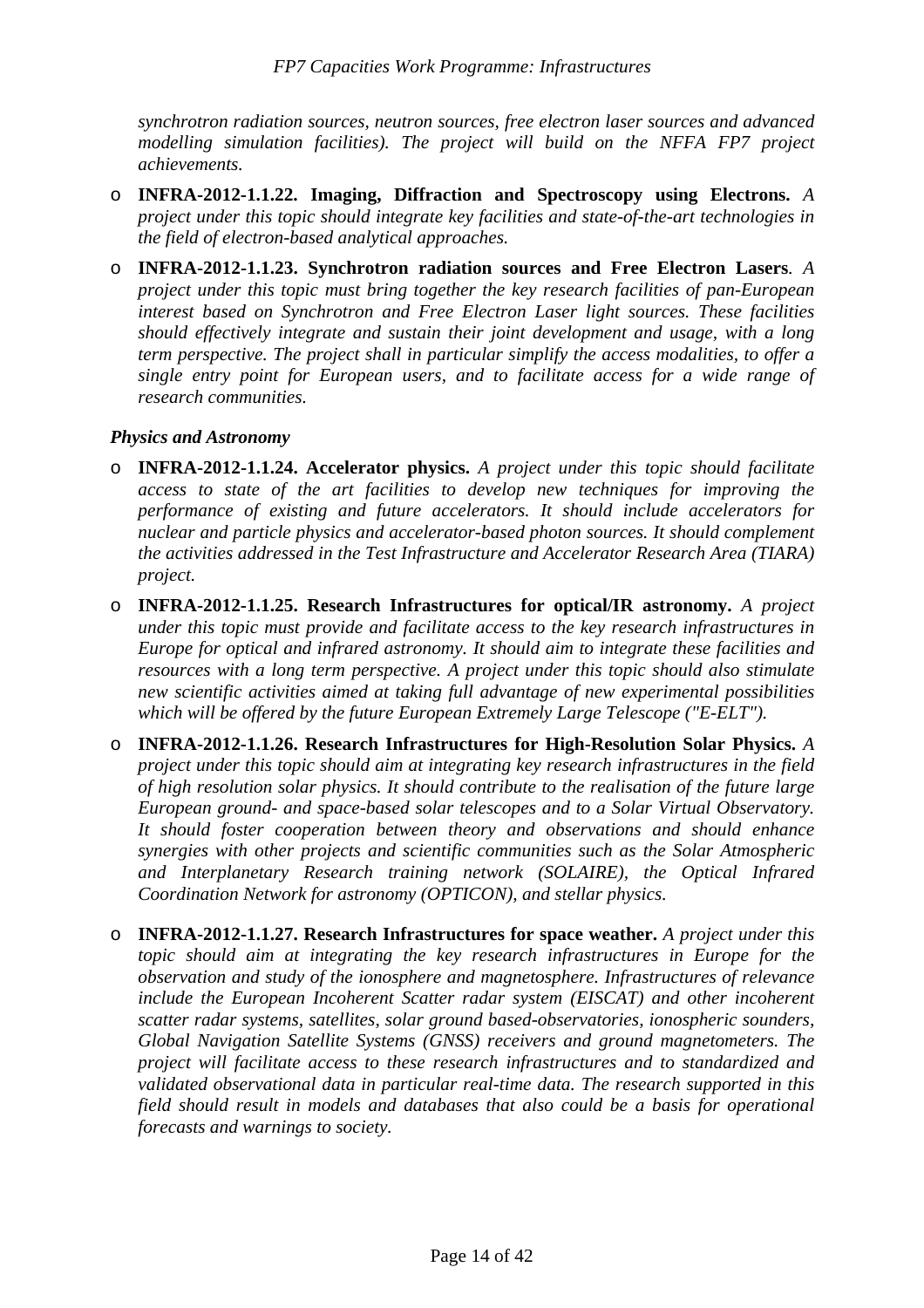# <span id="page-14-0"></span>**1.1.2 ICT-based e-Infrastructures**

The e-Infrastructures activity supports a number of interrelated topics designed to foster the emergence of new research environments in which 'virtual communities' of scientists and engineers are empowered to share and exploit the collective power of the European ecosystem of scientific and engineering facilities. Activities related to socio-economic impact assessment and evaluation should be also foreseen where appropriate. Projects must implement (i) *Networking Activities*, (ii) *Service Activities* and (iii) *Joint Research Activities* in a closely coordinated manner following the I3 model (see section VII).

There is no call for proposals for this activity in the current work programme. The next call envisaged for the work programme 2013 will address the deployment, operation and evolution of the pan-European high-capacity and high-performance communication networking (GÉANT).

#### <span id="page-14-1"></span>**1.2 Support to new research infrastructures**

#### <span id="page-14-2"></span>**1.2.1 Design Studies**

The aim of this activity is to support conceptual design studies for new European research infrastructures. Major upgrades of existing infrastructures may also be considered, when the end result is the development of a new type or form of research infrastructure with a clear added value at European level.

# *There will no further call for proposals for 'Design Studies' under FP7*.

#### <span id="page-14-3"></span>**1.2.2 Construction of new infrastructures (or major upgrades) - preparatory phase**

The purpose of this activity is to provide catalytic and leveraging support for the preparatory phase leading to the construction of new research infrastructures or major upgrades of existing ones. The preparatory phase aims at bringing the project for the new or upgraded facility/ research infrastructure to the level of legal and financial maturity required to implement it. The preparatory phase may also include technical work. Project consortia should involve all the stakeholders necessary to make the project move forward, to take decision and to make financial commitments before construction can start (e.g. national/regional ministries/governments, research councils, funding agencies). Appropriate contacts with Ministries and decision makers should be continuously reinforced allowing further strengthening of the consortia. Operators of research facilities, research centres, universities, and industry may also be involved whenever appropriate. During the preparatory phase the European Commission may act as a 'facilitator', in particular with respect to the financial engineering needed for the construction phase. The preparatory phase could include (non exhaustive list):

- Management and logistical work, i.e. (1) plans, in terms of construction (or major upgrade) and operation of the new research infrastructure(2) planning (timing, resources) of staff recruitment to operate the new facility; (3) organisation of the logistic support for researchers, including informatics, etc.;
- Governance work, i.e. plans, in terms of decision-making, management structure, advisory body, IPRs, access rules for researchers, etc.;
- Financial work, i.e. (1) the financial arrangements for the construction, operation and decommission of the facility, using notably the complementarities between national and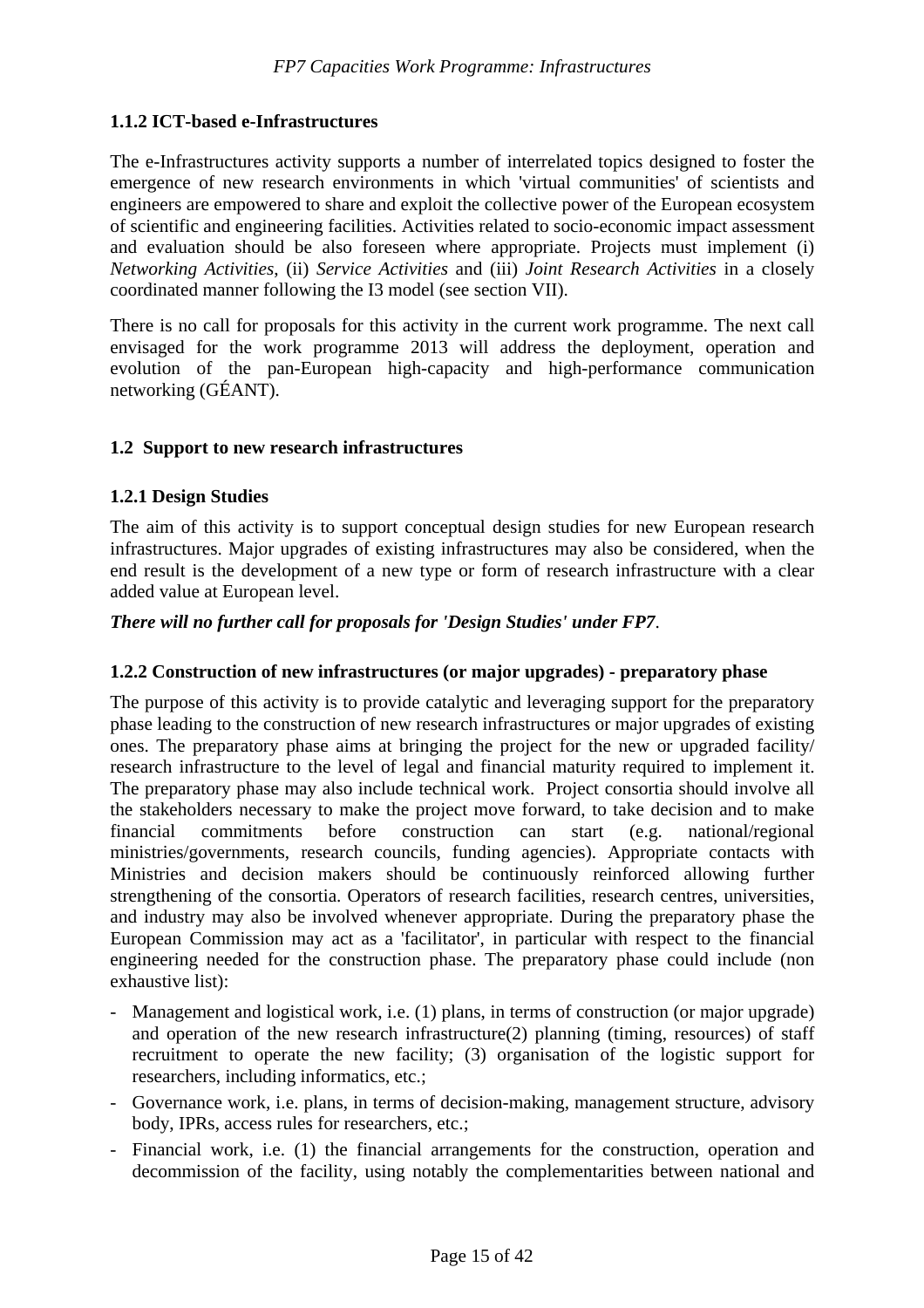EU instruments (such as the Structural Funds or the European Investment Bank); (2) studying new mechanisms, e.g. pre-commercial procurement processes, by which public authorities may develop new approaches for financing innovative solutions;

- Legal work, i.e. (1) for the setting-up, construction and operation of the research infrastructure; and (2) the draft agreement between committed countries, in the form of a 'signature-ready' document for the setting-up and the actual implementation.
- Strategic work, i.e. (1) analysis of the socio-economic impact of the new infrastructure; (2) plan to integrate harmoniously the new entity in the European fabric of related facilities in accordance with the objective of balanced territorial development; (3) to create or consolidate centres of excellence and/or "regional partner facilities"; (4) the identification of the best possible site(s) to set up the new facility(-ies) and its next generations;
- Technical work, i.e. (1) final prototypes for key enabling technologies and implementation plans for transfer of knowledge from prototypes to the new facility; (2) technical work to ensure that the beneficiary research communities exploit the new facility from the start with the highest efficiency, including the introduction of new processes or software.

In line with the political context set out by *Innovation Union* a specific work package on innovation is requested in all *Preparatory Phase* projects to increase the potential for innovation, including social innovation, of the related infrastructure. This work package would cover activities such as networking with industries (including SMEs), dissemination of research outcome and technology transfer. The activities for innovation will be evaluated under the evaluation criterion "Impact".

*Implementation and management*: The following recommendations are not to be applied as formal eligibility criteria.

It is recommended that the duration of a preparatory phase project is 3-4 years with a requested EU contribution in the range of EUR 3 million to 6 million.

In the context of developing synergies and complementarities between FP7 and cohesion policy, projects applicants are encouraged to check the operational programme for Structural Funds applicable in their regions and to contact the related managing authorities for complementary or alternative support (see: http://ec.europa.eu/regional\_policy/atlas2007/index\_en.htm).

**Expected impact:** This activity should help the majority of projects for new research infrastructures identified in the periodic updates of the ESFRI roadmap to reach the level of technical, legal and financial maturity required to enable the construction work to start. Thereby it will contribute to the technological development capacity and to the scientific performance and attractiveness of the European Research Area. It will also contribute to the *Innovation Union* commitment **to complete or launch by 2015 the construction of 60% of the priority European research infrastructures currently identified by ESFRI, and to increase the potential for innovation of research infrastructures.**

**Topics opened in Call FP7-INFRASTRUCTURES-2012-1** (call N°10):

- o **INFRA-2012-2.2.1: EU-SOLARIS The European SOLAR Research Infrastructure for Concentrating Solar Power**
- o **INFRA-2012-2.2.2: Windscanner -The European WindScanner Facility**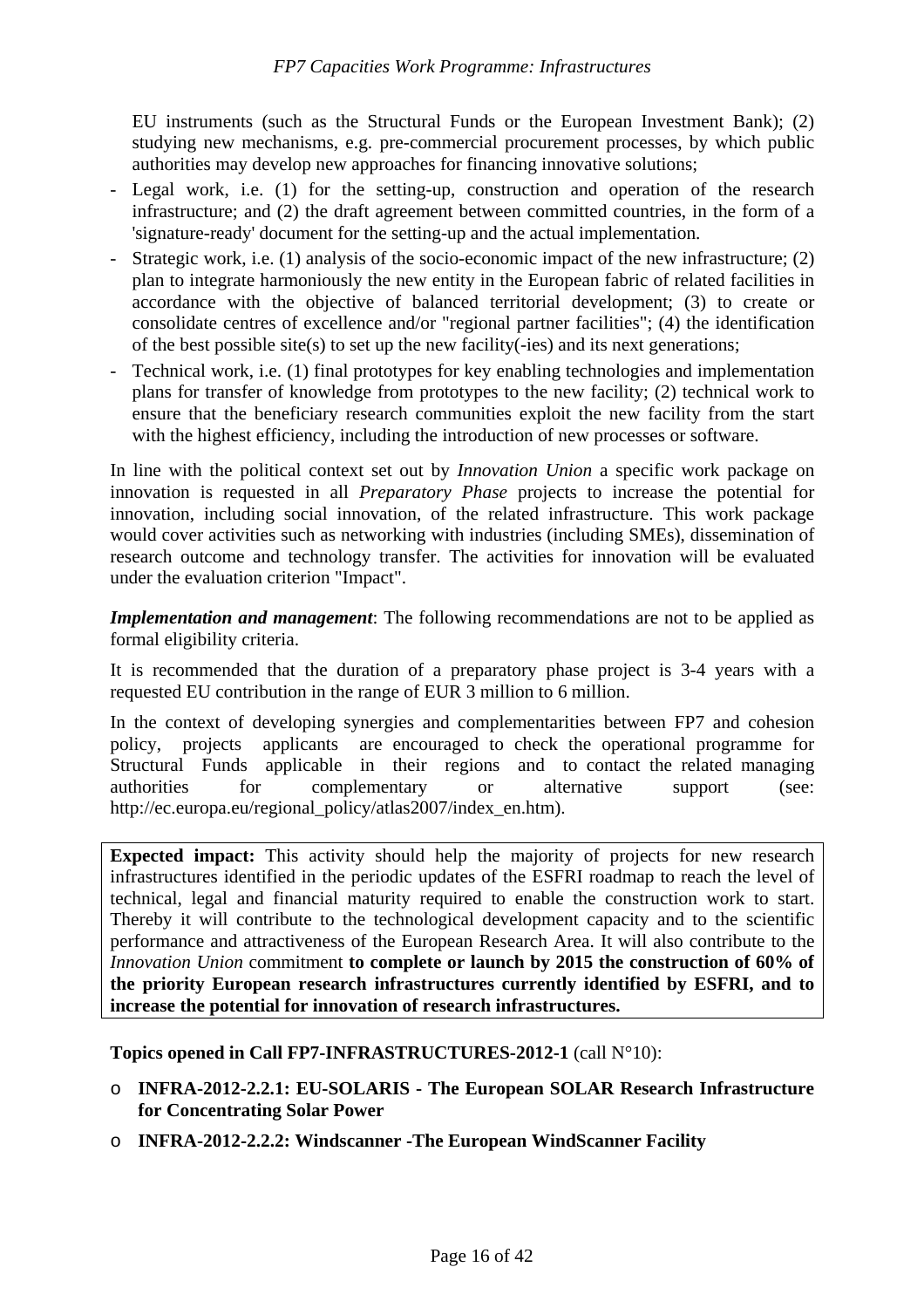- o **INFRA-2012-2.2.3: ECCSEL (European Carbon Dioxide Capture and Storage Laboratory Infrastructure)**
- o **INFRA-2012-2.2.4: ISBE Infrastructure for Systems Biology-Europe**
- o **INFRA-2012-2.2.5: MIRRI Microbial Resource Research Infrastructure**
- o **INFRA-2012-2.2.6: ANAEE Infrastructure for Analysis and Experimentation on Ecosystems**

# <span id="page-16-0"></span>**1.2.3 Construction of new infrastructures - implementation phase**

Following the successful completion of the preparatory phase, the purpose of this activity is to support the actual implementation of new research infrastructures (or major upgrades of existing ones). The implementation phase should include all appropriate coordination activities as well as the relevant technical work.

## **Topics opened in Call FP7-INFRASTRUCTURES-2012-1** (call N° 10):

# o **INFRA-2012-2.3.1: Third implementation phase of the European High-Performance Computing (HPC) service PRACE**

This supercomputing infrastructure addresses the ever growing computational and simulation requirements of science and engineering communities to allow them to stay at the forefront of research; as well as those of industry to boost its innovation capabilities. Special objectives in the third implementation phase are: (i) to pilot and evaluate joint pre-commercial procurement<sup>7</sup> and (ii) to deploy services for industrial users, including SMEs. The joint pre-commercial procurement is carried out with a view to develop, test and evaluate the required mechanisms in PRACE, increase the financial resources devoted to HPC R&D in Europe, and ensure that European HPC procurement benefits the development of systems and software in Europe. The eco-system of HPC resources comprises:

- (a) Hardware components and platforms (current and future national and European HPC installations);
- (b) A networking and middleware infrastructure interlinking the computational resources (already largely available through the GÉANT network) with the aim to provide a seamless and efficient service to users;
- (c) System software and tools, from operating systems and software accelerators to parallelising compilers, which are adapted to multi-peta-flop performance;
- (d) Software tools, algorithms and standards for modelling, simulation and related preand post-treatment (e.g. visualisation) for state-of-the-art supercomputing environments, including tools for the validation and verification of application programmes;
- (e) Scientific software for a broad range of applications that runs efficiently on machines for state-of-the-art supercomputing environments;
- (f) A framework to conduct technology evaluations and prototyping of hardware components, systems and software;
- (g) Training that enables both the academic and industrial research communities to stay at the forefront of scientific breakthroughs;

 $\overline{a}$ 7 COM(2007) 799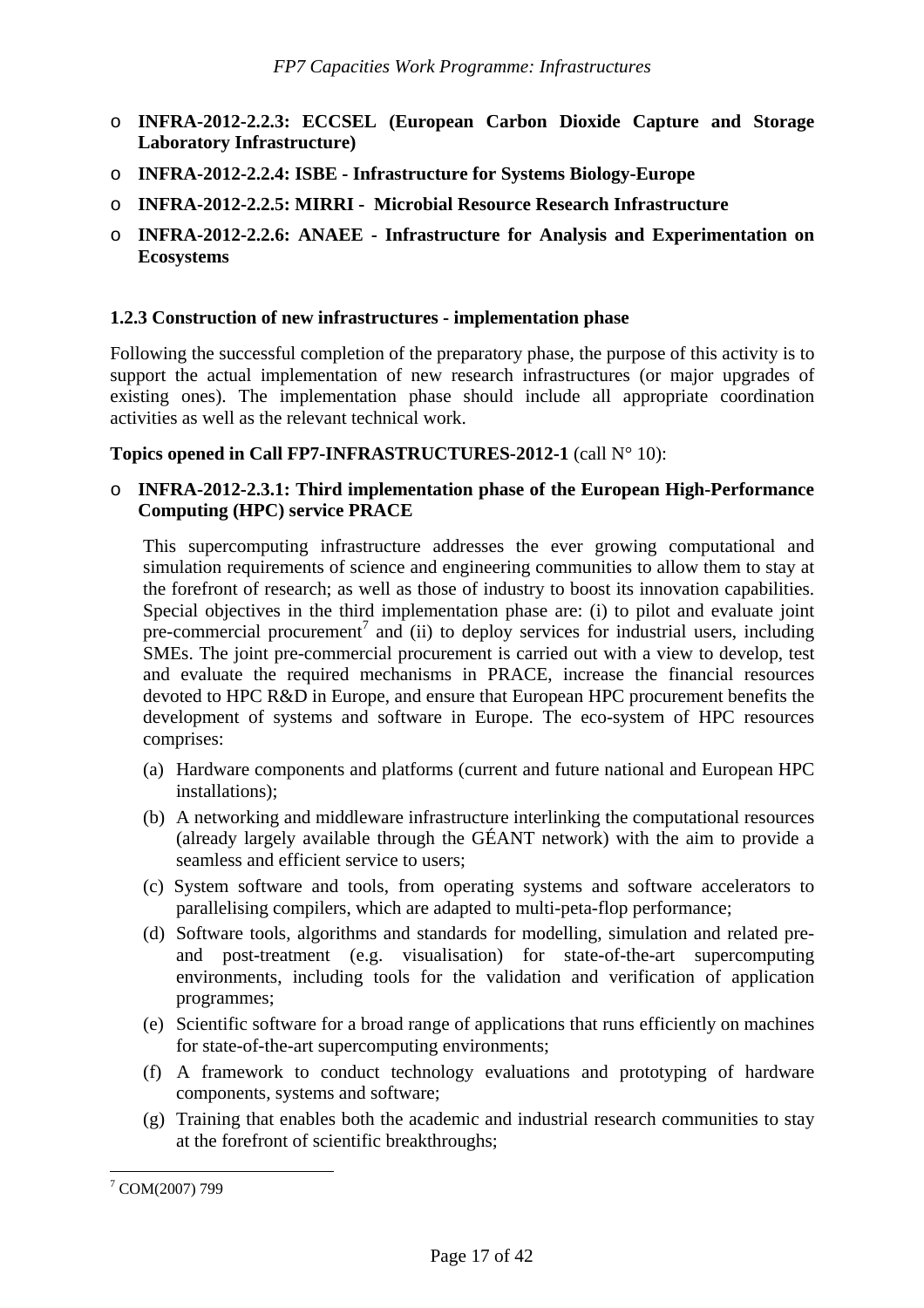(h) Mechanisms to share best practice and operational procedures across HPC systems.

Coverage in the proposal of all strategic, policy, technical, financial and governance aspects of providing the above supercomputing ecosystem is indispensable. Proposers should also address the following issues: the articulation of the European supercomputing infrastructure with national HPC installations and their evolution in time; effective mechanisms of access to the infrastructure, including by publicly funded European projects; policies for the upgrade, maintenance and sharing of scientific and system software and tools, including clear criteria for selecting the application codes to be ported to HPC systems; policies for the provision of services, notably simulation; an operational implementation of an HPC service targeted both at large industry and at SMEs; an approach to international cooperation; and financial and environmental sustainability ("green computing").

In addition to addressing the above mentioned topics, work to be funded must concern:

- (1) To pilot and evaluate joint pre-commercial procurement<sup>8</sup> and joint ownership by PRACE of HPC resources described under (a) and (c) above. The "co-design" approach should be adopted.
- (2) Deployment of HPC services, e.g. for simulation and product prototyping, to European industrial users, including SMEs. Governance and charging for these services may need to be separate from those for services to academic users.
- (3) Support to the scaling of applications and to the development of new utilities and algorithms in order to address major socioeconomic challenges. The socio-economic challenges to be addressed should be detailed in the proposal or left to be decided within the project through an open and transparent process. New tools should be made widely available under an open license scheme.
- (4) Broad training and outreach activities to engage more user communities including industry, and to ensure sufficient availability of human resources in HPC.

# *Implementation and management*:

 $\overline{a}$ 

EU requested funding to activity (1) above should be 25-50% of the overall project funding, and cover up to 50% of the procurement cost (Joint Research Activities in the case of precommercial procurement, Service Activities for procurement).

In the context of developing synergies and complementarities between FP7 and cohesion policy, projects applicants are encouraged to check the operational programme for Structural Funds applicable in their regions and to contact the related managing authorities for complementary or alternative support (see: http://ec.europa.eu/regional\_policy/atlas2007/index\_en.htm).

**Expected impact:** Help Europe stay at the forefront of scientific breakthroughs, strengthen its international position in computational sciences and intensify the exploitation of the benefits of computing by its scientific and industrial users. The emphasis on the joint pre-commercial procurement of HPC systems will ensure the most efficient and effective use of resources available across Europe, and will strengthen EU's innovation capabilities as a supplier across the full spectrum of HPC technologies and systems.

<sup>&</sup>lt;sup>8</sup> See section VII.4 for specific details on pre-commercial procurement.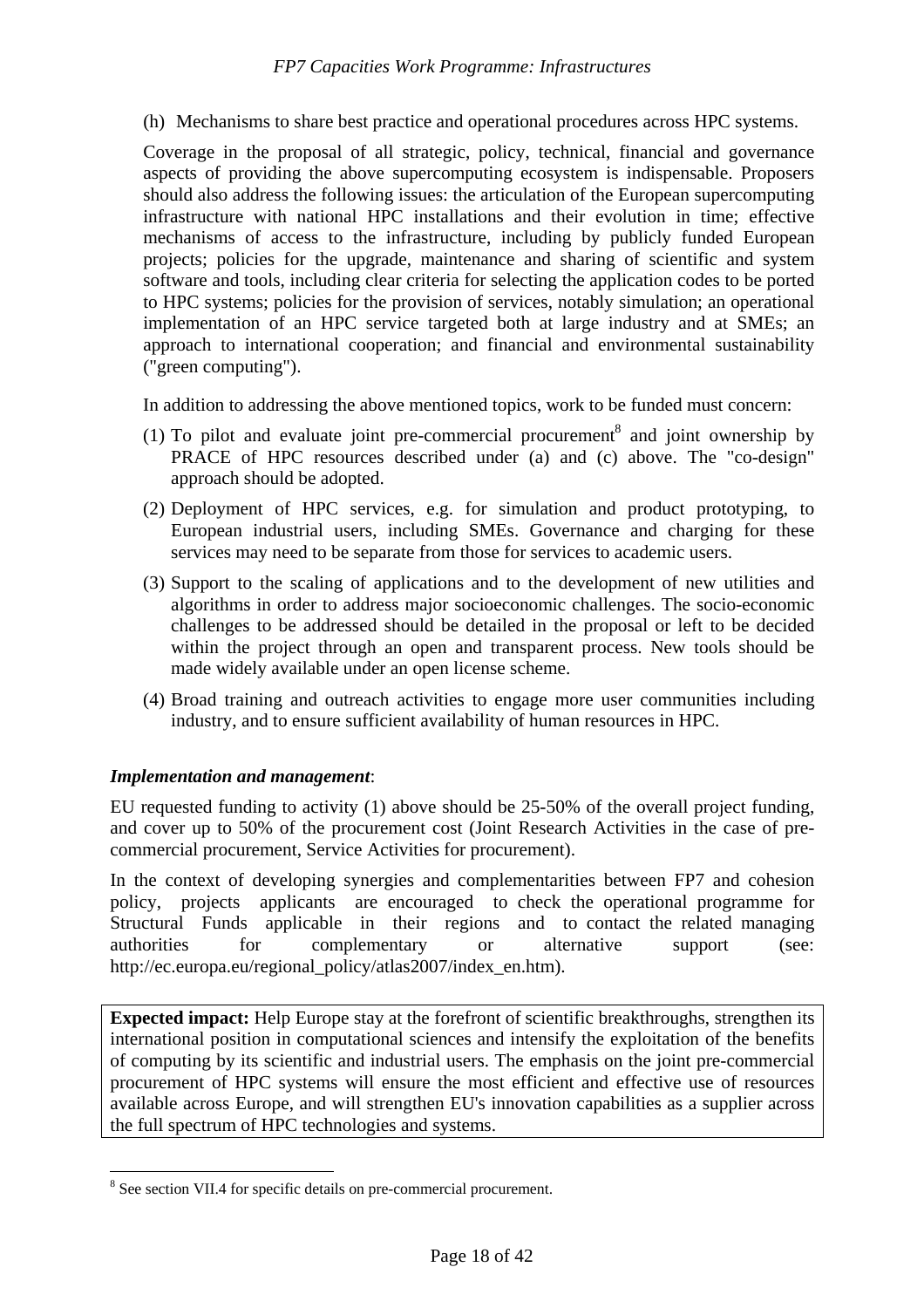## **1.3 Support to policy development and programme implementation**

The aim is to reinforce cooperation with the USA in jointly addressing global scientific challenges through interoperable research infrastructures across the Atlantic. The emphasis will be on scientific data management issues including the development of common policies which address the full life cycle of data (topic 3.1) and promote interoperable e-Infrastructures services for scientific data (topic 3.2). This will be implemented through a non-binding partnership with the National Science Foundation, USA, where each side will provide funds for their own projects based on their respective granting guidelines, policies and procedures, and the investigators will work on areas of mutual interest. Projects selected under topics 3.1 and 3.2 will be, to the extent possible, complementary and interlinked.

Furthermore, under topic 3.3 this work programme calls for coordination and support actions in e-Infrastructures.

**Expected impact:** Support measures are expected to strengthen the development of a consistent and dynamic European policy for research infrastructures including the data produced by this infrastructure.

Under *topics 3.1 and 3.2* support should help to address specific needs of international cooperation in the field of scientific data management, thus achieving critical mass and driving global policies. These bilateral collaborations would speed up the development of a common vision for the next decades, identifying existing gaps and creating the opportunities to better face global challenges. Thereby they will contribute to the *Innovation Union* commitment **to step up European Union cooperation on the roll-out of the global research infrastructures.** 

Under *topic 3.3*, support measures for strategies and studies are expected to provide solid ground for future choices and help in decision making and deployment concerning e-Infrastructures. The feasibility studies should establish implementable concepts for future e-Infrastructures. Dissemination actions should raise the visibility of the e-Infrastructures activity towards wider audiences. International cooperation activities should provide for effective support to efforts to develop globally connected and interoperable e-infrastructures, in particular between the EU and developing regions in the world. Activities related to development aid projects should provide software tools to support the identification and rationalisation of interventions of the different donors and other funding schemes in the targeted regions.

**Topics opened in Call FP7-INFRASTRUCTURES-2012-1** (call N° 10):

<span id="page-18-0"></span>o **INFRA-2012-3.1: International cooperation with the USA on common data policies and standards relevant to global research infrastructures in the environment field.**  The project to be supported under this topic should aim at the development of common data policies and standards in the field of environmental research, in particular related (but not exclusively) to space weather facilities (two examples of such facilities are EISCAT (EU) and AMISR (USA)), atmospheric observatories (ICOS (EU), NEON (USA)), ocean observatories (EMSO (EU), OOI (USA)) or tectonics-related observatories (EPOS (EU), Earthscope (USA)). The project should assist in the creation of a long-term sustainable framework (i.e. full life cycle of data) for the coordination of actions at global level, as well as address interoperability (including compliance with GEOSS principles), harmonisation of data formats, data validation and curation. The project should clearly describe its complementarity and collaboration with the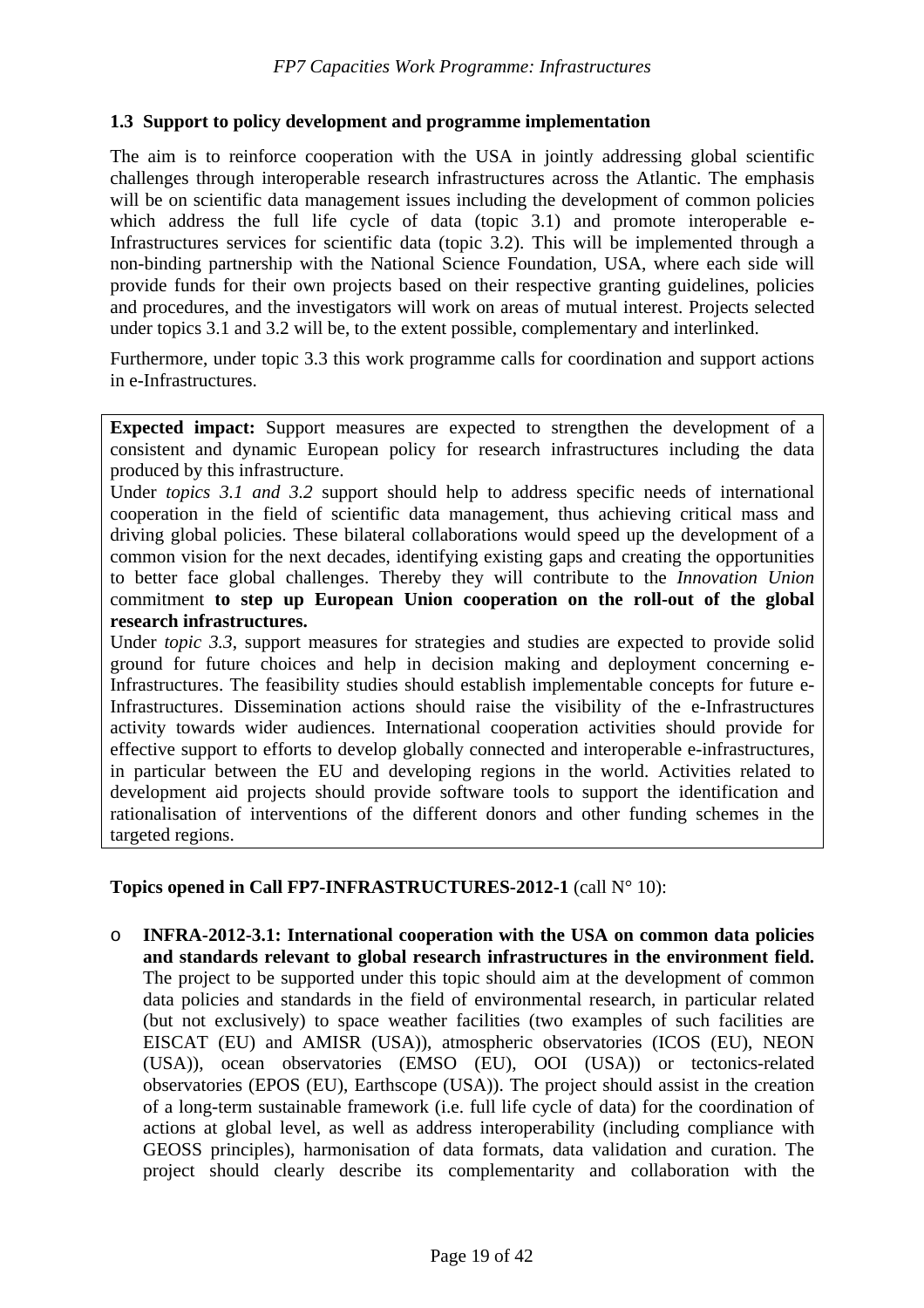correspondent USA project(s) that is or may be funded by NSF. The outcomes should be readily extendable to other international communities wishing to join the initiative. When appropriate, the work should build on and extend the activities of existing European projects<sup>9</sup> in the field.

**INFRA-2012-3.2: International cooperation with the USA on common e-Infrastructure for scientific data.** The objective is to establish an EU/USA coordination platform aiming at full interoperability of scientific data infrastructures, and to demonstrate this coordination through several joint EU-USA prototypes that would ensure persistent availability and effective sharing of data across scientific domains, organisations and national boundaries. The platform should provide for: the collection of requirements and approaches for standardisation (development, promotion, adoption and maintenance); common ICT infrastructure approaches (technical, semantic, reference architecture, financing models, etc) in order to lower access barriers; harmonisation of intellectual property frameworks for scientific information; and mechanisms for international networking of experts and multidisciplinary communities. The joint prototypes should leverage and build upon similar initiatives in Europe and USA. The proposal should clearly describe synergies and collaboration with corresponding existing or potential NSF-funded initiatives.

# **INFRA-2012-3.3: Coordination actions, conferences and studies supporting policy development, including international cooperation, for e-Infrastructures**

Proposals will aim at providing support for e-Infrastructures, in one or more of the following domains:

- (a) Developing strategies and/or establishing coordination structures, e.g.
	- to support the European exa-scale computing research community in international efforts on the development of future extreme-performance computing systems
	- for extremely large or highly distributed and heterogeneous scientific databases (including service architectures, applications and standardisation) in order to manage the upcoming data deluge
	- actions aiming at coordination between e-infrastructure operators
- (b) Feasibility and conceptual design studies for e-Infrastructures that would be deployed in the 2014-20 timeframe in areas such as: comprehensive data infrastructures including trust and authentication, accreditation of data repositories, authorisation and accounting (AAA) aspects; cloud infrastructures based on PPP's; infrastructures supporting simulation and prototyping services to industry, including SMEs; and software infrastructures including aspects such as software certification. Stakeholder consultations may be foreseen where appropriate.
- (c) Studies and actions, e.g. to

 $\overline{a}$ 

• analyse and promote trust building towards open scientific data einfrastructures covering organisational, operational, legal and technological

<sup>9</sup> Projects relevant for this topic are, for example, SeaDataNet, NERA, NERIES, ACTRIS, GeoSeas, GENESI-DEC, METAFOR, D4SCIENCE, 4D4LIFE and others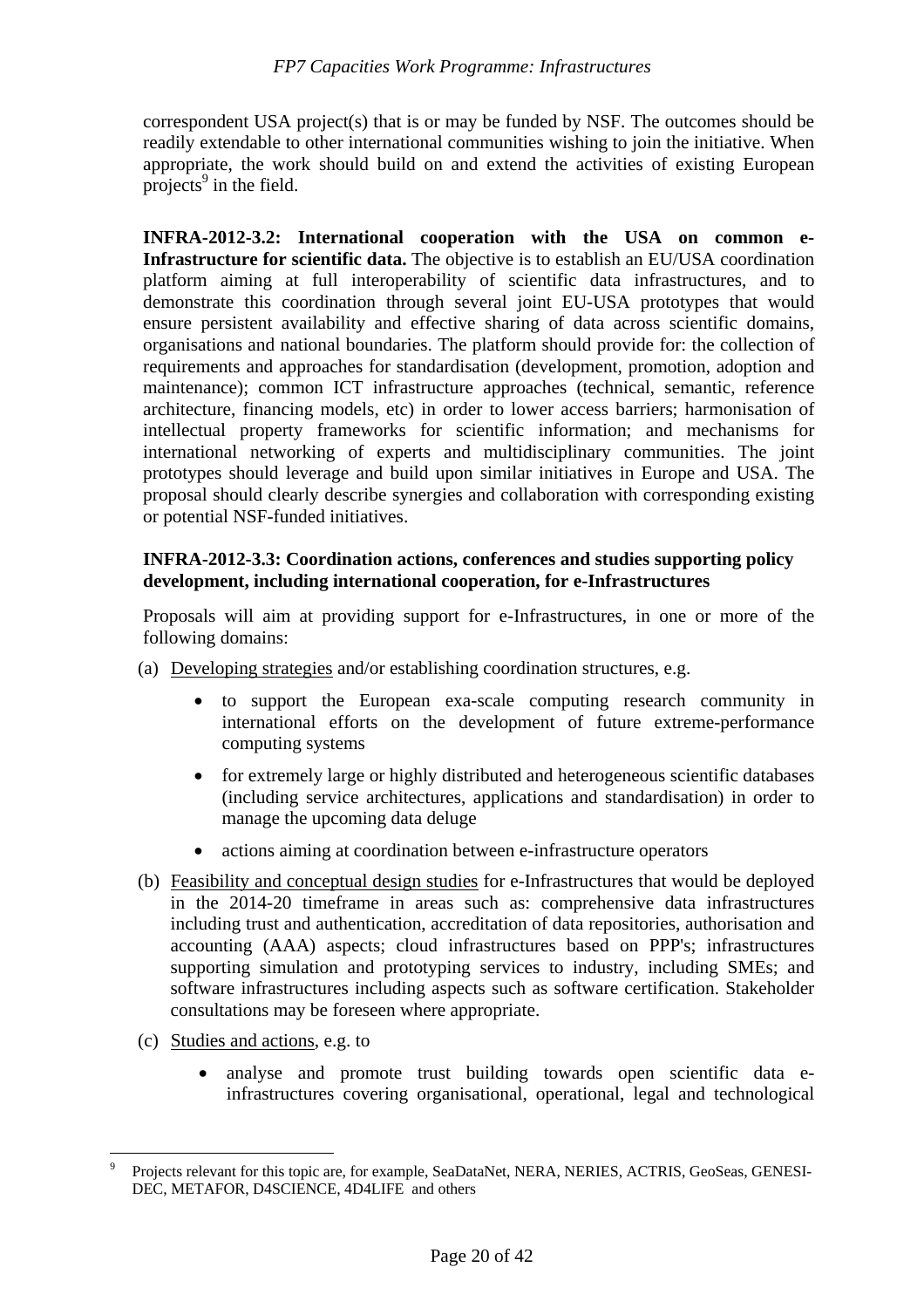aspects, including authentication, authorisation and accounting (AAA) as well as licensing and tools.

- promote future interoperability (technical, semantic, reference architecture, etc) in the scientific data domain. Activities should include the promotion, monitoring the development and adoption of common standards.
- analyse and evaluate possible business models for supporting Open Science in view of achieving financial sustainability.
- promote the development of standards and interoperability in the area of grids and clouds and the creation of frameworks useful for procurement of computing services suitable for e-Science. These activities could include promotion, development monitoring and adoption of common standards, and should involve relevant actors like e.g. standard organisations and procurers.
- (d) Dissemination of results and success stories of European e-Infrastructure projects to a wider audience. Coordination and community-building to engage citizen-scientists with the e-Science activities and exploit the e-Infrastructures.
- (e) Actions towards developing education-related e-Infrastructures, in particular linking scientific repositories and research data infrastructures to learning resources for development of skills and curricula for information and data scientists, and online platforms for supporting student exchanges (e.g. Erasmus).
- (f) International cooperation in e-Infrastructures, including:
	- supporting the identification and synergy between projects related to ICT infrastructures and e-Infrastructures-based research, funded by international development aid agencies in one or more developing regions,
	- promoting the identification, development, integration and exploitation of e-Infrastructures of common interest to Europe and to developing regions, (e.g., connectivity with Latin America)
	- contribution to efforts in international organisations and fora for the coordination and interoperability of e-Infrastructures for global research communities.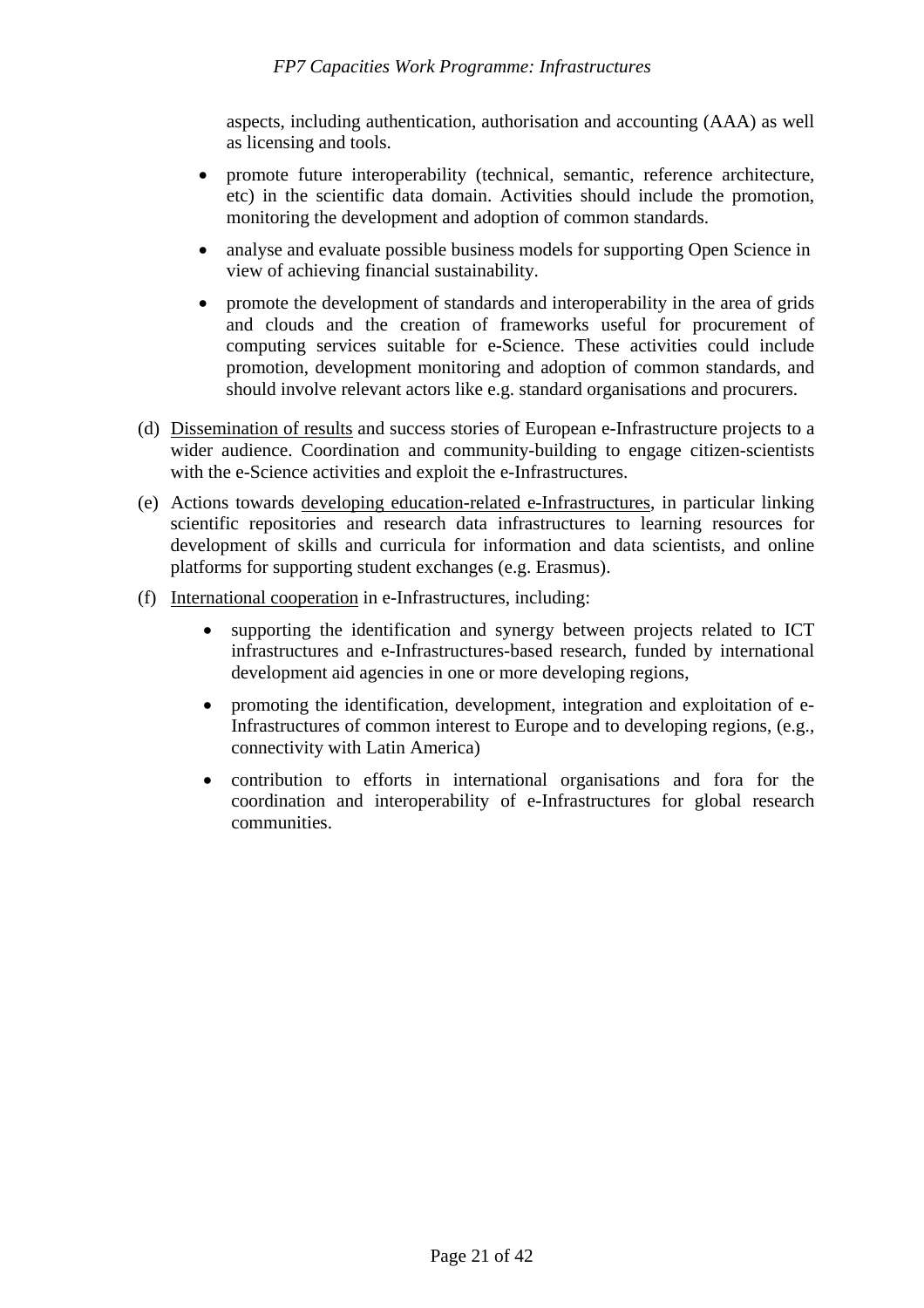# <span id="page-21-0"></span>**III. IMPLEMENTATION OF CALLS**

#### <span id="page-21-1"></span>**For description of the topics of the calls, please refer to section II 'Content of calls'**

## **Call title: Call N° 10 - FP7-INFRASTRUCTURES-2012-1**

- **Call identifier**: FP7-INFRASTRUCTURES-2012-1
- **Date of publication**<sup>10</sup>: 20 July 2011
- **Deadline**<sup>10</sup>: 23 November 2011, at 17.00.00, Brussels local time.
- **Indicative budget**<sup>11</sup>: EUR 90.30 million<sup>12</sup>

| <b>Line of action/Activity</b>                                                                                                                                          | <b>Funding scheme(s)</b>                                                                                                                                                                                                                        | <b>EUR</b> million<br>indicative |  |  |  |  |  |  |
|-------------------------------------------------------------------------------------------------------------------------------------------------------------------------|-------------------------------------------------------------------------------------------------------------------------------------------------------------------------------------------------------------------------------------------------|----------------------------------|--|--|--|--|--|--|
| 1.1 Support to existing research infrastructures                                                                                                                        |                                                                                                                                                                                                                                                 |                                  |  |  |  |  |  |  |
| 1.1.1 Integrating Activities                                                                                                                                            | Combination of Collaborative projects<br>and Coordination and Support Actions<br>$(CP-CSA)$<br>The requested EU contribution shall<br>not exceed EUR 10 million<br>Proposals must address all the 3<br>categories of activities of the I3 model | 30.00                            |  |  |  |  |  |  |
| 1.2 Support to new research infrastructures                                                                                                                             |                                                                                                                                                                                                                                                 |                                  |  |  |  |  |  |  |
| 1.2.2 Construction of new infrastructures (or major<br>upgrades) – preparatory phase                                                                                    | Combination of Collaborative projects                                                                                                                                                                                                           | 22.30                            |  |  |  |  |  |  |
| 1.2.3 Construction of new infrastructures –<br>implementation phase                                                                                                     | and Coordination and Support Actions<br>$(CP-CSA)$                                                                                                                                                                                              | 20.00                            |  |  |  |  |  |  |
| 1.3 Support to policy development and programme implementation                                                                                                          |                                                                                                                                                                                                                                                 |                                  |  |  |  |  |  |  |
| INFRA-2012-3.1: International cooperation with the<br>USA on common data policies and standards relevant to<br>global research infrastructures in the environment field | Coordination and Support Actions -<br>coordinating actions (CSA-CA)                                                                                                                                                                             | 2.00                             |  |  |  |  |  |  |
| INFRA-2012-3.2: International cooperation with the<br>USA on common e-infrastructure for scientific data                                                                | Coordination and Support Actions -<br>coordinating actions (CSA-CA)                                                                                                                                                                             | 2.00                             |  |  |  |  |  |  |
| INFRA-2012-3.3: Coordination actions, conferences<br>and studies supporting policy development, including<br>international cooperation, for e-Infrastructures           | Coordination and Support Actions<br>(CSA-CA or CSA-SA)                                                                                                                                                                                          | 14.00                            |  |  |  |  |  |  |

 $\overline{a}$ <sup>10</sup> The Director-General responsible for the call may publish it up to one month prior to or after the envisaged date of publication. Also, the Director-General responsible may delay this deadline by up to two months.

<sup>&</sup>lt;sup>11</sup> The budget for this call is indicative. The final budget awarded to actions implemented through calls for proposals may vary: the final budget of the call may vary by up to 10% of the total value of the call and any repartition of the call budget may also vary by up to 10% of the total value of the indicated budget for the call.

<sup>&</sup>lt;sup>12</sup> Under the condition that the draft budget for 2012 is adopted without modifications by the budgetary authority. A substantial amount from the 2013 budget is expected to be added to this call, in particular for Integrating Activities, for which a new financing decision to cover the budget for that year will be requested at the appropriate time.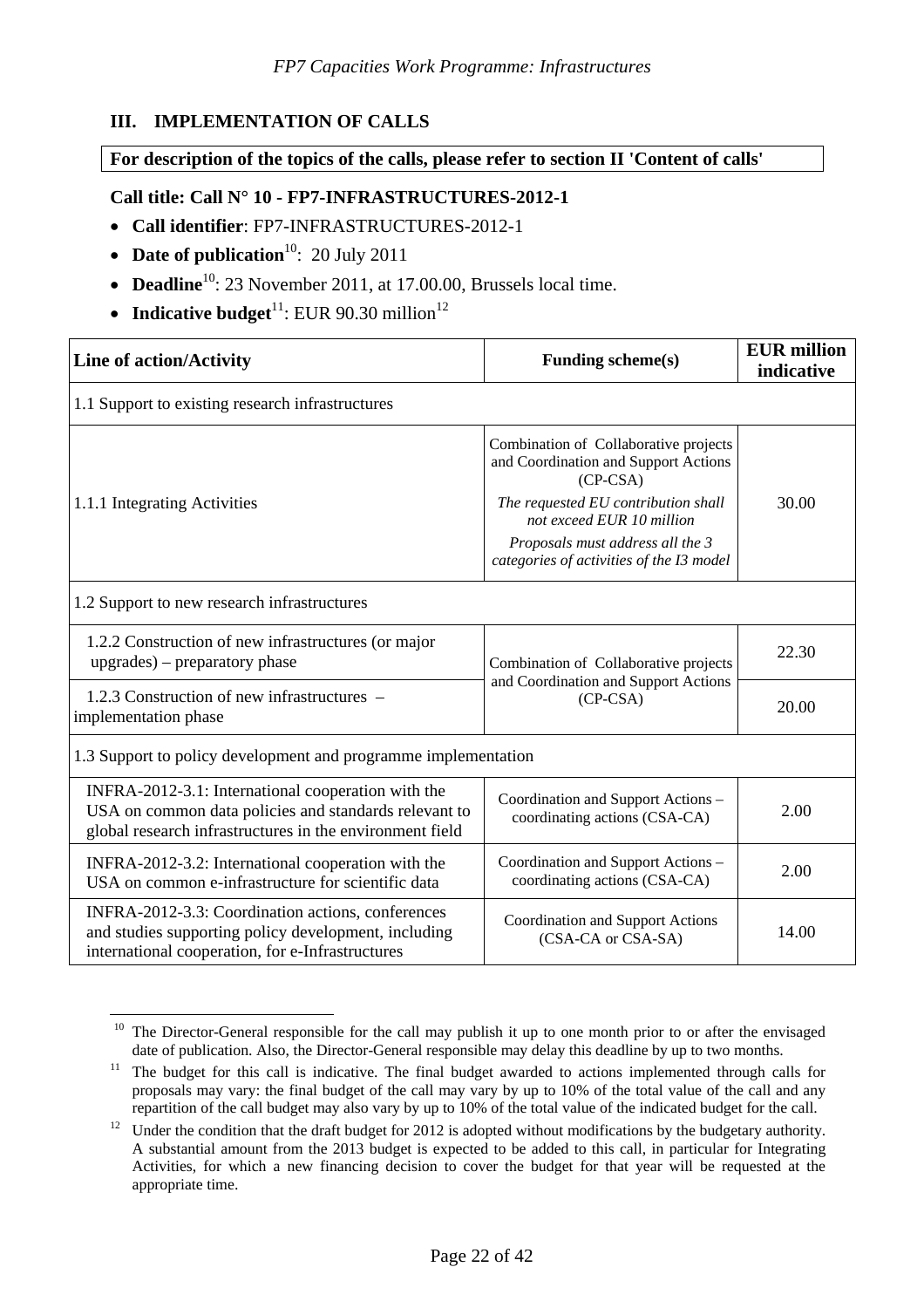# • **Topics called**

#### **1.1.1 Integrating Activities**

#### Social Sciences and Humanities

- o INFRA-2012-1.1.1. Research infrastructures for the study of poverty, working life and living conditions
- o INFRA-2012-1.1.2. Research infrastructures for the assessment of science, technology and innovation policy
- o INFRA-2012-1.1.3. Research infrastructures for archaeological datasets and related technologies

#### Life Sciences

- o INFRA-2012-1.1.4. Mouse archives and centres for phenotyping mouse models
- o INFRA-2012-1.1.5. Facilities for translational research in medicine
- o INFRA-2012-1.1.6. Biological Resources Centres for micro-organisms
- o INFRA-2012-1.1.7. Experimental facilities for animal disease infectiology
- o INFRA-2012-1.1.8. Stem cell banks
- o INFRA-2012-1.1.9. Large-scale prospective cohort studies
- o INFRA-2012-1.1.10. Plant Genetic Resources Centres

#### Environmental Sciences and Earth Sciences

- o INFRA-2012-1.1.11. Fixed point open ocean observatories
- o INFRA-2012-1.1.12. Research Vessels
- o INFRA-2012-1.1.13. Research Aircrafts
- o INFRA-2012-1.1.14. Atmospheric simulation chambers
- o INFRA-2012-1.1.15. Research Infrastructures for Climate Earth System modelling
- o INFRA-2012-1.1.16. Natural History Collections

#### Energy, Engineering, Material Sciences, Analytical Facilities

- o INFRA-2012-1.1.17. Research Infrastructures for Solar Energy: Concentrating solar power
- o INFRA-2012-1.1.18. Carbon Capture and Storage (CCS) facilities for energy research
- o INFRA-2012-1.1.19. Research Infrastructures for Distributed energy resources smart electricity grids
- o INFRA-2012-1.1.20. Infrastructures for studying turbulence phenomena and applications
- o INFRA-2012-1.1.21. Research infrastructures for integration of processing, analysis and characterisation of nano-scale materials and structures
- o INFRA-2012-1.1.22. Imaging, Diffraction and Spectroscopy using Electrons
- o INFRA-2012-1.1.23. Synchrotron radiation sources and Free Electron Lasers

#### Physics and Astronomy

- o INFRA-2012-1.1.24. Accelerator physics
- o INFRA-2012-1.1.25. Research Infrastructures for optical/IR astronomy
- o INFRA-2012-1.1.26. Research Infrastructures for High-Resolution Solar Physics
- o INFRA-2012-1.1.27. Research Infrastructures for space weather

#### **1.2.2 Construction of new infrastructures (or major upgrades) - preparatory phase**

- o INFRA-2012-2.2.1. EU-SOLARIS The European SOLAR Research Infrastructure for Concentrating Solar Power
- o INFRA-2012-2.2.2. Windscanner -The European WindScanner Facility
- o INFRA-2012-2.2.3. ECCSEL (European Carbon Dioxide Capture and Storage Laboratory Infrastructure).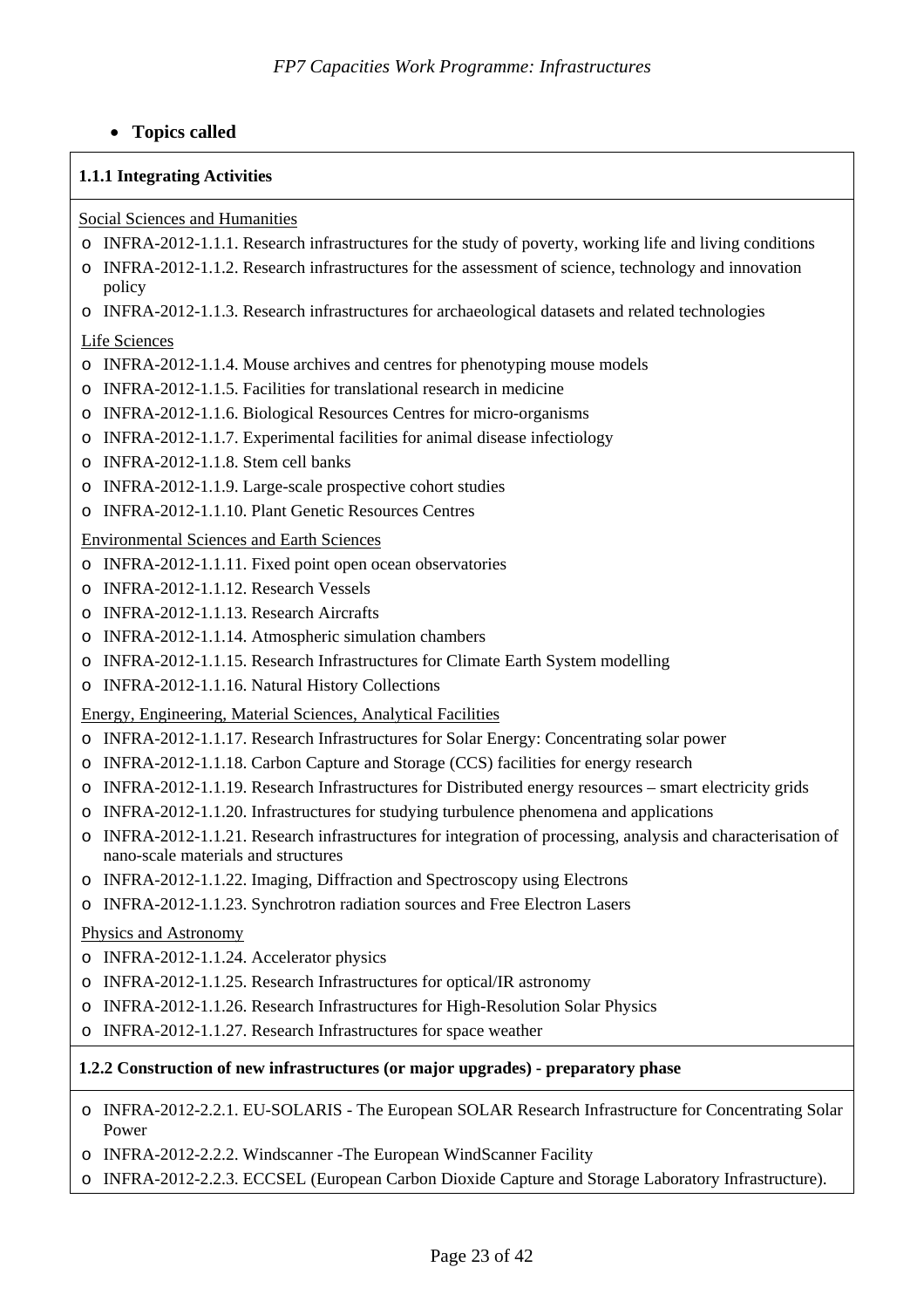- o INFRA-2012-2.2.4. ISBE Infrastructure for Systems Biology-Europe
- o INFRA-2012-2.2.5. MIRRI Microbial Resource Research Infrastructure
- o INFRA-2012-2.2.6. ANAEE Infrastructure for Analysis and Experimentation on Ecosystems

#### **1.2.3 Construction of new infrastructures - implementation phase**

o INFRA-2012-2.3.1. Third implementation phase of the European High Performance Computing (HPC) service PRACE

#### **1.3 Support to policy development and programme implementation**

- o INFRA-2012-3.1. International cooperation with the USA on common data policies and standards relevant to global research infrastructures in the environment field
- o INFRA-2012-3.2. International cooperation with the USA on common e-infrastructure for scientific data
- o INFRA-2012-3.3. Coordination actions, conferences and studies supporting policy development, including international cooperation, for e-Infrastructures

## • **Eligibility criteria:**

- The general eligibility criteria are set out in Annex 2 of this work programme and in the guide for applicants. Please note that the completeness criterion also includes that part B of the proposal shall be readable, accessible and printable.
- The minimum number of participating legal entities required, for all funding schemes, is set out in the Rules for Participation and presented in the table below.

| <b>Funding scheme</b>                                                                            | <b>Minimum conditions</b>                                                                                                                          |
|--------------------------------------------------------------------------------------------------|----------------------------------------------------------------------------------------------------------------------------------------------------|
| <b>Combination of Collaborative</b><br>projects and Coordination and<br>Support Actions (CP-CSA) | At least 3 independent legal entities, each of<br>which is established in a MS or AC, and no two<br>of which are established in the same MS or AC. |
| Coordination and Support Actions -<br>coordinating action (CSA-CA)                               | At least 3 independent legal entities, each of<br>which is established in a MS or AC, and no two<br>of which are established in the same MS or AC. |
| Coordination and Support Actions -<br>supporting action (CSA-SA)                                 | At least 1 independent legal entity.                                                                                                               |

- Only information provided in part A of the proposal will be used to determine whether the proposal is eligible with respect to any budget thresholds and/or minimum number of eligible participants.
- For activity 1.1.1 (Integrating Activities) the following additional eligibility criteria apply in this call:
	- o The requested EU contribution shall not exceed EUR 10 million.
	- o Proposals must address all the three categories of activities (*networking activities*, *trans-national access* and/or *service activities,* and *joint research activities)* of the I3 model as defined in Section VII.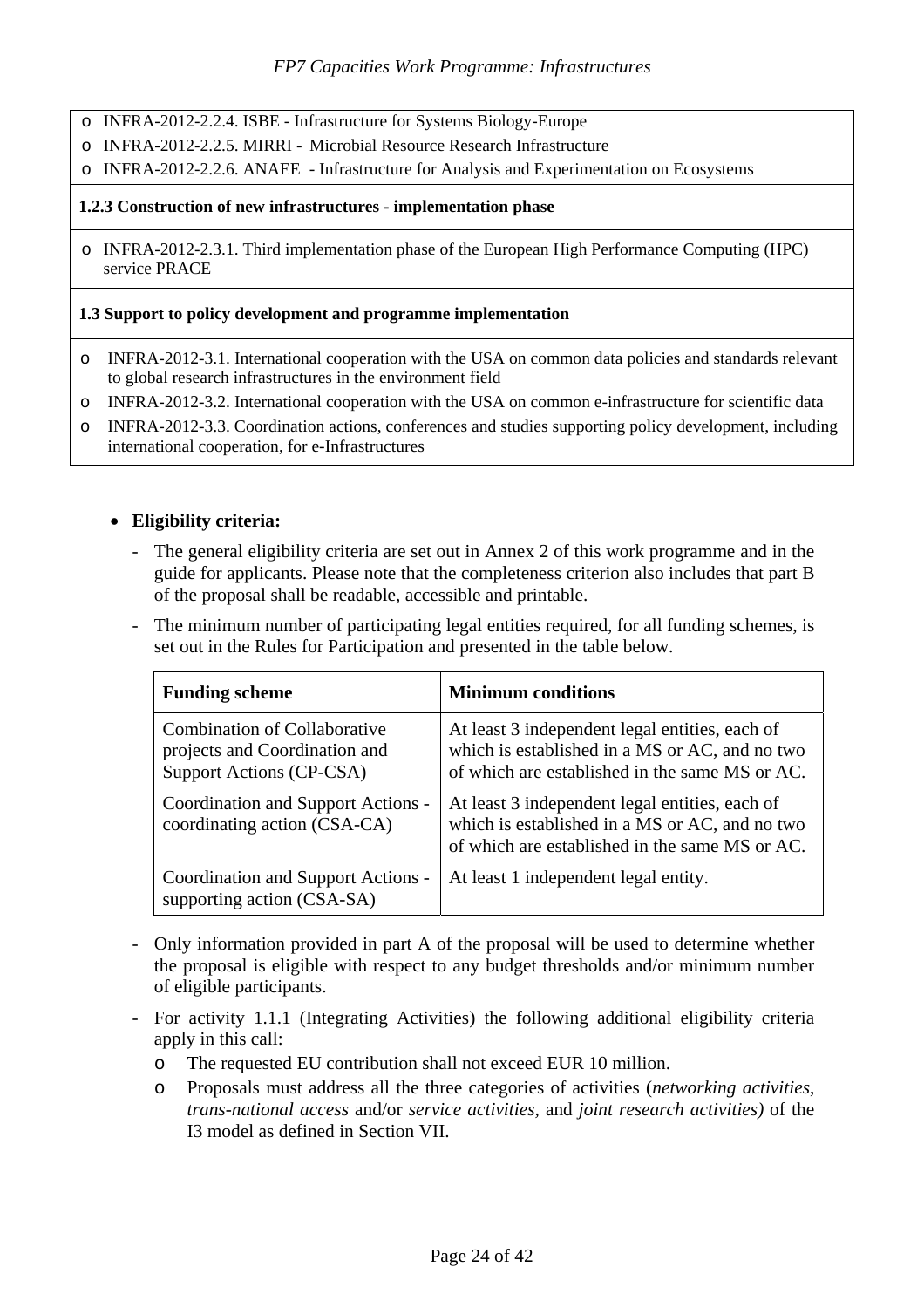# • **Evaluation procedure:**

- The evaluation criteria and scoring scheme are set out in Annex 2 of the work programme.
- Proposal page limits: Applicants must ensure that proposals conform to the page limits and layout given in the Guide for Applicants, and in the proposal part B template available through the EPSS. The Commission will instruct the experts to disregard any pages exceeding these limits. The minimum font size is 11. All margins (top, bottom, left, right) should be at least 15 mm (not including any footers or headers).
- A one stage submission procedure will be followed.
- Experts will carry out the individual evaluation of proposals remotely.
- A separate ranking list, based on evaluation scores, will be established for each of the indicative budgets as indicated in the table above. Proposals will be selected within each ranking list according to their ranked order, and provided that the proposal has a score above threshold, until the available budget is committed.
- The procedure for prioritising proposals with equal scores is described below. It will be applied successively for every group of ex aequo proposals requiring prioritisation, starting with the highest scored group, and continuing in descending order:
	- (i) Proposals that address topics not otherwise covered by more highly-rated proposals will be considered to have the highest priority.
	- (ii) These proposals will themselves be prioritised according to the scores they have been awarded for the criterion *impact*. If necessary, any further prioritisation will be based on other appropriate characteristics, to be decided by the panel, related to the contribution of the proposal to the European Research Area and/or general objectives mentioned in the work programme.
	- (iii) The method described in (ii) will then be applied to the remaining ex aequos in the group.
- Specific selection and award criteria for activities 1.1.1, 1.2.2 and 1.2.3 are set out in section VII.2 and VII.3 replacing those of annex 2 to the Capacities work programme.
- A reserve list may be produced of projects that pass the evaluation but fall below the available budget in case additional budget becomes available.
- **Indicative timetable:** 
	- Evaluation results: estimated to be available within some 4 months after the closure date.
	- Grant Agreement signature: it is estimated that the first grant agreements related to this call will come into force before the end of 2012.
- **Consortia agreements:** Participants in activities 1.1.1, 1.2.2 and 1.2.3 are required to conclude a consortium agreement.
- **The forms of grant and maximum reimbursement rates** which will be offered are specified in Annex 3 to the Capacities work programme.
- **Flat rates to cover subsistence costs:** In accordance with Annex 3 of this work programme, this call provides for the possibility to use flat rates to cover subsistence costs incurred by beneficiaries during travel carried out within grants for indirect actions. For further information, see the relevant Guides for Applicants for this call. The applicable flat rates are available at the following website: [http://cordis.europa.eu/fp7/find-doc\\_en.html](http://cordis.europa.eu/fp7/find-doc_en.html)  under 'Guidance documents/Flat rates for daily allowances'.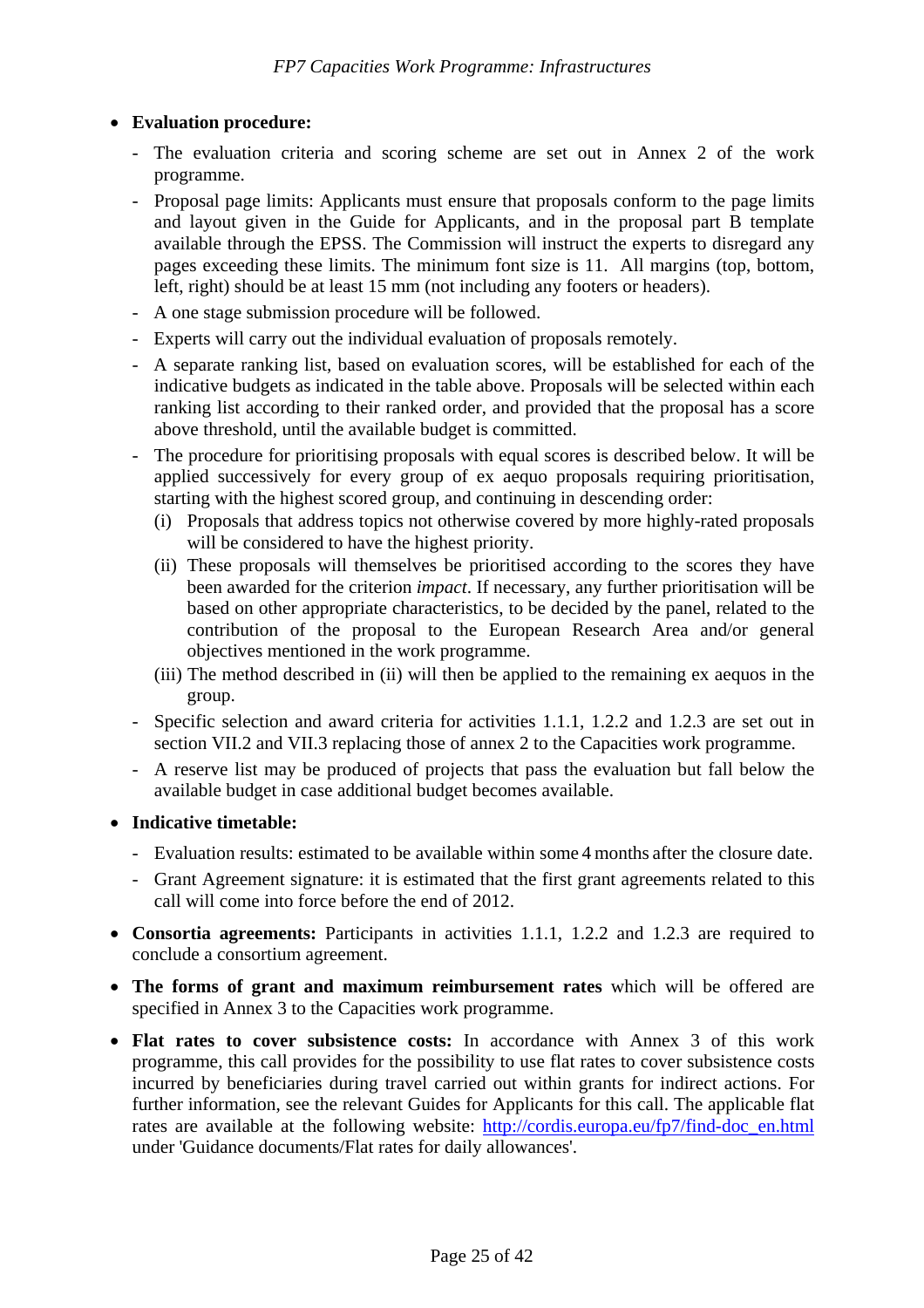• **Dissemination.** Grant agreements of projects financed under topics INFRA-2012-2.3.1, INFRA-2012-3.2 and INFRA-2012-3.3 of this call for proposals will include the special clause 39 on the "Open Access Pilot in FP7". Under this clause, beneficiaries are required to make their best efforts to ensure free access to peer-reviewed articles resulting from projects via an institutional or subject-based repository.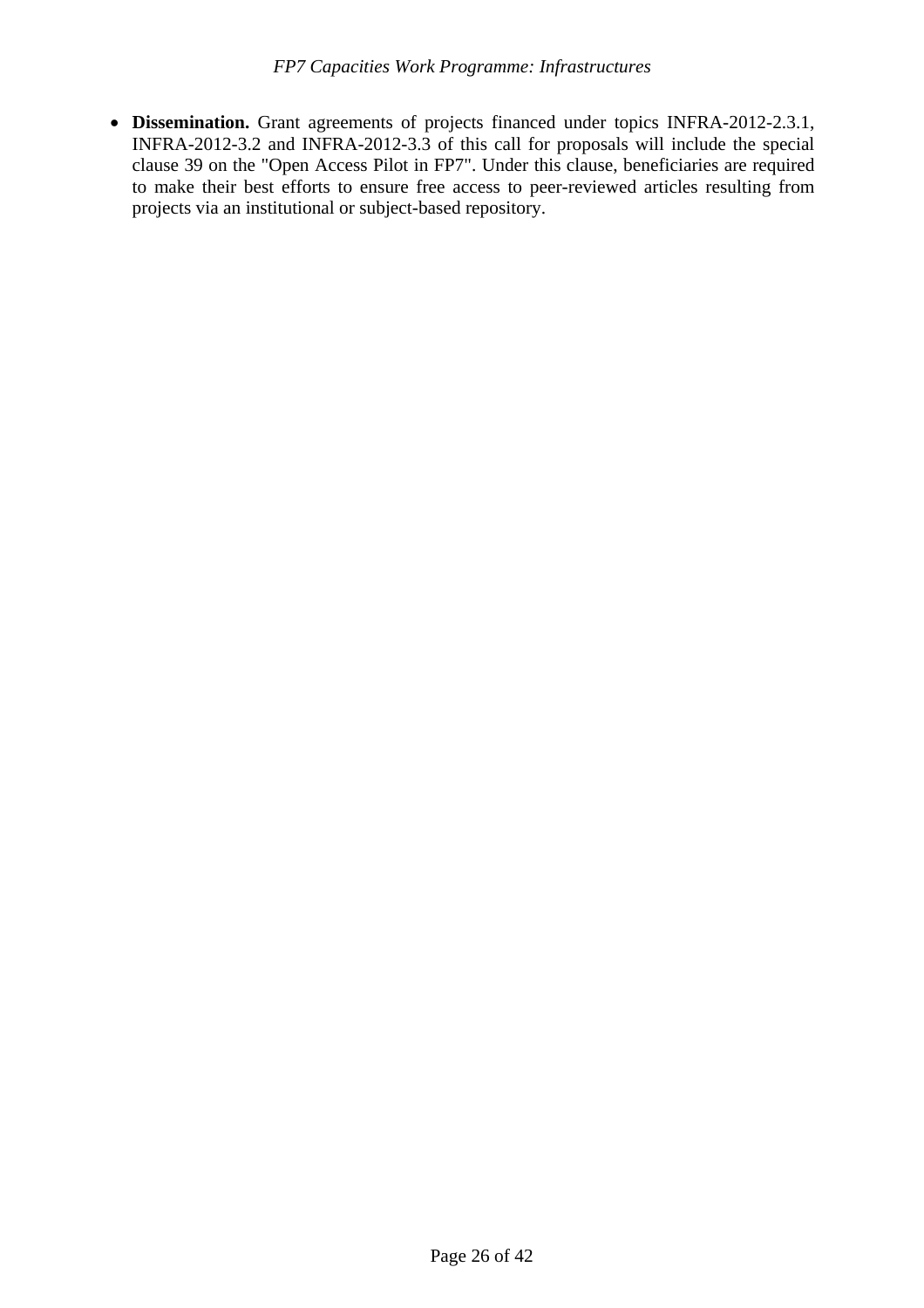# <span id="page-26-0"></span> **IV. OTHER ACTIONS (not implemented through calls for proposals)**

#### • *Grants to named beneficiaries: Conferences on Research Infrastructures*

Following the Spanish Presidency Conference, which took place in June 2010 in the context of the rotating Presidency of the Union, the Research Infrastructure action would support in 2012 one major *International conference on research infrastructures under Danish Presidency*. This event, jointly organised with the European Commission, is outside the scope of call for proposals. It is supported using Coordination and Support Actions. The general selection and award criteria are those set out in annex 2 to this work programme.

The beneficiary of the grant will be the Forsknings- og Innovationsstyrelsen (Danish Agency for Science, Technology and Innovation), Bredgade 40, 1260 Copenhagen (DK). The conference will take place around March 2012 in Copenhagen. It should be a two and a half-day event for approximately 650 participants. The objectives of the conference are (1) to highlight the essential role of world-class research infrastructures in addressing grand challenges at all scales: national, regional, European and global scale; (2) to reflect on development and operation of world-class research infrastructures at national, European and international level; (3) to present possible actions for research infrastructures under the next Common Strategic Framework for Research and Innovation and underline their relevance at international level.

The rate of EU co-financing will be up to 75 % of the total eligible costs for a maximum EU funding of EUR 220 000.

#### **Indicative budget:** *EUR 0.22 million*

**Funding scheme:** *Coordination and support actions13*

- *External expertise* 
	- The use of appointed independent experts for the evaluation of project proposals and, where appropriate, for the reviewing of running projects.
	- The set up of groups of independent experts to advise on or support the design and implementation of EU research policy.

## **Indicative budget:** *EUR 0.20 million*

**Funding scheme:** *Coordination and support actions*<sup>14</sup> - *Expert contracts* 

• *Studies* 

 $\overline{a}$ 

One or more studies addressing the scoping and road-mapping of Research Infrastructures (including e-Infrastructures) future activities and the assessment of impact of past activities. DG INFSO plans to launch the call for tenders for a service contract during the first semester 2012, and conclude indicatively the contract before year end.

#### **Indicative budget:** *EUR 0.50 million*

**Funding scheme:** *Coordination and support actions15 - Procurement* 

<sup>&</sup>lt;sup>13</sup> In compliance with Article 14(a) of the Rules of Participation and Article 168 of the Implementing Rules of the Financial Regulation.<br><sup>14</sup> In compliance with Article 14(c) of the Rules of Participation.

<sup>&</sup>lt;sup>15</sup> In compliance with Article 14(b) of the Rules of Participation.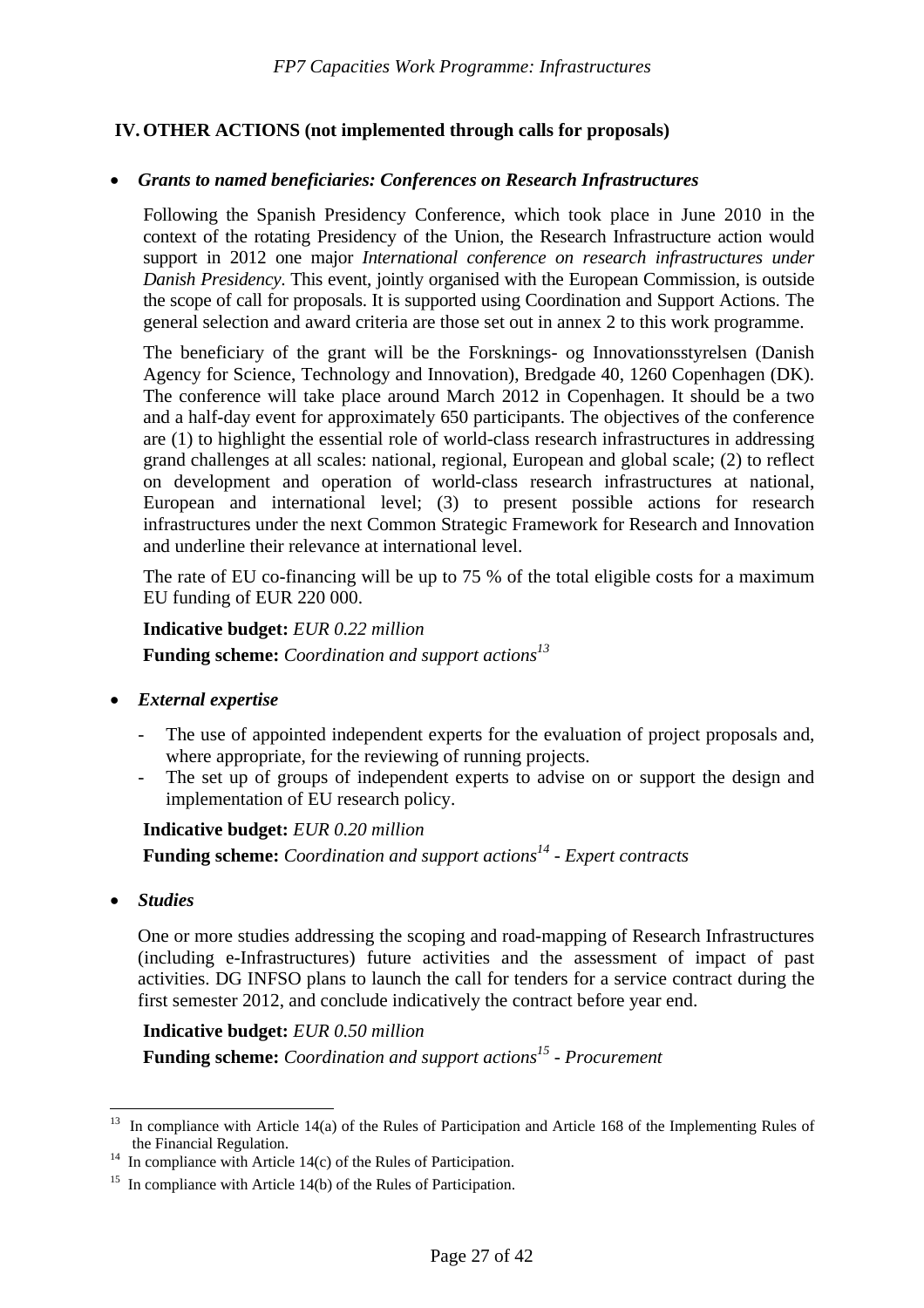# <span id="page-27-0"></span>**V. BUDGET**

 $\overline{a}$ 

## **Research Infrastructures - Indicative budget**

|                                                                                                                                                                                                                      | <b>Budget 2012</b><br>$EUR$ million <sup>16</sup> |
|----------------------------------------------------------------------------------------------------------------------------------------------------------------------------------------------------------------------|---------------------------------------------------|
| <b>FP7-INFRASTRUCTURES-2012-1</b>                                                                                                                                                                                    | $90.30^{17}$                                      |
| <b>Other actions</b><br>Independent experts (EUR 0.20 million)<br>• Grants to identified beneficiaries: Danish Presidency Conference<br>on Research Infrastructures (EUR 0.22 million)<br>Studies (EUR 0.50 million) | 0.92                                              |
| <b>Estimated total budget allocation</b>                                                                                                                                                                             | 91.22                                             |

#### **Budget figures in this work programme**

All budgetary figures given in this work programme are indicative. The final budgets may vary following the evaluation of proposals.

The final budget awarded to actions implemented through calls for proposals may vary:

- The total budget of the call may vary by up to 10% of the total value of the indicated budget for each call; and
- Any repartition of the call budget may also vary by up to 10% of the total value of the indicated budget for the call.

For actions not implemented through calls for proposals:

- The final budgets for evaluation, monitoring and review may vary by up to 20% of the indicated budgets for these actions;
- The final budget awarded for all other actions not implemented through calls for proposals may vary by up to 10% of the indicated budget for these actions.

<sup>&</sup>lt;sup>16</sup> Under the condition that the draft budget for 2012 is adopted without modifications by the budgetary authority<br><sup>17</sup> A substantial amount from the 2013 budget is expected to be added to this call for which a new financing

decision to cover the budget for that year will be requested at the appropriate time.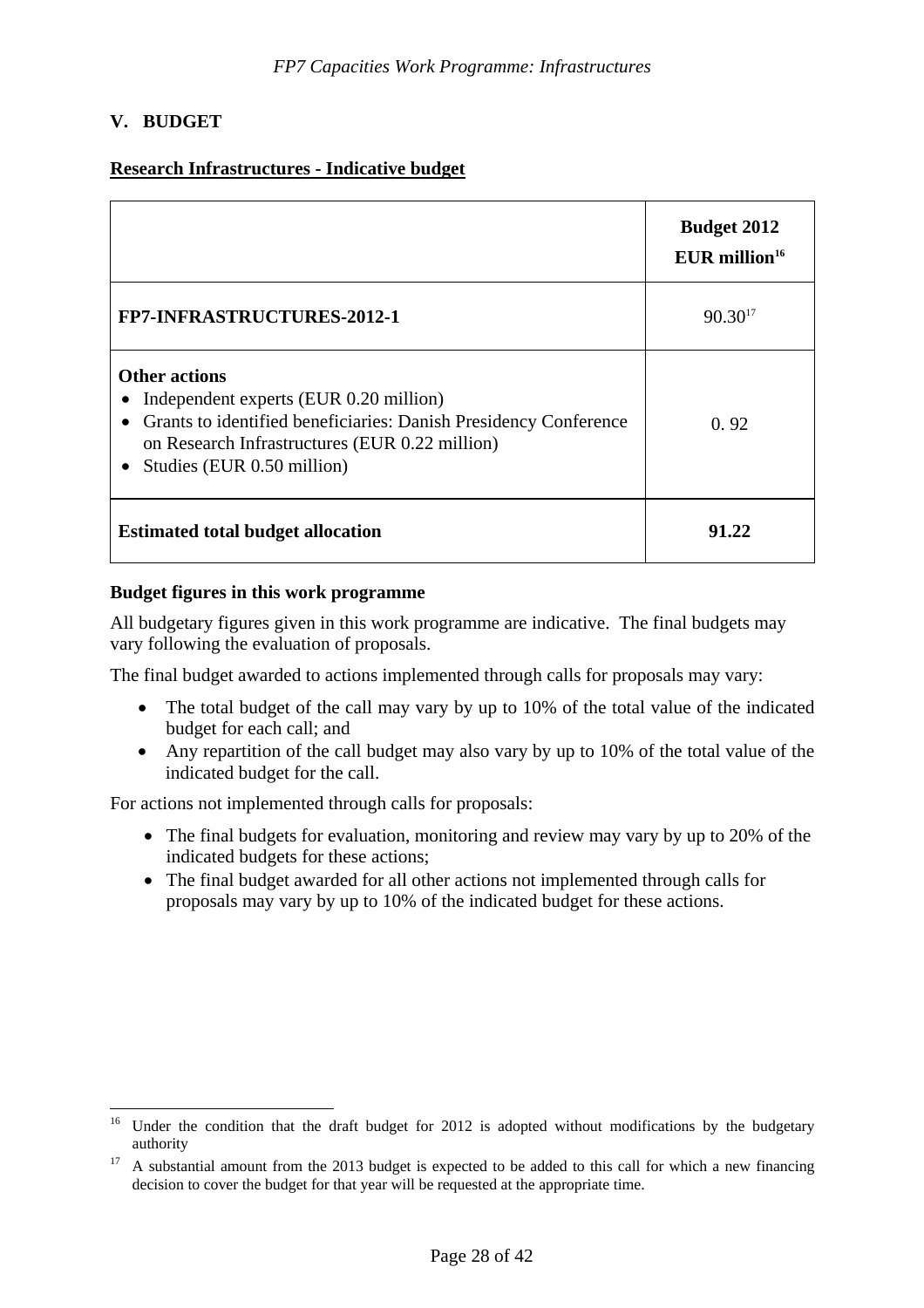# <span id="page-28-0"></span>**VI. INDICATIVE PRIORITIES FOR FUTURE CALLS**

The table below provide information about calls already published and indicative priorities for futures calls. Dates indicated for future calls are tentative call deadline.

| <b>Activity</b>                                            | Call<br>$\mathbf{1}$<br>Feb07 | Call<br>$\overline{2}$<br>Sep07 | Call<br>$\overline{\mathbf{3}}$<br>Feb08 | Call<br>4<br>Sep08 | Call<br>5<br>Mar09 | Call<br>6<br>Dec09 | Call<br>7<br>Nov <sub>09</sub> | Call<br>8<br>Nov10 | Call<br>$\boldsymbol{9}$<br>Nov10 | Call<br>$10^{18}$<br>Nov11 | Call<br>$11^{19}$<br>Nov12 |
|------------------------------------------------------------|-------------------------------|---------------------------------|------------------------------------------|--------------------|--------------------|--------------------|--------------------------------|--------------------|-----------------------------------|----------------------------|----------------------------|
| <b>Integrating</b><br>activities                           |                               |                                 | 278                                      |                    |                    | 168                |                                | 107.5              |                                   | 30                         |                            |
| e-Infrastructures                                          | 44                            | 50                              |                                          | 115                | $\overline{4}$     |                    | 85                             |                    | 70                                |                            | 39                         |
| <b>Design studies</b>                                      | 29                            |                                 |                                          |                    |                    |                    |                                | 17.7               |                                   |                            |                            |
| Construction-<br>support to the<br>preparatory<br>phase    | 147                           |                                 |                                          |                    |                    | 44                 |                                |                    |                                   | 22.3                       |                            |
| Construction-<br>support to the<br>implementation<br>phase |                               |                                 |                                          |                    |                    |                    | 20                             | 32.2               | 20                                | 20                         |                            |
| <b>Support to policy</b><br>development                    | 8                             | 13                              | $\overline{4}$                           |                    | 5                  | 5                  | 10                             | 6.1                | 5                                 | 18                         |                            |
| <b>Budget</b><br>(EUR million)                             | 227                           | 63                              | 281                                      | 115                | 10                 | 217                | 115                            | 163.5              | 95                                | 90.3                       | 39                         |

 $\overline{a}$  $18$  Under the condition that the draft budget for 2012 is adopted without modifications by the budgetary authority. A substantial amount from the 2013 budget is expected to be added to this call for which a new financing decision to cover the budget for that year will be requested at the appropriate time.

<sup>&</sup>lt;sup>19</sup> This is an indicative budget without prejudice to the amount indicated in the draft budget 2013 and Work Programme 2013.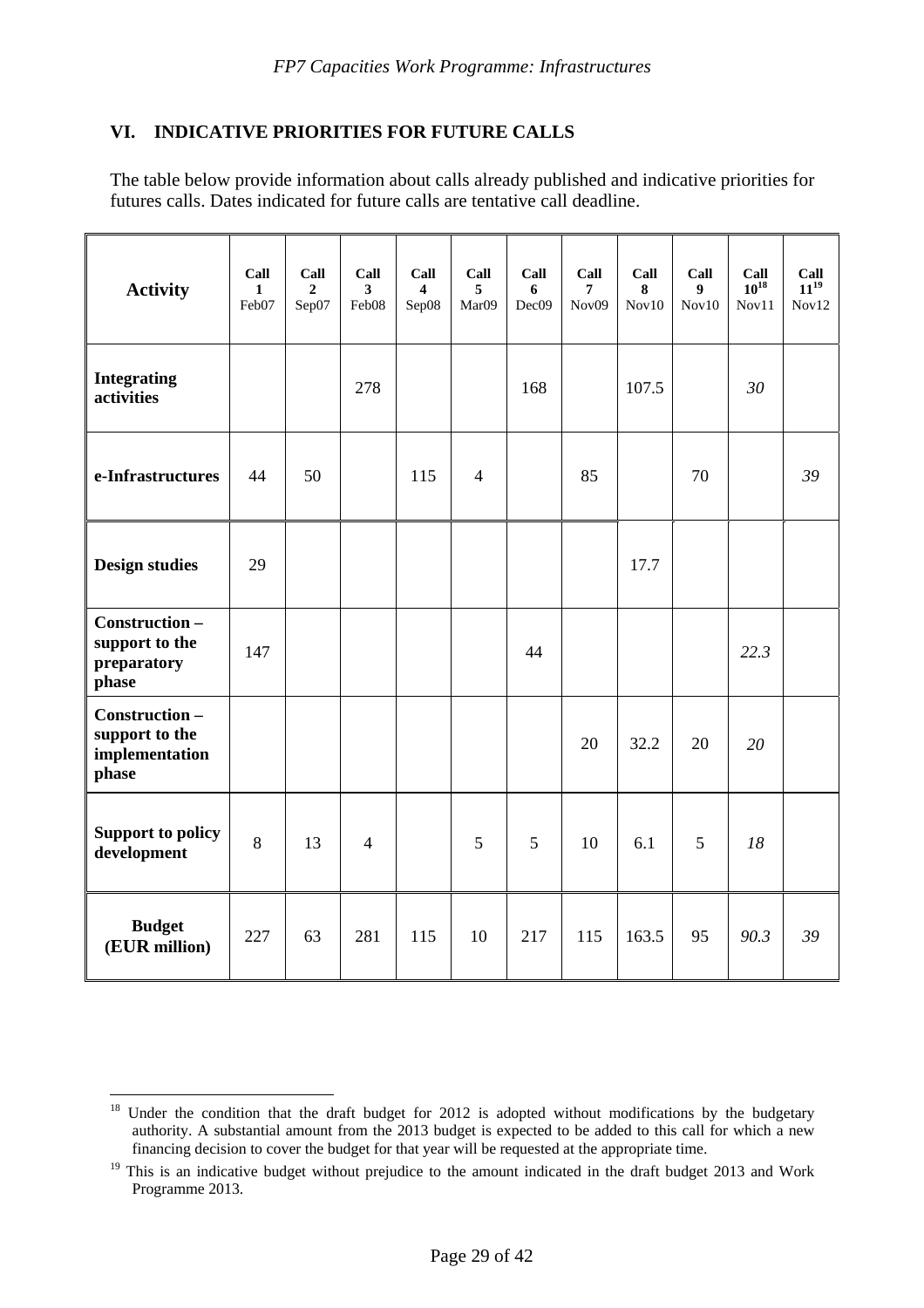# <span id="page-29-1"></span><span id="page-29-0"></span>**VII. COMPLEMENTARY INFORMATION**

#### **1. The Integrated Infrastructure Initiative (I3) model**

Integrated Infrastructure Initiatives (I3) should combine, in a closely co-ordinated manner: (i) *Networking activities,* (ii) *Trans-national access and/or service activities* and (ii) *Joint research activities*. All three categories of activities are mandatory as synergistic effects are expected from these different components.

- *(i) Networking activities.* To foster a culture of co-operation between the participants in the project and the scientific communities benefiting from the research infrastructures and to help developing a more efficient and attractive European Research Area. Networking activities could include (non exhaustive list):
	- − joint management of access provision and pooling of distributed resources;
	- − dissemination and /or exploitation of project results and knowledge, outreach toward industry, contribution to socio-economic impacts, promotion of innovation;
	- − strengthening of virtual research communities;
	- − definition of common standards, protocols and interoperability; benchmarking;
	- − development and maintenance of common databases for the purpose of networking and management of the users and infrastructures;
	- − spreading of good practices, consultancy and training courses to new users;
	- − foresight studies for new instrumentation, methods, concepts and/or technologies;
	- − promotion of clustering and coordinated actions amongst related projects;
	- − coordination with national or international related initiatives and support to the deployment of global and sustainable approaches in the field;
	- − promotion of long term sustainability, including the involvement of funders and the preparation of a business plan beyond the end of the project.
- *(ii) Trans-national access and/or service activities.*

#### *Trans-national access activities*

To provide trans-national access to researchers or research teams to one or more infrastructures among those operated by participants. These access activities should be implemented in a coordinated way such as to improve the overall services available to the research community. Access may be made available to external users, either in person ('hands-on') or through the provision of remote scientific services, such as the provision of reference materials or samples or the performance of sample analysis. EU financial support should never exceed 20% of the annual operating costs of the infrastructure to prevent it from becoming dependent on the EU contribution and should not include capital investments. This financial support will serve to provide access 'free of charge' to external users, including all the infrastructural, logistical, technological and scientific support (including training courses, travel and subsistence for users). Access costs will be defined on the basis of 'user fees' related to the operating costs of the infrastructure.

The research infrastructures must publicise widely the access offered under the grant agreement to ensure that researchers who might wish to have access to the infrastructure are made aware of the possibilities open to them. They must maintain appropriate documentation to support and justify the amount of access reported. This documentation shall include records of the names, nationalities, and home institutions of the users within the research teams, as well as the nature and quantity of access provided to them.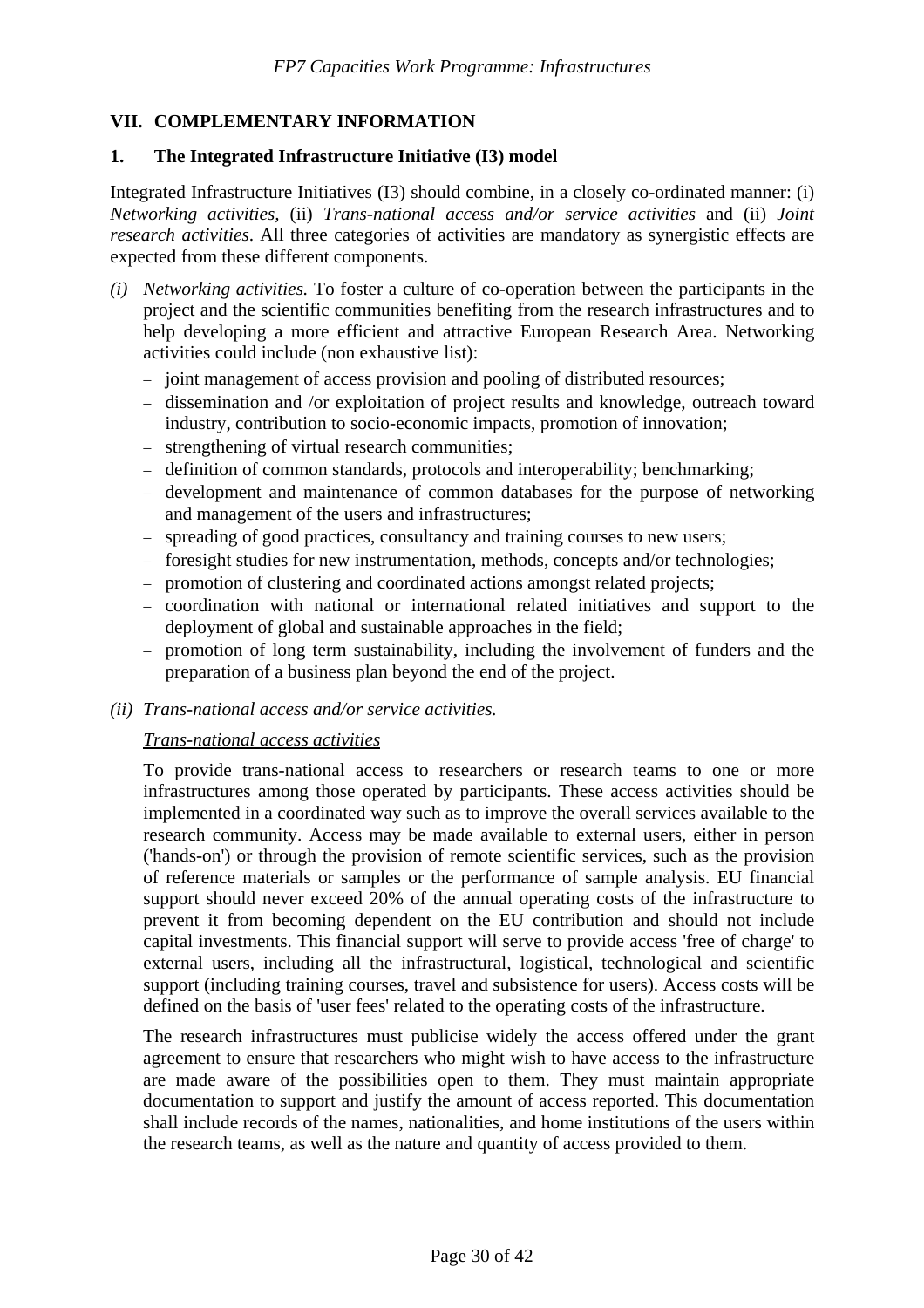The selection of researchers or research teams shall be carried out through an independent peer-review evaluation of their research projects. The research team, or its majority, must come from countries other than where the operator of the infrastructure is established (when the infrastructure is composed of several research facilities, operated by different legal entities, this condition shall apply to each facility) except in the case of a distributed set of resources or facilities offering remote access to the same services. Provided that the majority of users are from Member States or Associated Countries, other third country users can be part of an eligible user team. Only research teams, including industrial users, that are entitled to disseminate the knowledge they have generated under the project are eligible to benefit from research services to the infrastructure under the grant agreement. The duration of stay at a research infrastructure shall normally be limited to three months.

## *Service activities for Integrating Activities*

To provide access to scientific services freely available through communication networks (e.g. databases available via Internet). Only services widely used by the community of European researchers will be supported. In such case, projects of potential users would not normally be subject to peer review. However, in such cases, the services offered to the scientific community will be periodically assessed by an external board.

## *Service activities for e-Infrastructures*

To provide specific research infrastructure related services to the scientific community. This may include (non exhaustive list):

- − procurement and upgrading communication infrastructure, network operation and endto-end services;
- − distributed computing infrastructure support, operation and management; integration, test and certification; services deployed on top of generic communication and computing infrastructures to build and serve virtual communities in the various scientific domains;
- − deployment, quality assurance and support of middleware component repositories;
- − data and resources management (including secure shared access, global scheduling, user and application support services) to foster the effective use of distributed supercomputing facilities; federated and interoperable services to facilitate the deployment and wide use of digital repositories of scientific information.
- − vertical integration of the different services in support of specific virtual research communities, including virtual laboratories for simulation and specific workspaces.
- *(iii) Joint Research activities.* These activities should be innovative and explore new fundamental technologies or techniques underpinning the efficient and joint use of the participating research infrastructures. To improve, in quality and/or quantity, the services provided by the infrastructures, these joint research activities could address (non exhaustive list):
	- − higher performance methodologies and protocols, higher performance instrumentation, including the testing of components, subsystems, materials, techniques and dedicated software;
	- − integration of installations and infrastructures into virtual facilities;
	- − innovative solutions for data collection, management, curation and annotation;
	- − innovative solutions for communication network (increasing performance, improving management, exploiting new transmissions and digital technologies, deploying higher degrees of security and trust) and introduction of new end-to-end services (including dynamic allocation of resources and innovative accounting management);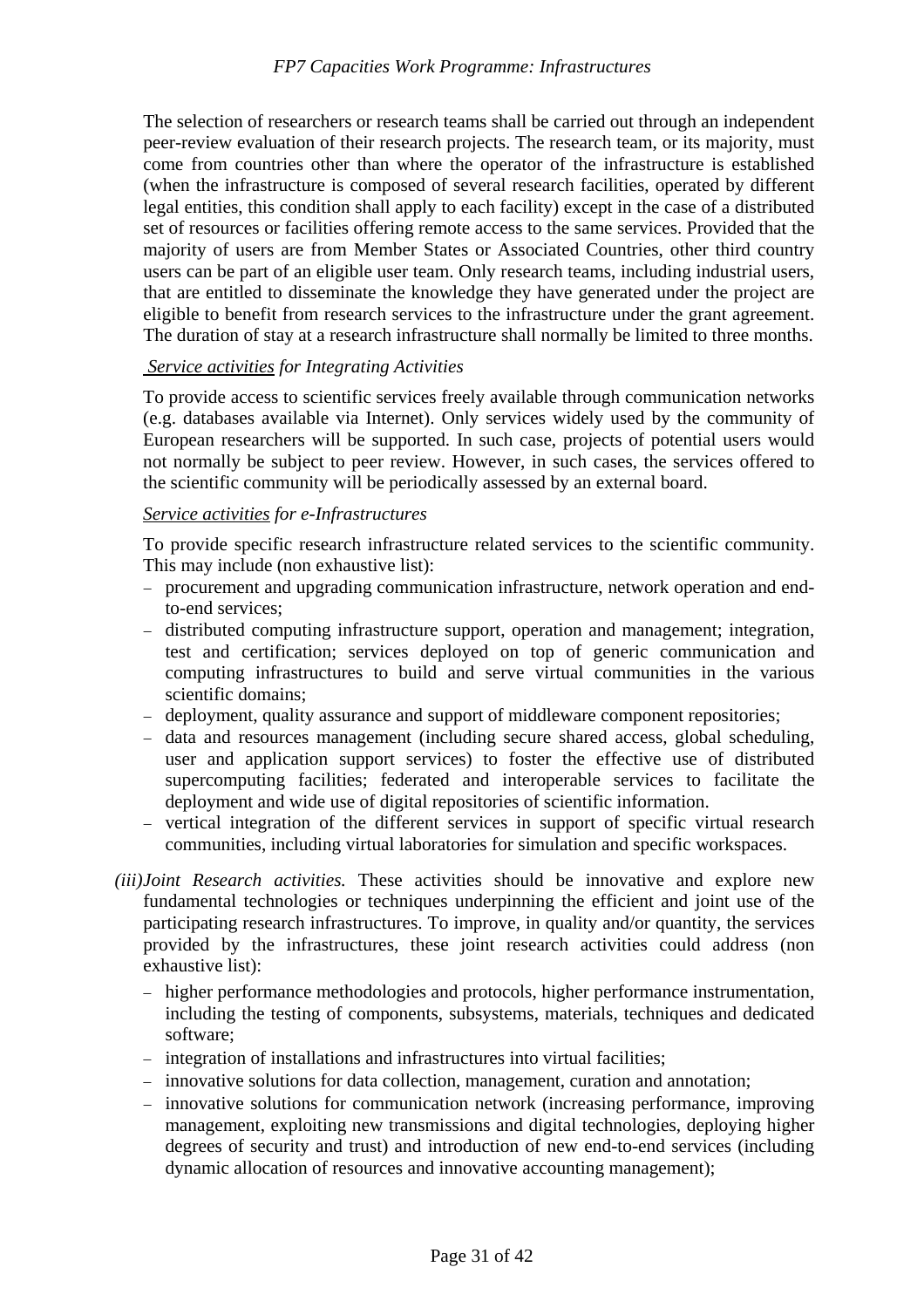- − novel grid architecture frameworks and policies, innovative grid technologies, or new middleware solutions driving the emergence of high level interoperable services;
- − advanced Service Level Agreements and innovative licensing schemes, fostering the adoption of e-Infrastructures and the use of other types of Research Infrastructures by industry;
- − innovative software solutions for making new user communities benefit from computing services.

# <span id="page-31-0"></span>**2. Evaluation criteria for Integrating Activities and ICT based e-Infrastructures**

- *1. Scientific and/or technological excellence (relevant to the topic addressed by the call) (award)* 
	- Soundness of concept and quality of objectives
	- Progress beyond the state-of-the-art (e.g. improved performance and capacity of the proposed integrated Research Infrastructures and e-infrastructures)
	- Quality and effectiveness of the methodology to achieve the objectives of the project, in particular the provision of integrated services.
	- Quality and effectiveness of the Networking Activities and associated work plan. The extent to which the co-ordination mechanisms will foster a culture of co-operation between the participants, and enhance the services to the users.
	- Quality and effectiveness of the Trans-national Access and/or Services, and associated work plan. The extent to which the activities will offer access to state-of-the-art infrastructures, high quality services, and will enable users to conduct high quality research.
	- Quality and effectiveness of the Joint Research Activities and associated work plan. The extent to which the activities will contribute to quantitative and qualitative improvements of the services provided by the infrastructures.

# *2. Quality and efficiency of the implementation and the management (selection)*

- Appropriateness of the management structure and procedures.
- Ouality and relevant experience of the individual participants
- Quality of the consortium as a whole (including complementarity, balance, critical mass).
- Appropriate allocation and justification of the resources to be committed (staff, equipment…), by work package and participant.
- *3. Potential impact through the development, dissemination and use of project results (award)* 
	- Contribution to the expected impacts listed in the work programme under the relevant topic.
	- Contribution at the European level towards structuring the European Research Area taking into account the EU objective of balanced territorial development for optimising the use and development of the best research infrastructures existing in Europe.
	- Appropriateness of measures for the dissemination and/or exploitation of project results and knowledge and for spreading excellence.
	- Contribution to socio-economic impacts, including for promoting innovation and developing appropriate skills in Europe.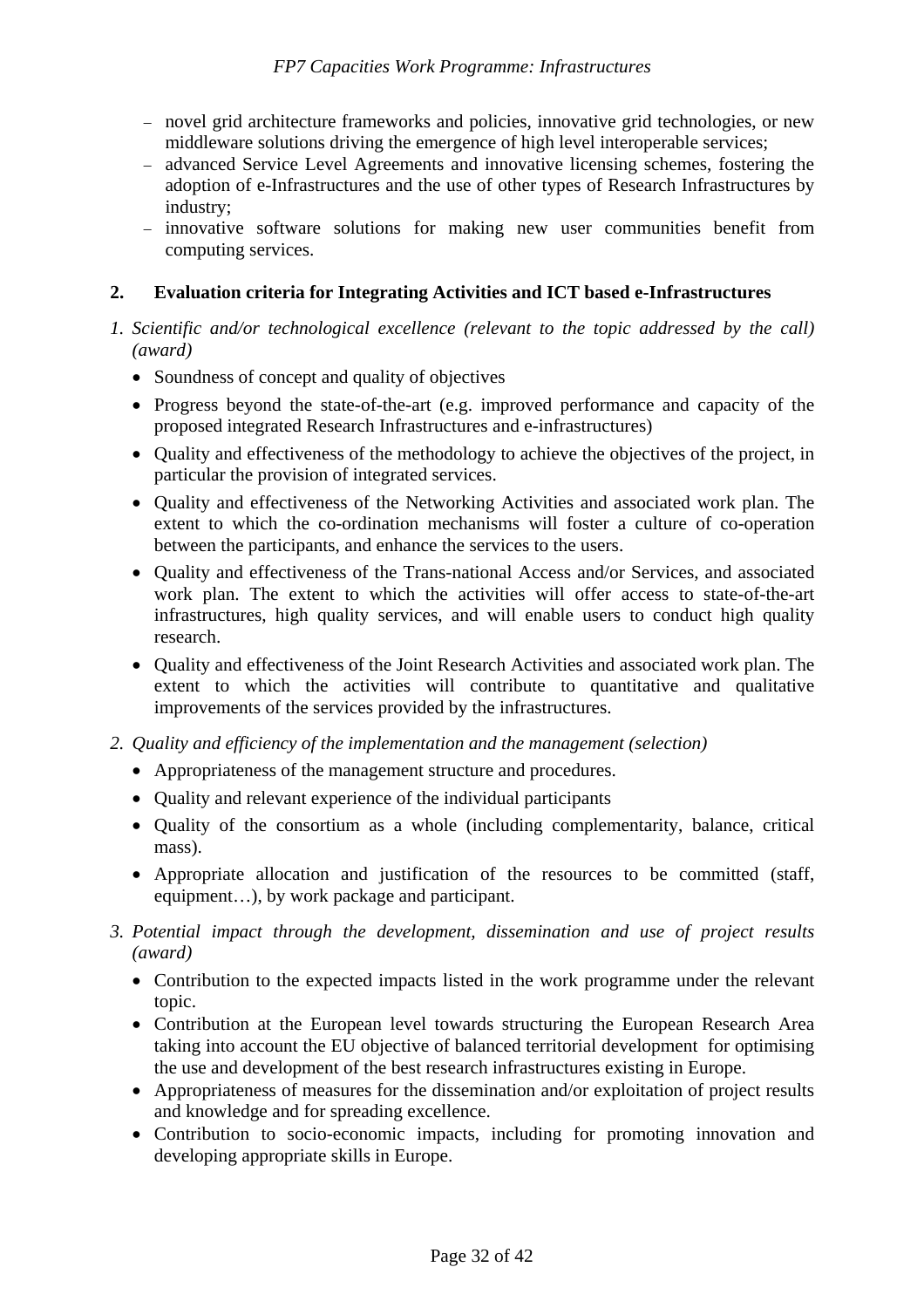Notes:

- Evaluation scores will be awarded for each of the three criteria, and not for the sub-criteria. Each criterion will be scored out of 5. No weightings will apply. The threshold for individual criteria will be 3. The overall threshold, applying to the sum of the three individual scores, will be 10.
- The second criterion corresponds to the **selection criteria** in the meaning of Article 115 of the Financial Regulations applicable to the general budget of the EU (OJ L248 16.9.2002, p.1). It will be the basis for assessing the 'operational capacity' of participants. The remaining criteria and sub-criteria correspond to the **award criteria**.

#### <span id="page-32-0"></span>**3. Evaluation criteria for Construction – preparatory and implementation phases**

## *1. Scientific and/or technological excellence (relevant to the topic addressed by the call) (award)*

- Clarity and appropriateness of the proposal to reach the fundamental objective of offering a world-level service in response to needs of users from the research community.
- Contribution to scientific European excellence and to the co-ordination of high quality research in Europe.
- Quality and effectiveness of the co-ordination mechanisms, and associated work plan, for the construction of the proposed infrastructure.

#### *2. Quality and efficiency of the implementation and the management (selection)*

- Appropriateness of the proposed management structure, procedures and implementation plan to achieve the objectives of the project.
- Quality of partnership: the extent to which the proposal demonstrates the relevant commitment and experience of participants, and brings together all relevant parties that need to work together in order to realise the proposed infrastructure, as specified by the topic.
- Appropriate allocation and justification of the resources to be committed (staff, equipment…), by task and participant, having due regard to the whole project life-cycle.

*3. Potential impact through the development, dissemination and use of project results (award)* 

- Contribution to the expected impacts listed in the work programme under the relevant topic.
- Contribution to the realisation of the infrastructure (for example, the proposal directly addresses those critical questions that urgently need to be resolved in order to reach a European / international agreement on the joint implementation of the infrastructure).
- Contribution of the proposed infrastructure to technological development capacity, the attractiveness of the ERA and the Community objective of balanced territorial development, taking into account the potential of the convergence regions as well as the outermost regions; contribution to the reinforcement of research-based clusters of excellence around such new infrastructure(s) and contribution to socio-economic impacts.
- Added Value of the Community financial support: the extent to which the proposal demonstrates a catalytic and leveraging effect of the EC involvement and the inability of existing mechanisms at national level to achieve the objective.

Notes:

- Evaluation scores will be awarded for each of the three criteria, and not for the sub-criteria. Each criterion will be scored out of 5. No weightings will apply. The threshold for individual criteria will be 3. The overall threshold, applying to the sum of the three individual scores, will be 10.
- The second criterion corresponds to the **selection criteria** in the meaning of Article 115 of the Financial Regulations applicable to the general budget of the EU (OJ L248 16.9.2002, p.1). It will be the basis for assessing the 'operational capacity' of participants. The remaining criteria and sub-criteria correspond to the **award criteria**.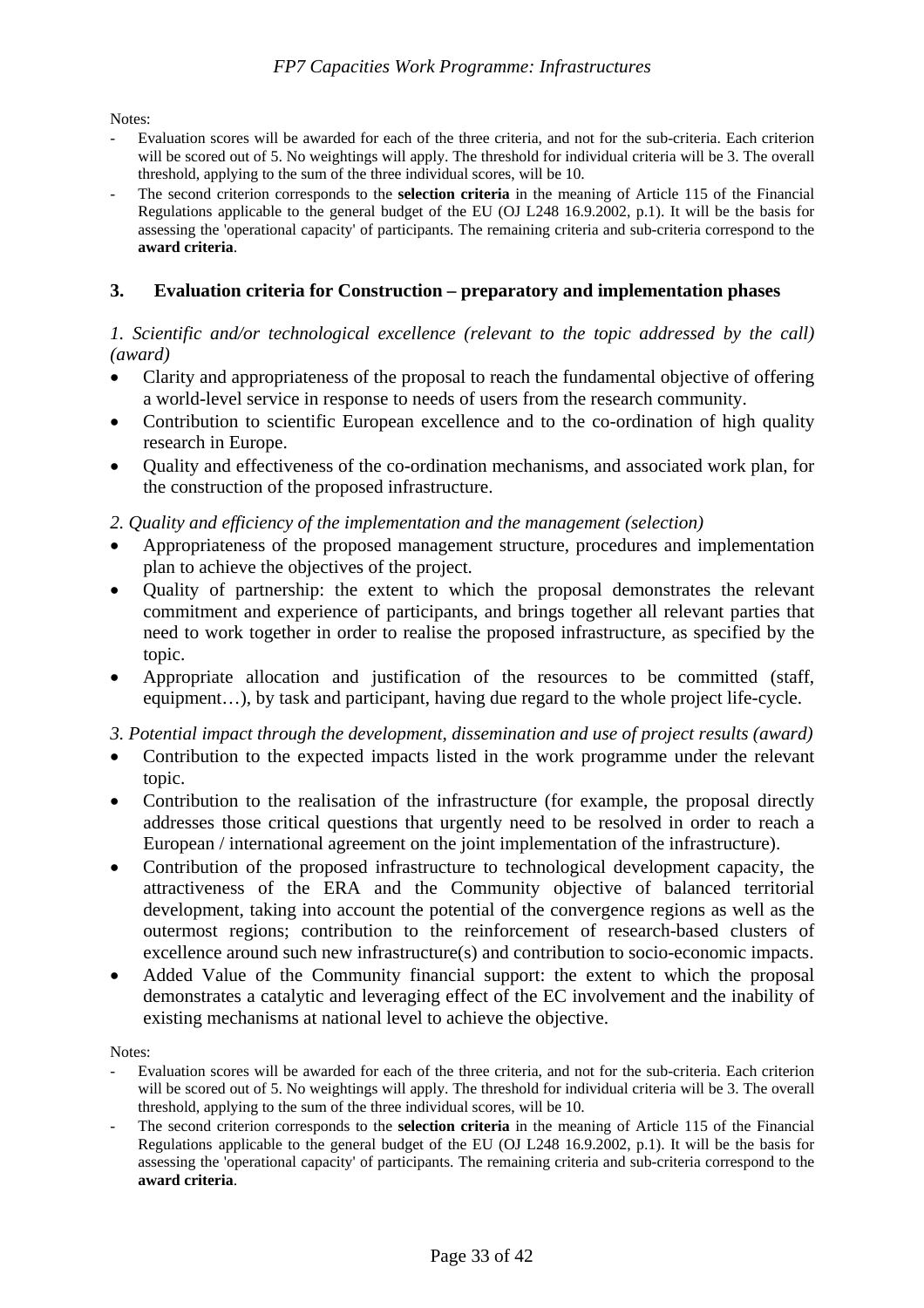## <span id="page-33-0"></span>**4. Specific Requirements for the implementation of Pre-Commercial Procurement**

The following requirements are applicable to Pre-Commercial Procurement (PCP) calls for tender launched under actions requiring PCP to ensure that the conditions for the Article 16f/24e exemption of the public procurement directives<sup>20</sup> are respected, that the risk-benefit sharing in PCP takes place according to market conditions and that the Treaty principles<sup>21</sup> are fully respected throughout the PCP process:

- The public purchaser(s) should verify that the topic proposed for the joint PCP call for tender would **fit the scope of an R&D**<sup>22</sup> **services contract**<sup>23</sup>.
- **The practical set-up foreseen for the PCP** shall be clearly announced in the PCP contract notice. This shall include the intention to select multiple companies to start the precommercial procurement in parallel, as well as the number of phases and the expected duration of each phase.
- **Functional specifications** shall be used in order to formulate the object of the PCP tender as a problem to be solved without prescribing a specific solution approach to be followed.
- In view of triggering tenderers to send in innovative offers that include R&D that can bring breakthrough improvements to the quality and efficiency of public services, the selection of offers shall not be based on lowest price only. The PCP contracts shall be awarded to the tenders offering best value for money, that is to say, to the tender offering the best pricequality ratio, while taking care to avoid any conflict of interests<sup>24</sup>.
- In respect of the Treaty principles the public purchaser(s) shall ensure EU wide publication for the PCP call for tender<sup>25</sup> in at least English and shall evaluate all offers according to the same objective criteria regardless of the geographic location of company head offices, company size or governance structure. The PCP process should be organised so as to stimulate companies to locate a relevant portion of the R&D and operational activities related to the PCP contract in the European Economic Area or a country having concluded a Stabilisation and Association Agreement with the EU.
- In PCP, the public purchaser(s) does (do) not reserve the R&D results exclusively for its (their) own use. To ensure that such an arrangement is beneficial both for the public purchaser and for the companies involved in PCP, R&D risks and benefits are shared between them in such a way that both parties have an incentive to pursue wide

<sup>&</sup>lt;sup>20</sup> Directives 2004/18/EC and 2004/17/EC<br><sup>21</sup> In norticular the fundamental Treaty

In particular the fundamental Treaty principles on the free movement of goods, the free movement of workers, the freedom to provide services, the freedom of establishment and the free movement of capital, as well as the principles deriving there from, such as the principles of non-discrimination, transparency and

equal treatment<br><sup>22</sup> R&D can cover activities such as solution exploration and design, prototyping, up to the original development of a limited volume of first products or services in the form of a test series. Original development of a first product or service may include limited production or supply in order to incorporate the results of field testing and to demonstrate that the product or service is suitable for production or supply in quantity to acceptable quality standards. R&D does not include commercial development activities such as quantity production, supply to establish commercial viability or to recover R&D costs, integration,

customisation, incremental adaptations and improvements to existing products or processes. 23 Contracts providing more than only services are still considered a public service contract if the value of the services exceeds that of the products covered by the contract.<br><sup>24</sup> For more info refer to Staff Working Document on PCP: SEC (1668) 2007<br><sup>25</sup> Through the Official Journal of the European Union (OIEU), using the TE

<sup>25</sup> Through the Official Journal of the European Union (OJEU), using the TED (Tenders Electronic Daily) web portal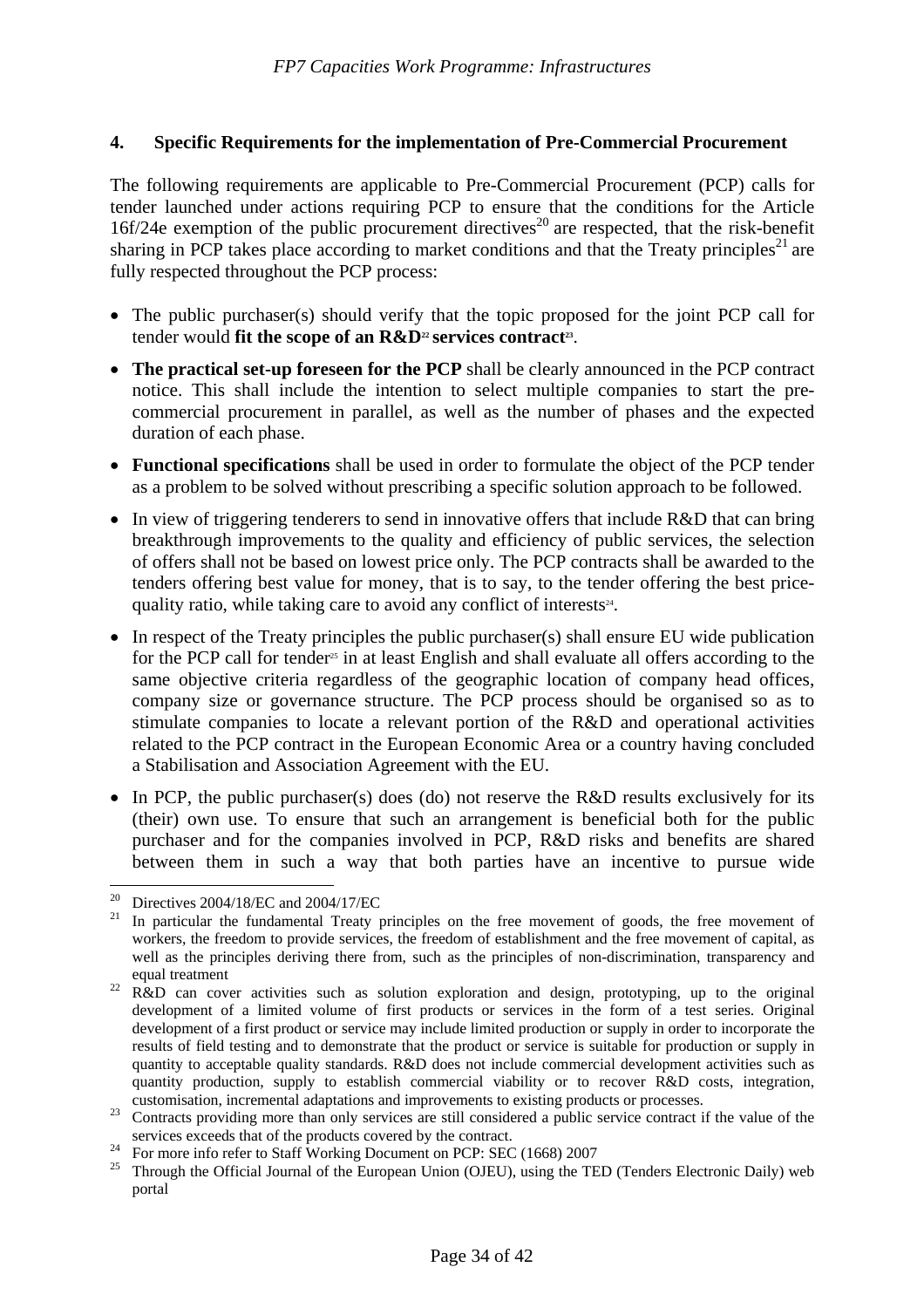commercialisation and take up of the new solutions. Therefore, for PCP, ownership rights of IPRs generated by a company during the PCP contract should be assigned to that company. The public purchaser should be assigned a free licence to use the R&D results for internal use as well as the right to require participating companies to license IPRs to third parties under fair and reasonable market conditions. A call-back provision should ensure that IPRs from companies that do not succeed to exploit the IPRs themselves within a given period after the PCP project return back to the public purchaser(s).

- In order to enable the public purchaser(s) to establish the correct (best value for money) market price for the R&D service, in which case the presence of State aid can in principle be excluded according to the definition contained in Art. 107 of the Treaty on the functioning of the European Union, the distribution of rights and obligations between public purchaser(s) and companies participating in the PCP, including the allocation of IPRs, shall be published upfront in the PCP call for tender documents and the PCP call for tender shall be carried out in a competitive and transparent way in line with the Treaty principles which leads to a price according to market conditions, and does not involve any indication of manipulation. The public purchaser(s) should ensure that the PCP contracts with participating companies contain a financial compensation according to market conditions<sup>26</sup> compared to exclusive development price for assigning IPR ownership rights to participating companies, in order for the PCP call for tender not to involve State aid.
- The PCP contract that will be concluded with each selected organisation shall take the form of one single framework contract covering all the PCP phases, in which the distribution of rights and obligations of the parties is published upfront in the tender documents and which does not involve contract renegotiations on rights and obligations taking place after the choice of participating organisations. This framework contract shall contain an agreement on the future procedure for implementing the different phases (through specific contracts), including the format of the intermediate evaluations after the solution design and prototype development stages that progressively select organisations with the best competing solutions.

<sup>&</sup>lt;sup>26</sup> The financial compensation compared to exclusive development cost should reflect the market value of the benefits received and the risks assumed by the participating company. In case of IPR sharing in PCP, the market price of the benefits should reflect the commercialisation opportunities opened up by the IPRs to the company, the associated risks assumed by the company comprise for instance the cost carried by the company for maintaining the IPRs and commercialising the products.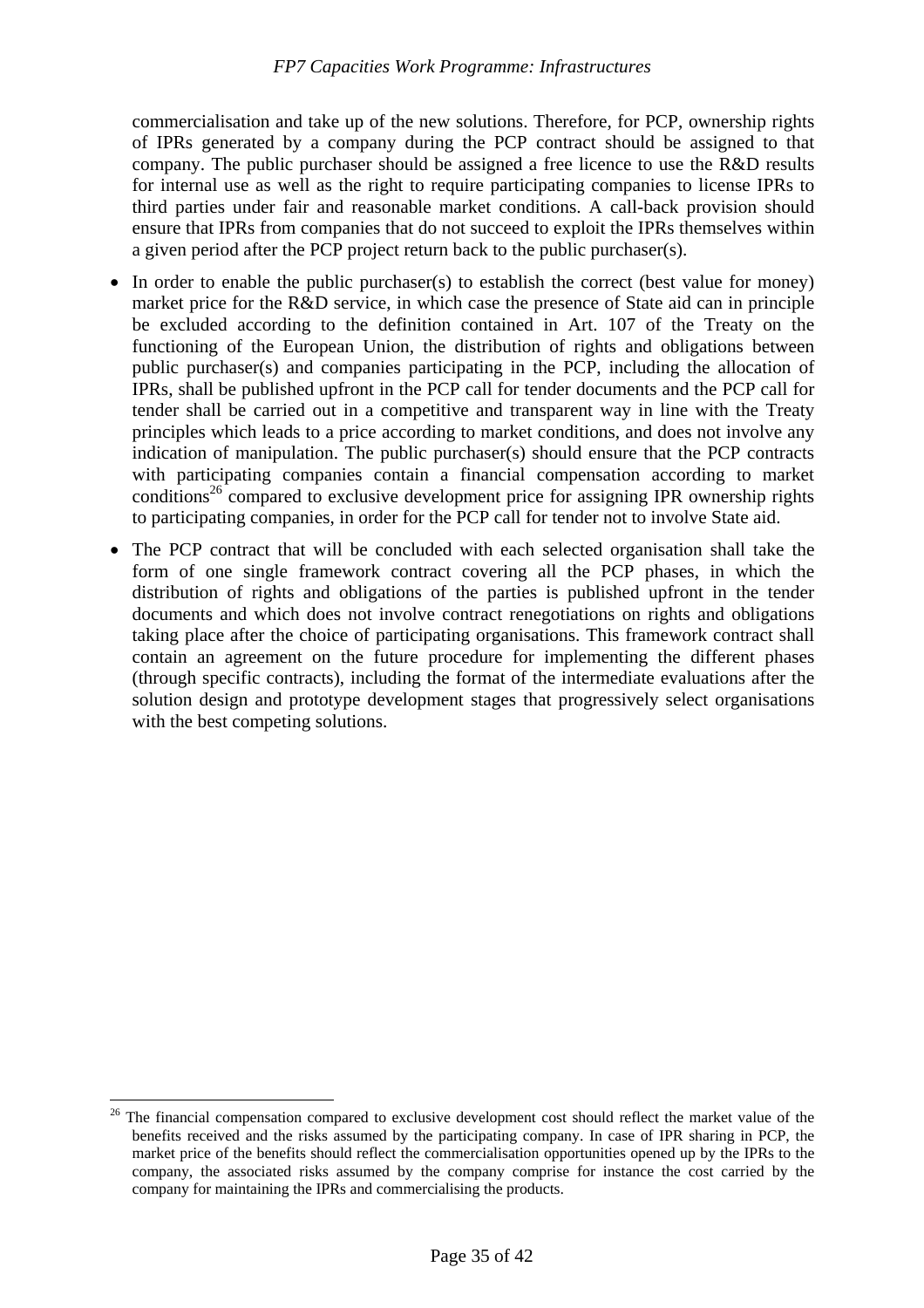# <span id="page-35-0"></span>**5. Risk-Sharing Finance Facility**

#### *Innovation Union aspects*

Enhancing access to finance for Research and Innovation (R&I) activities is key to achieve the objective of the Innovation Union Flagship Initiative<sup>27</sup> and bring 'ideas to market'. The European added-value of public support consists in overcoming market deficiencies for the financing of riskier European actions R&I, which often involve a high level of risk.

The Innovation Union initiative underlines that research and innovation are key drivers of competitiveness, jobs, sustainable growth and social progress. The RSFF work programme 2012 has been designed to support the implementation of the Innovation Union Initiative, in particular to bring together research and innovation to address major challenges and to enhance access to finance for Research Infrastructures.

Access to finance to support investments in Research and Innovation (RDI) is indeed an integral part of the Innovation Union Flagship Initiative, which contains a commitment that by 2014, on the basis of Commission proposals, the EU should put in place financial instruments to attract a major increase in private finance and close market gaps in investing in R&I.

The work programme can contribute to the innovation objective in two ways, and constitutes a significant change from the approach of earlier work programmes:

1/ By supporting more topics aimed at generating knowledge to deliver new and more innovative products, processes and services. This will include pilot, demonstration and validation activities.

2/ By identifying and addressing exploitation issues, like capabilities for innovation and dissemination.

The European Council, in its conclusions of 4 February 2011 on Innovation<sup>28</sup>, invited the Commission to present proposals by the end of 2011 for scaling-up the Risk-Sharing Finance Facility (RSFF). This will be done in particular in the context of the Commission proposal for a Common Strategic Framework for EU research and innovation funding instruments. However, the RSFF 2012 work programme will already contribute to the innovation objective by enhancing access to finance for RDI activities of specific target groups, and in particular of Research Infrastructures.

Information on the Risk-Sharing Finance Facility (RSFF), an innovative financial instrument under FP7, is available online<sup>29</sup>. The Commission will respond to further needs of potential beneficiaries for information on the RSFF (by, e.g., awareness-raising activities in conjunction with the European Investment Bank, participation to thematic events).

# *Approach for 2012*

Private investment in research and innovation in Europe remains below the level necessary to achieve the ambitions of the *'Europe 2020 strategy*'. In addition to grants, other mechanisms – in the form of financial instruments including the RSFF – have proven effective in leveraging private investment by firms, thus mobilising the financial markets and diversifying funding sources for European RDI actions*.*

<sup>27</sup> European Commission Communication on *'Europe 2020 Flagship Initiative Innovation Union'* (COM(2010) 546 final, 6 October 2010).

<sup>&</sup>lt;sup>28</sup> Doc EUCO 2/11.

<sup>&</sup>lt;sup>29</sup> [http://www.eib.org/products/loans/special/rsff/?lang=en a](http://www.eib.org/products/loans/special/rsff/?lang=en)nd [http://ec.europa.eu/invest-in](http://ec.europa.eu/invest-in-research/funding/funding02_en.htm)[research/funding/funding02\\_en.htm](http://ec.europa.eu/invest-in-research/funding/funding02_en.htm)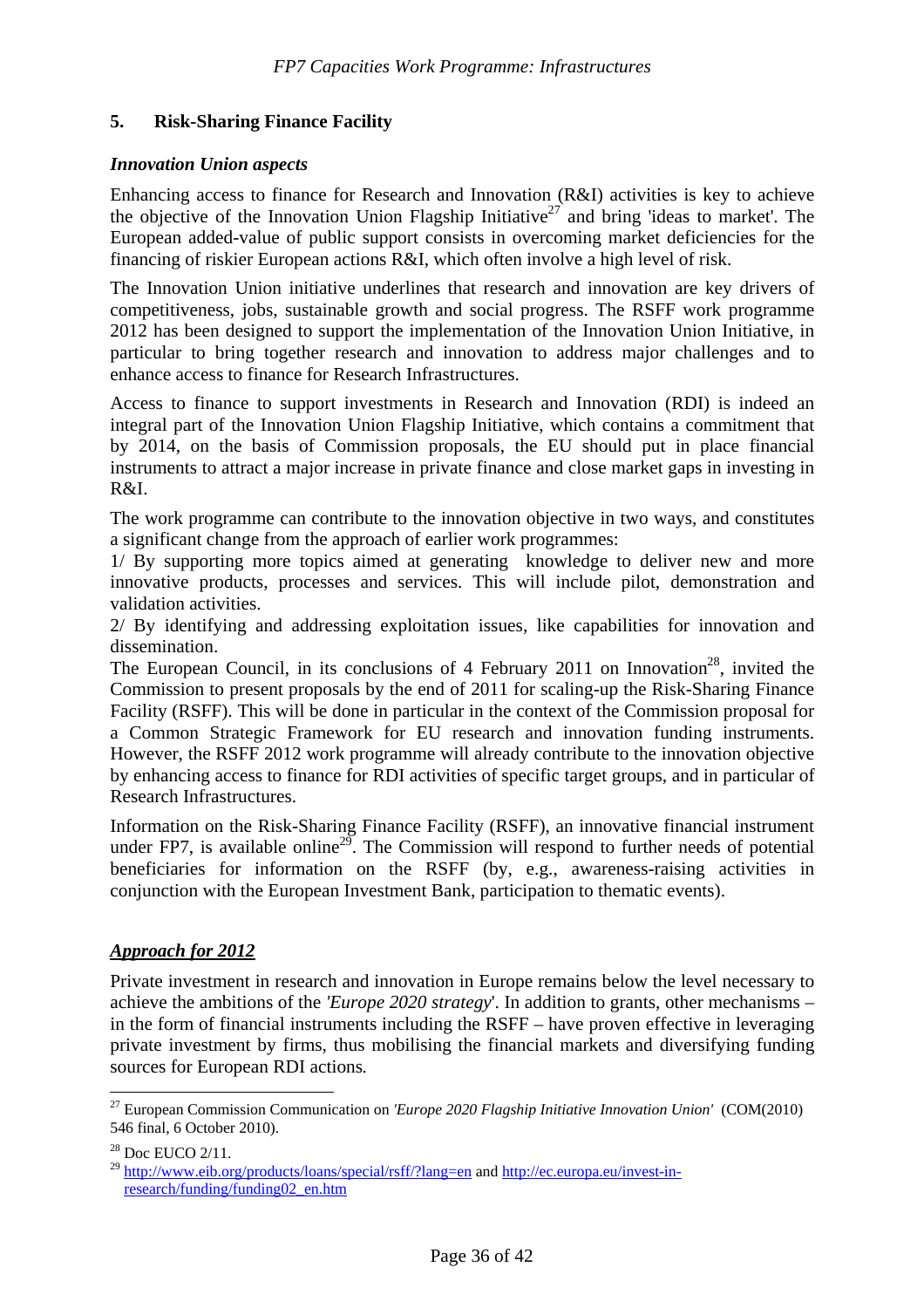The financial crisis has made access to finance for innovative companies even more difficult as banks have become more than ever risk-adverse. As a result, risk capital for private investments in RDI is very scarce. In addition, public financial support for RDI at national level is scarce, very fragmented and cyclical depending on the availability of budget resources in the EU Member States. Thus, targeted and coherent funding for RDI is not available in most EU countries.

Improving access to loans for R&I actions requires public support to overcome market deficiencies for the financing of European RTD actions, which often involve a high level of risk. One of the key challenges to be addressed through the 2012 RSFF work programme is to improve access to the appropriate forms of finance to increase investment, especially private one, in RDI in Europe. This notably concerns research infrastructures, subject to specific obstacles to be addressed.

The 2012 RSFF work programme is responding to the recommendations of the independent experts group (IEG) in charge of the interim evaluation of the  $RSFF<sup>30</sup>$  relating to the period 2012 – 2013 and contributes to preparing the next programming period. The IEG was *'highly positive about the first rolling out phase of the RSFF*' and considered the RSFF as *'a uniquely innovative, demand driven instrument, successfully introduced in the European Union's research funding within FP7 and having dramatically expanded the financing for RDI*'. Experts therefore recommended the release of the EU contribution of up to EUR 500 million to the RSFF for the period 2011-2013 under the conditions foreseen in the FP7 legal basis. They also recommended improvements to be implemented for some already supported target groups (in particular Research Infrastructures).

Responding to the recommendation of the independent expert group in charge of the interim evaluation of the RSFF for a better support to Research Infrastructures, the Commission fully endorses the recommendations of the experts to address the needs of currently underrepresented groups in RSFF (e.g research infrastructures) before end of 2013. The 2012 RSFF work programme will therefore prepare to enhance the access to RSFF finance for Research Infrastructures through the introduction of improvements, such as specific approaches and change of risk-sharing. EIB has to preserve its excellent rating on the financial market despite the current context of extensive demand for risk-taking coverage. As a consequence, the EIB has currently to bind its risk-taking capacity. As compensation, the EU financial contribution within the present RSFF Agreement could be used as a first-loss piece $31$ .

# *Innovation dimension of the activities*

 $\overline{a}$ 

RSFF activities contribute to achieving the objective of the Innovation Union, as they attract a major increase in private finance and close the market gaps in investing in RDI.

<sup>&</sup>lt;sup>30</sup> See Report of the Independent Expert Group in charge of the RSFF evaluation: http://ec.europa.eu/research/evaluations/index\_en.cfm?pg=rsff and the response: European Commission Communication COMM (2011)52 *'On the Response to the Report of the Expert Group on the Interim Evaluation of the Seventh Framework Programme for Research, Technological Development and Demonstration Activities and to the Report of the Expert Group on the Interim Evaluation of the Risk- Sharing Finance Facility*': http://ec.europa.eu/research/evaluations/pdf/archive/other\_reports\_studies\_and\_documents/commission\_resp

onse\_fp7\_ie\_report\_2011.pdf#view=fit&pagemode=none 31 The EU contribution would be used **first** to cover potential losses for a portfolio of loans provided to a specific target group, up to a defined percentage of losses ("first-loss" cushion). Only if potential losses were to exceed the EU contribution, the EIB contribution to the RSFF would be used to cover such further losses on an agreed basis.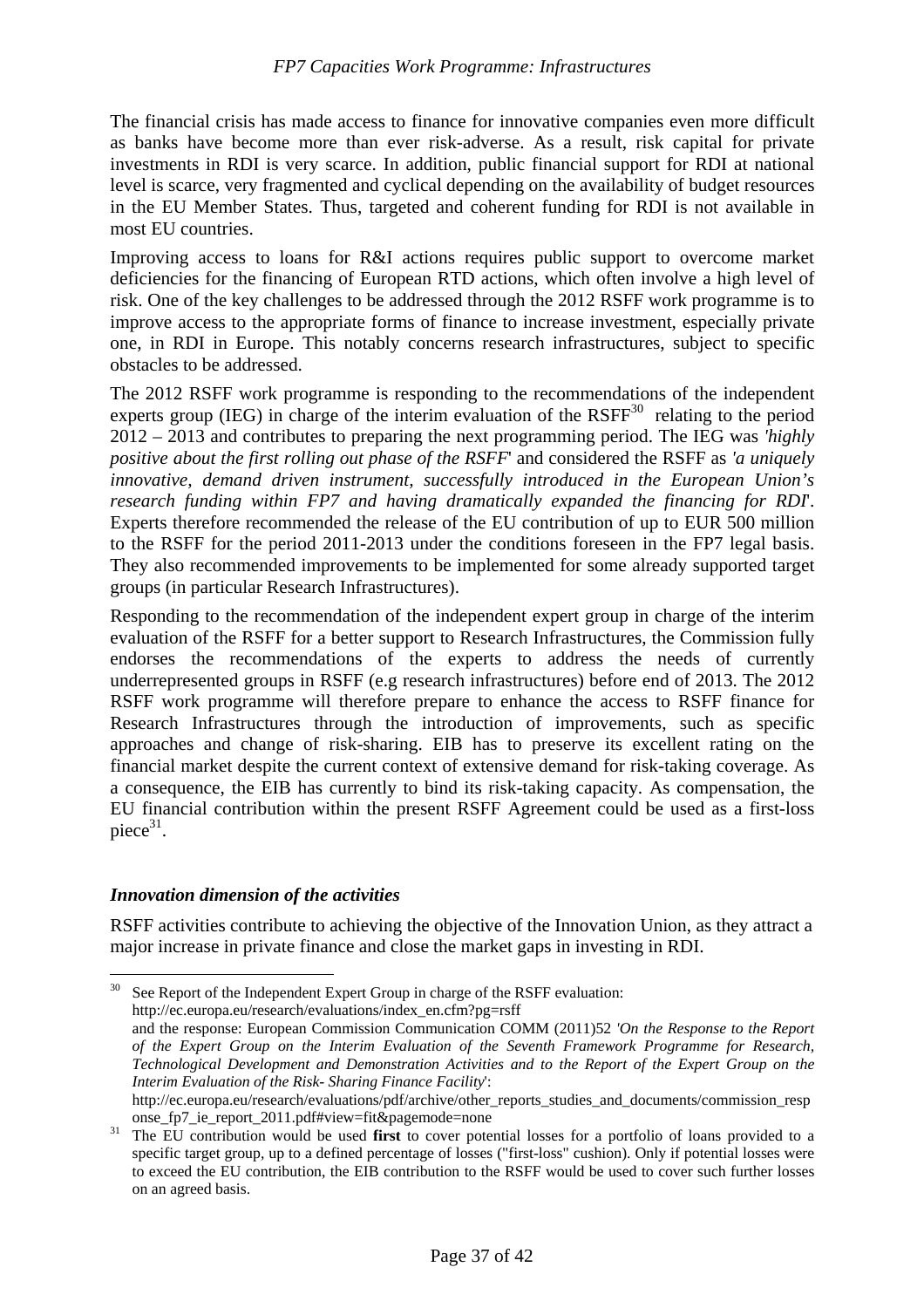The risk-sharing arrangement concluded between the EC and the EIB ensures that activities covered by an RSFF Operation can be from any part of the whole value-chain (e.g. from "blue-sky" research to commercialisation activities, encompassing innovation). The RSFF interim evaluation showed that for the period 2007-2009 the majority of the approved loans were dedicated to technological development and innovation activities.

As far as the use of the EU financial contribution is concerned, costs related to Innovation activities are eligible for EC RSFF Operations provided they comply with the provisions of the RSFF Co-operation Agreement between the European Union and the European Investment Bank (as stated in the article A4.6.2: *'Selection of Projects for Financing and the Eligibility Criteria'*).

# *Modalities of RSFF implementation*

Within the framework of a maximum contribution of EUR 1 billion for the period 2007-2013, the European Union has provided its first contributions (Coordination and Support Action) to the EIB for RSFF for a maximum amount of EUR 501.5 million for the period  $2007-2010^{32}$ , EUR 101.5 million of which coming from the Capacities Specific Programme (Research Infrastructures). For the period 2011-2013, following the positive results of the RSFF interim evaluation, the EU is expected to release a contribution of EUR 500 million to RSFF, as foreseen in the RSFF legal basis<sup>33</sup>. For the period 2012-2013, it is expected that the EU will transfer EUR 50 million (broken down as follows: in 2012: EUR 0 million; in 2013: EUR 50 million) to the  $EIB<sup>34</sup>$  from the Capacities Specific Programme (Research Infrastructures). The EIB Group is the sole beneficiary of this European Union action. Pursuant to a decision by the EIB Board of Directors, endorsed by the Bank's Governors on 9 June 2006, the EU contribution will be matched by an equivalent amount from the EIB (up to EUR 1 billion for the period 2007-2013).

The co-operation agreement between the European Union (EU) and the European Investment Bank (EIB) in respect of the Risk-Sharing Finance Facility (RSFF) – the RSFF Co-operation agreement – was signed on 5 June 2007 between the EIB and the Commission and amended by the Commission (on the basis of the Commission Decision C(2008) 8058 of 12 December 2008 authorising the Director-General of the Directorate-General for Research to conclude further amendments of the Agreement on behalf of the Commission on a number of points specified in the decision). A first amendment entered into force on 26 February 2009, a second one on 8 September 2009 and a third one on 22 December 2010, in compliance with the 2009 budgetary authority request.

 $\overline{a}$ <sup>32</sup> For the record, an amount of EUR 70 million was front-loaded from the 2010 budget to the 2009 budget in response to the financial and economic crisis for the Cooperation Specific Programme. An additional contribution of EUR 1.5 million in 2009 was requested by the budgetary authority for the Capacities Specific

Programme, consequently increasing the total EU contribution for 2007-2010 to EUR 501.5 million.<br><sup>33</sup> The EU contribution to RSFF is expected to come from the following sources for the period 2011-2013: EUR 400 million from the Specific Programme "Cooperation" and EUR 100 million from the Specific Programme "Capacities".

<sup>&</sup>lt;sup>34</sup> Under the condition that the legislative authority releases the overall budgetary envelope of EUR 200 million for the RSFF for the period 2007-2011, as specified under Annex II of the Specific Programme "Capacities", among which EUR 150 million have been committed in the 2007-2011 period.. This amount for 2013 corresponds to primary-credit appropriations. It will be complemented by an additional amount (corresponding to the allocation to RSFF of the EFTA credits.) It may be further increased by other Third Countries appropriations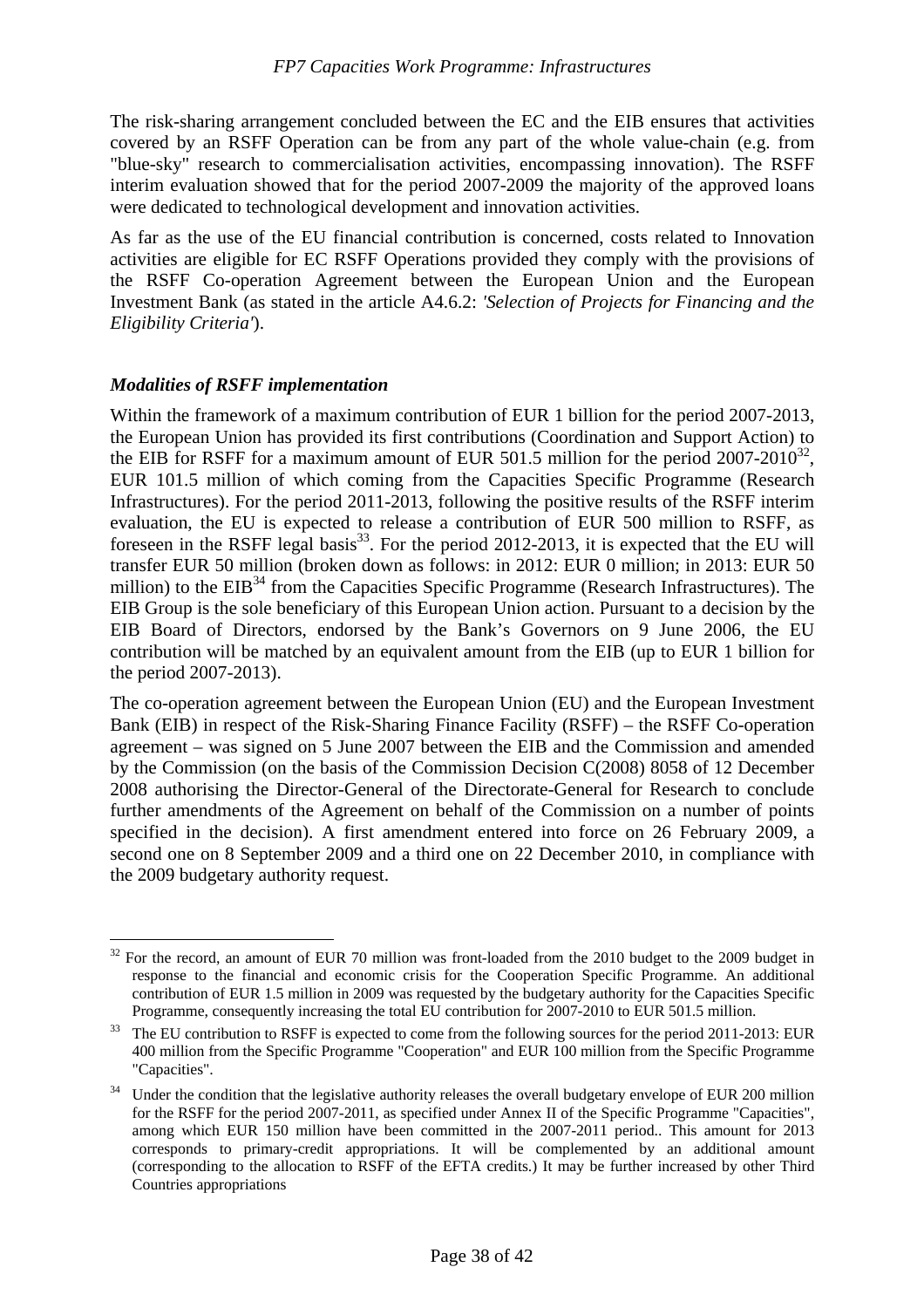This Agreement defines terms and conditions related to RSFF and, in particular, to the use of the European Union contribution in RSFF, the risk-sharing methodology, the indicative annual budget, the reporting conditions, the governance, the rules for establishment of network of financial intermediaries in all Member States and Associated Countries and its relating conditions. The first amendment seeks to simplify and harmonize the financial reporting requirements and rules for asset management with other Commission funds managed by the EIB. The second technical amendment specifies the EU contribution for 2009 and simplifies reporting dates. The third technical amendment specifies the EU contribution for 2010, in compliance with the 2009 budgetary authority request.

In compliance with the recommendations of the Independent Experts Group (IEG) in charge of the RSFF interim evaluation, endorsed by the Commission in its Communication of 9 February 2011 (COM(2011) 52), the level of the European Union risk coverage, as well as the risk-sharing methodology established in the Agreement between the EC and the EIB for the RSFF implementation will be reviewed. In particular, but not exclusively, the RSFF could move from the current project-by-project approach to the use of more pooling of risk through a portfolio approach in duly justified cases, to better address financing needs of specific groups, like Research Infrastructures.

## *International Co-operation*

In accordance with the provisions of the Specific Programme, the EIB may only use the European Union contribution to RSFF to cover risk of operations limited to those borrowers or beneficiaries of guarantees from legal entities from third countries other than Associated Countries who participate in FP7 projects and whose costs are eligible for European Union funding or, in the case of Research Infrastructures, if the beneficiary is able to demonstrate that either the infrastructure(s) ownership or operation(s) (will) involve independent legal entities in at least three Member States or Associated Countries, or the infrastructure(s) services are (will be) used or requested for use by research communities from at least three Member States or Associated Countries.

#### *Dissemination actions*

Since 2006, assisted by the Commission services, the EIB has carried out an intensive awareness raising campaign to reach stakeholders in as many Member States and Associated Countries as possible. Such awareness-raising actions will continue in 2012, with special focus on the most RDI-intensive sectors in Europe and, in the case of Research Infrastructures, on the ESFRI Roadmap.

RSFF will involve the development of financial engineering solutions adapted to the needs of European research infrastructures. The EIB has already introduced a dedicated instrument under RSFF, the ESFRI Risk Capital Facility (ERCF) – to provide financing to research infrastructure projects helping to bridge temporary financing gaps. This scheme could be reviewed or other innovative more relevant solutions could be implemented in 2012 in compliance with the recommendations issued from the RSFF interim evaluation.

A number of workshops for representatives of the Member States and Associated Countries have been held since the launch of the RSFF to disseminate such financial engineering solutions and seek other co-operation opportunities. Initiatives of this kind will be continued in 2012, both at European and national level.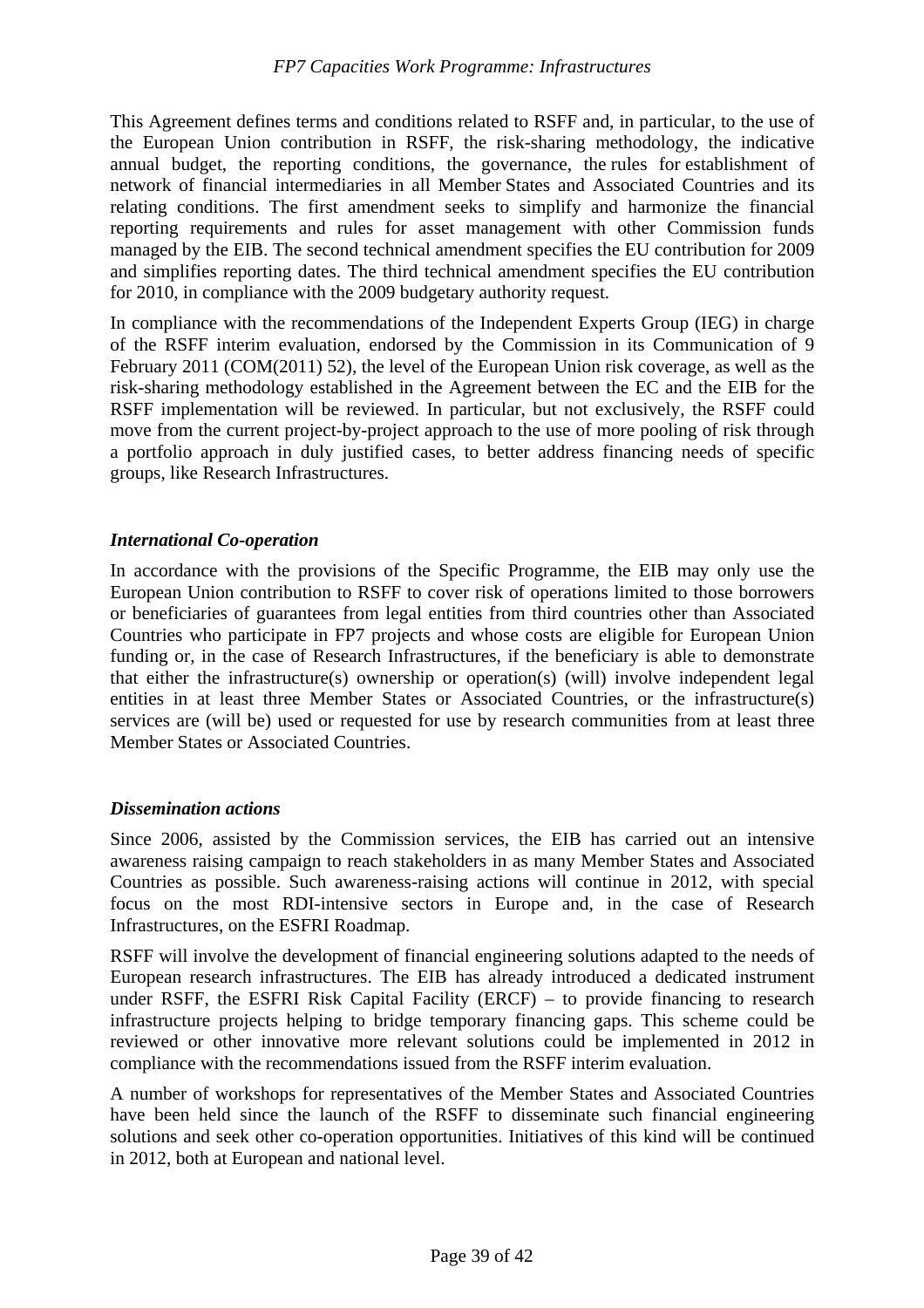# *Overall expected impact*

In terms of current impact, the Independent Experts Group in charge of the RSFF interim evaluation in 2010 (IEG) notably underlined that "*the RSFF has been one of the most successful instruments for addressing market imperfections in the debt financing of RDI investments in Europe. As the financial crisis unfolded, the market imperfections with respect to loan finance for RDI investments did not just increase substantially, they became to some extent ubiquitous. RSFF remained one of the few financial instruments available to innovative firms and organisations. RSFF helped many European research intensive firms to maintain RDI activities in period of major financial stress (…)".*

Following the experts' recommendations on Research Infrastructures, it is expected that the amendments to be proposed will help finance more operations, thus contributing to the diversification of long-term private-financing sources for Research Infrastructures.

#### *Contacts with potential clients*

The awareness raising activities started in 2006 have resulted in concrete discussions, negotiations and also applications for financing from promoters of European research infrastructures. In parallel, the EIB has addressed research infrastructure promoters, both public and private, directly to discuss their very concrete financing needs. This has resulted in the signature of a first RSFF loan allocated to a Research-Infrastructure project in 2009 and the approval of several other projects.

The objective is to increase the participation in RSFF in as many Member States and Associated Countries as possible in order to ensure that all types of legal entities, irrespective of size (including SMEs and research organisations, including universities) in as many Member States and Associated Countries as possible, may benefit from this facility for the funding of their activities in eligible actions. Specific efforts will also be made to address financing needs of Research Infrastructures, notably, but not only, from the ESFRI roadmap.

#### *Governance*

RSFF implementation is managed by the EIB in accordance with its own rules and procedures, with due regard to terms and conditions of the RSFF Cooperation Agreement (and its subsequent amendments) between the Commission and the Bank. RSFF implementation, and in particular the use of the European Union Contribution, is supervised by a Steering Committee, consisting of at least four members appointed by the Commission at Director level and at least four members appointed by the Bank at Director level.

The Commission will continue to closely monitor the effective use of the European Union Contribution, including ex-post assessments of the successful features of the action, and to regularly report to the Programme Committee. In addition, the Commission will include main findings in this respect to the annual report on research and technological development activities which it will send to the European Parliament and the Council pursuant to Article 190 TFEU. In this context, it is interesting to note that the RSFF interim evaluation carried out with the assistance a group of independent experts in 2010 concluded very positively on the implementation phase and governance of the RSFF also making specific recommendations for the future notably regarding Research Infrastructures.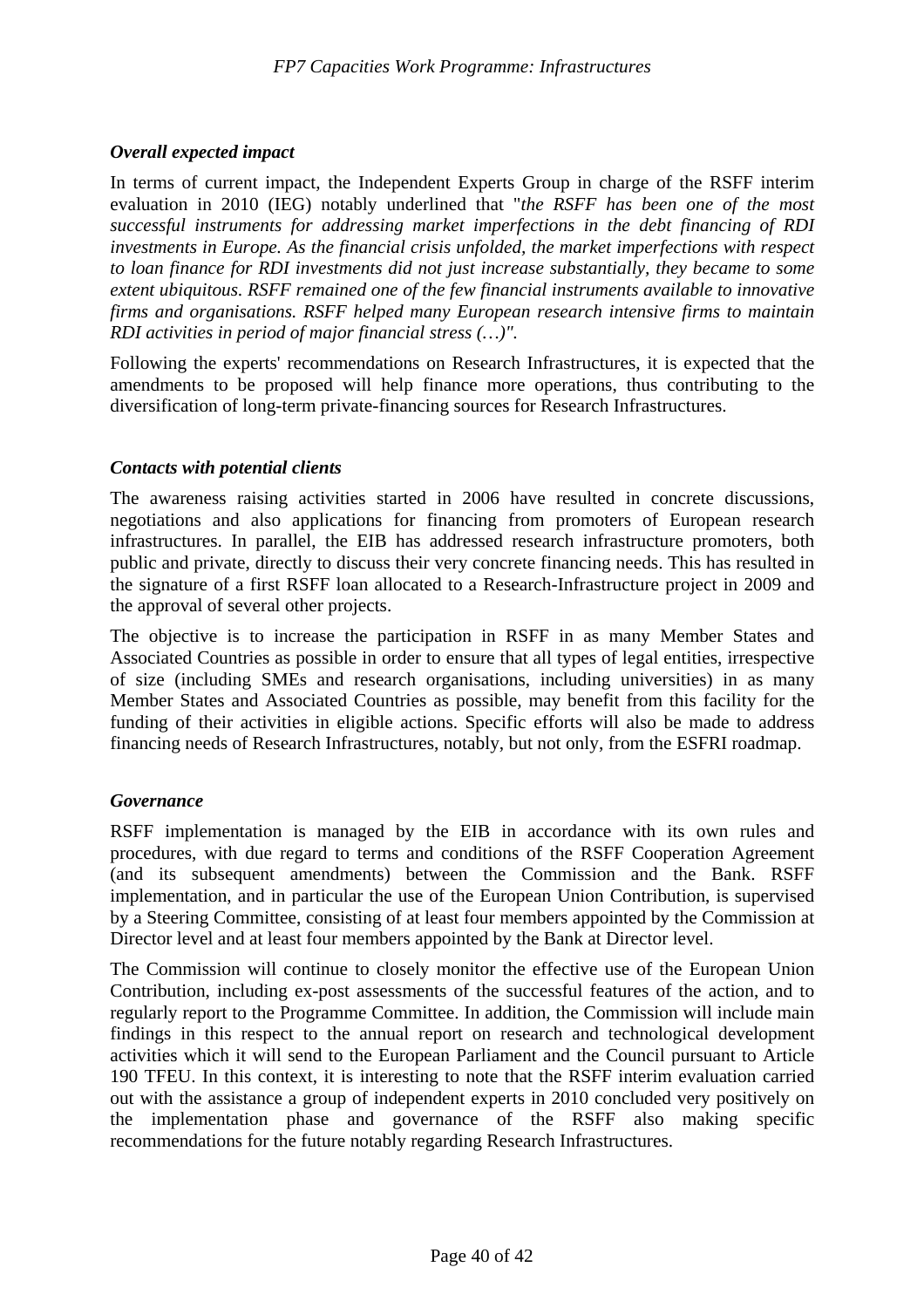# **Selection of Projects for Financing and the Eligibility Criteria**

The EIB was recognised as a beneficiary of the European Union action in the Council and Parliament decision adopting the  $7<sup>th</sup>$  Framework Programme. In accordance with the principles established in the Specific Programme, the EIB will use the European Union contribution on a 'first come, first served basis,' as provisions and capital allocation within the Bank to cover part of the risks associated with its operations supporting eligible research infrastructures.

The development of research infrastructures funded by the European Union shall be automatically eligible. Other research infrastructures, located within or outside the territory of the European Union, shall be eligible if they demonstrate that their ownership or operation (will) involve entities in at least three Member States or Associated Countries and that their services are (will be) used or requested for use by research communities from at least three Member States or Associated Countries.

The EU contribution to RSFF may only be used to support activities which can be classified as 'fundamental research', 'industrial research' or 'experimental development' as defined in the European Union Framework for State Aid for Research and Development and Innovation. Prototypes and pilot projects, which are part of 'experimental development', may be eligible if they fulfil the conditions specified therein. Innovation activities intended to prepare the commercial use of research results (such as training, technology management and transfer) are eligible if they are linked to and complementary to research, technological development and demonstration activities, the later constituting the bulk of any eligible European RTD action. Other innovation activities of a commercial nature are eligible for RSFF only via the use of the EIB's own contribution.

The RSFF Cooperation Agreement with the Bank comprises a list of exclusions from financing with support of the European Union contribution, reflecting political agreement between the Commission, the Member States and the European Parliament as documented in the Seventh Framework Programme and the Specific Programme 'Capacities'.

# **The Commission Right to Object to the Use of the European Union Contribution**

The Commission has a right to express its opinion on each and every financial operation proposed by the EIB to its Board for decision under Article 21 of the EIB Statutes. Where the Commission delivers an unfavourable opinion, the EIB Board may not grant the loan or guarantee concerned, unless it votes unanimously in its favour, the Commission nominee abstaining. Should the Bank proceed with financing despite the Commission's negative opinion the European Union contribution to RSFF may not be used. In accordance with Rules of Participation, the Commission may object, in duly justified cases, the use of the European Union contribution for provisioning and capital allocation for a loan or a guarantee proposed by the EIB. If such a case arises the Commission may conduct an independent, internal or external, review of such a case.

# **European Union Financial Contribution to RSFF in 2012**<sup>35</sup>

As foreseen in RSFF legal basis and following the positive outcome of the RSFF interim evaluation, the EU contribution is expected to come from the following sources for the period

 $35$ Under the condition that the legislative authority releases the overall budgetary envelope of EUR 200 million for the RSFF for the period 2007-2011, as specified under Annex II of the Specific Programme "Capacities", among which EUR 150 million have been committed in the 2007-2011 period and possibly subject to internal discussions on a potential revision of the allocation of the EU contribution.